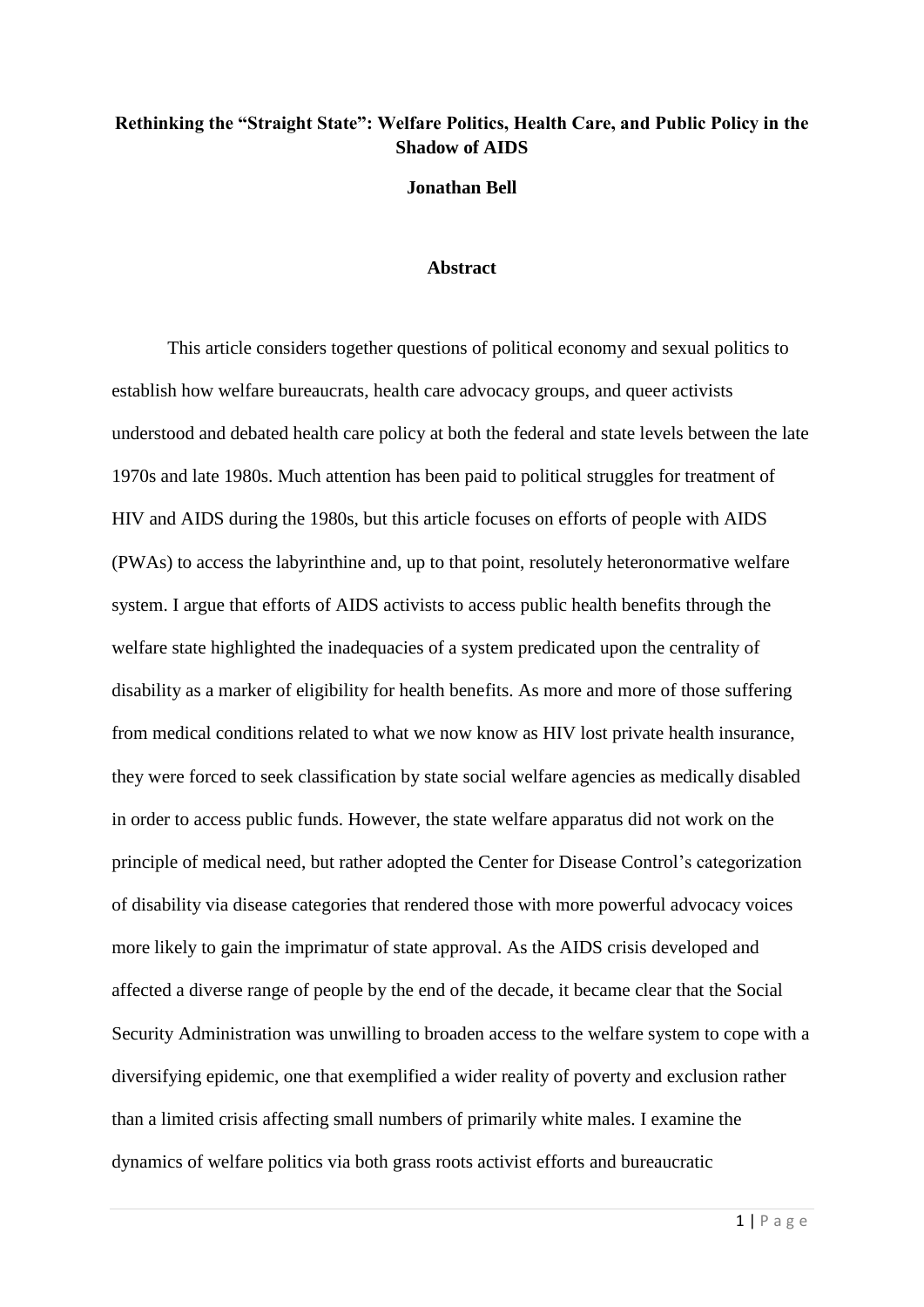policymaking to show that the 1980s witnessed the transformation of the "straight state" into one that ended up privileging gay men over other claimants on a ramshackle and inadequate welfare system. Government agencies responded fitfully to activist pressure, but they also moved to restrict access to the welfare state to ensure that a rapidly diversifying epidemic would not break the limited and punitive boundaries of US social policy.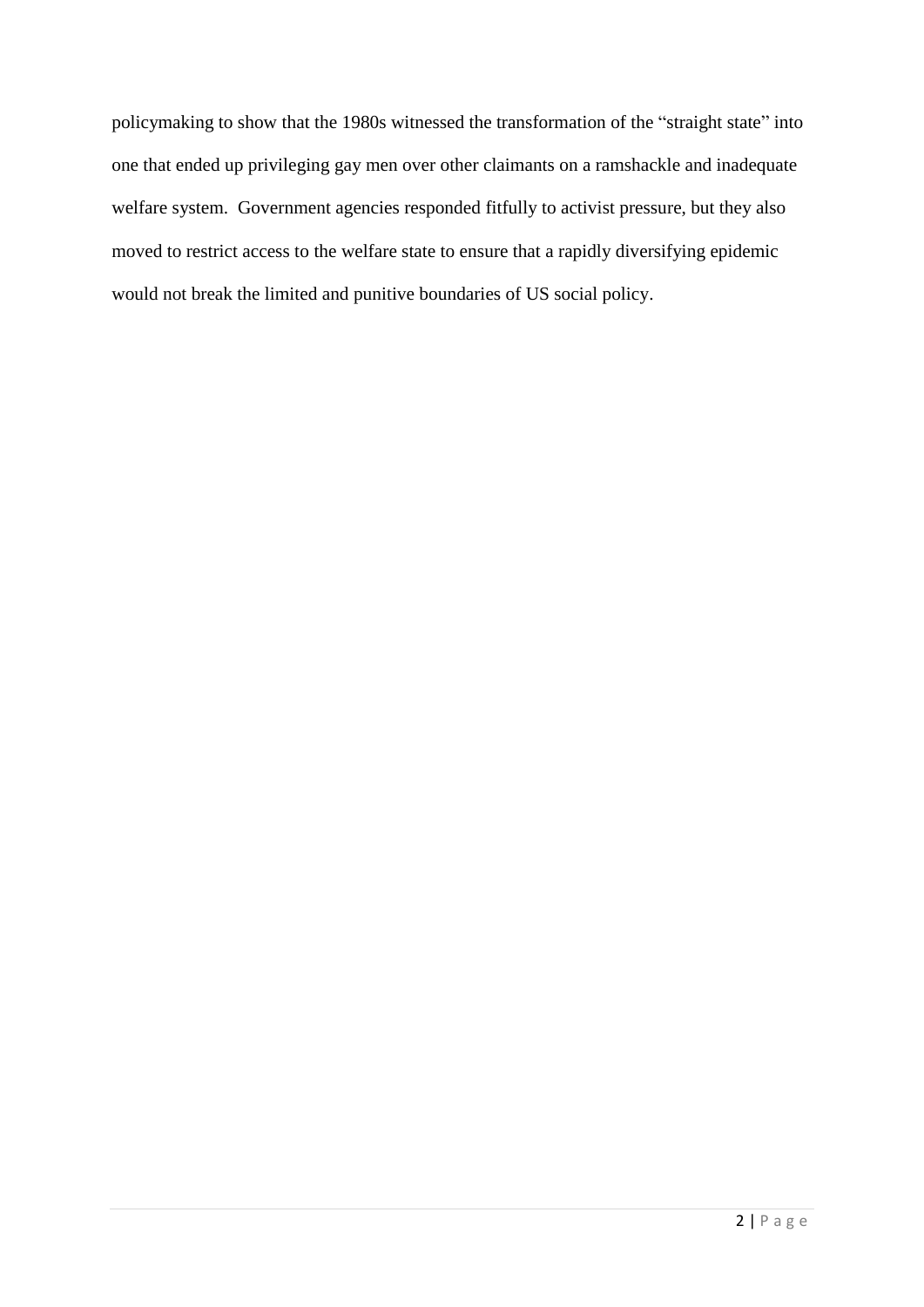## **Rethinking the "Straight State": Welfare Politics, Health Care, and Public Policy in the Shadow of AIDS**

In 1975, the Society of Individual Rights, a San Francisco gay rights organization that had been a leading part of the campaign for equal rights since the mid-Sixties, published a "survival manual" under the auspices of its magazine, *Vector*. Announcing the city as "the Mecca of nearly every form of lifestyle you would ever want to encounter," the manual provided information for the newly-arrived gay resident on "housing, food, clothing, legal, medical and dental referrals….We even tell you how to get on General Assistance." Readers could view information on helplines, social services, and gay-friendly businesses. A whole section on "medical aid" detailed hospitals, health centers, and clinics, including St Mary's Hospital Clinic whose "fees on sliding scale, will help you get on Medi-Cal," and the City VD Clinic, described as a walk-in facility with "no age or residency requirements." A section on "welfare" detailed how General Assistance and Supplementary Security Income for the disabled (SSI) worked and gave information on how to apply for food stamps.<sup>1</sup>

It was no coincidence that a manual devoted to showcasing the opportunities furnished by gay liberation would also advertise routes into the nation's ramshackle welfare system. The emergence of gay men and women from the closet in these years was about more than sexual "liberation," an ongoing process of community formation to free queer Americans from the shackles of heteronormativity. Those who came out had health care needs, whether they be access to sexual health clinics, women's clinics, or private health coverage protected in an increasing number of jurisdictions by anti-discrimination laws. When a Philadelphia doctor wrote in the mid-1970s that the "gay health movement is coming out of the closet," he was referring to national gay health advocacy as an addition to the plethora of interests in the wake of the rights revolution pushing for greater access to health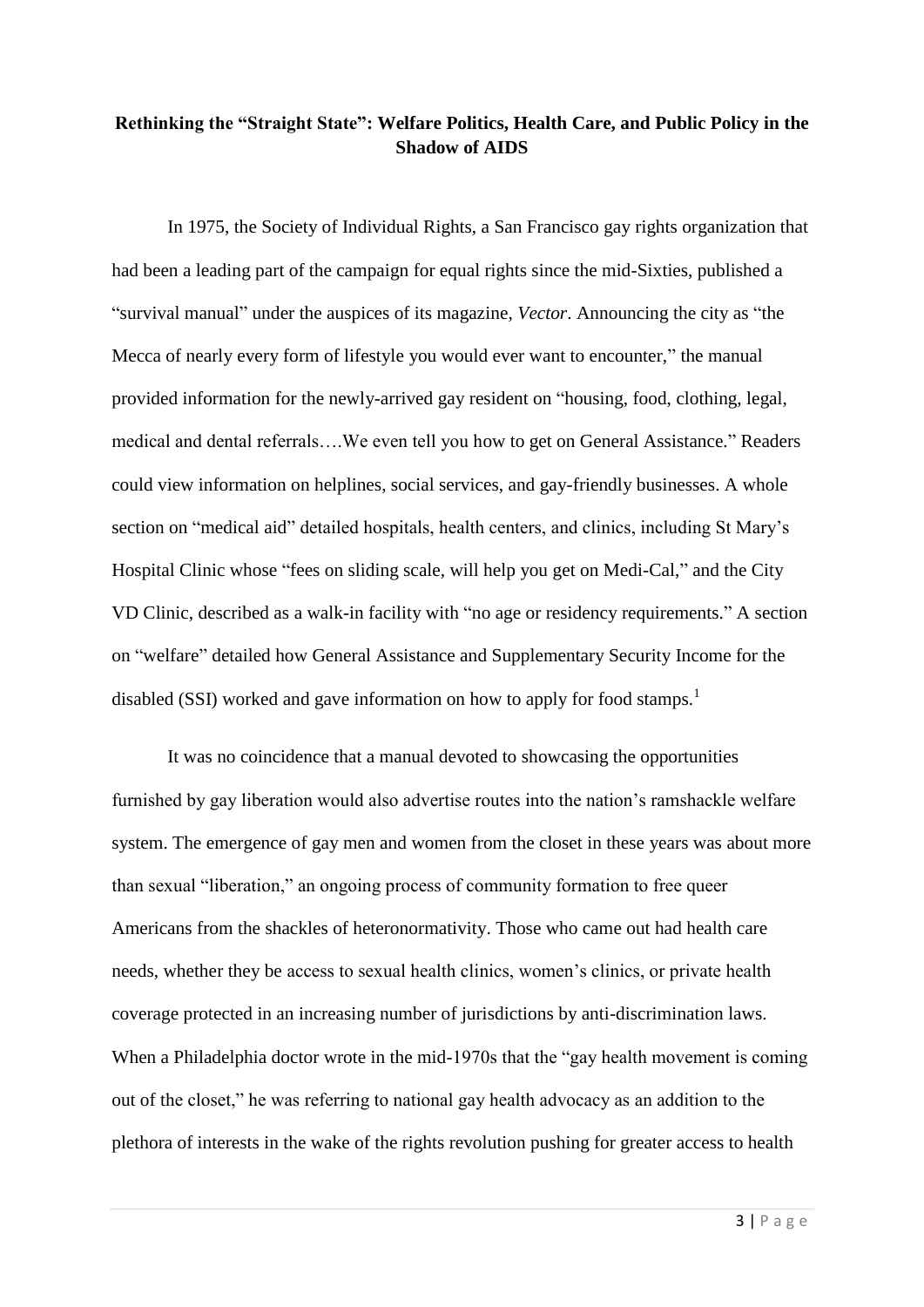care services.<sup>2</sup> By the end of the decade, organizations such as the Bay Area Physicians for Human Rights were offering a range of health services for gay people, and in 1978 the National Gay Health Coalition held the first national gay health conference.<sup>3</sup> When the American Psychiatric Association declared in 1973 that "homosexuality per se does not constitute any form of mental disorder," the legitimation conferred opened up the possibility for the sexually non-normative to access the benefits of social citizenship until then restricted by what historian Margot Canaday has termed "the Straight State."<sup>4</sup>

The fact that queer Americans would require access to the nation's complex and inadequate social safety net became abundantly clear when in the 1980s gay men started to become afflicted by a range of crippling chronic illnesses related to autoimmune deficiency. A doctor at the National Cancer Institute reported in mid-1982 that, of 300 identified cases, "290 were men and 242 or the 290 were homosexual or bisexual…Once the syndrome has become chronically manifest, the various components have been hard to treat, and it is predicted that an ultimate mortality rate of 70-80 percent may be found."<sup>5</sup> A year later, as the death toll from what would become known as Auto-Immune Deficiency Syndrome (AIDS) rose inexorably, the Social Security Administration recognized AIDS as a disability, a visible marker of physical impairment mainly at that point affecting previously able-bodied men that made them unable to work and likely to end in death.<sup>6</sup> This early association on the part of welfare agencies of disability through immune deficiency with gay men, and their reluctance to expand that definition as the HIV epidemic spread, serves as an important case study of the peculiar dynamics of welfare politics in the "age of Reagan." That the SSA was so quick to include some gay men in the Supplementary Security Income program, also making them eligible for Medicaid, demonstrates the gradual erosion of the "straight state" at a time of supposed conservative political ascendancy. At the same time, however, the intractable opposition faced by others with HIV infection trying to access welfare benefits later in the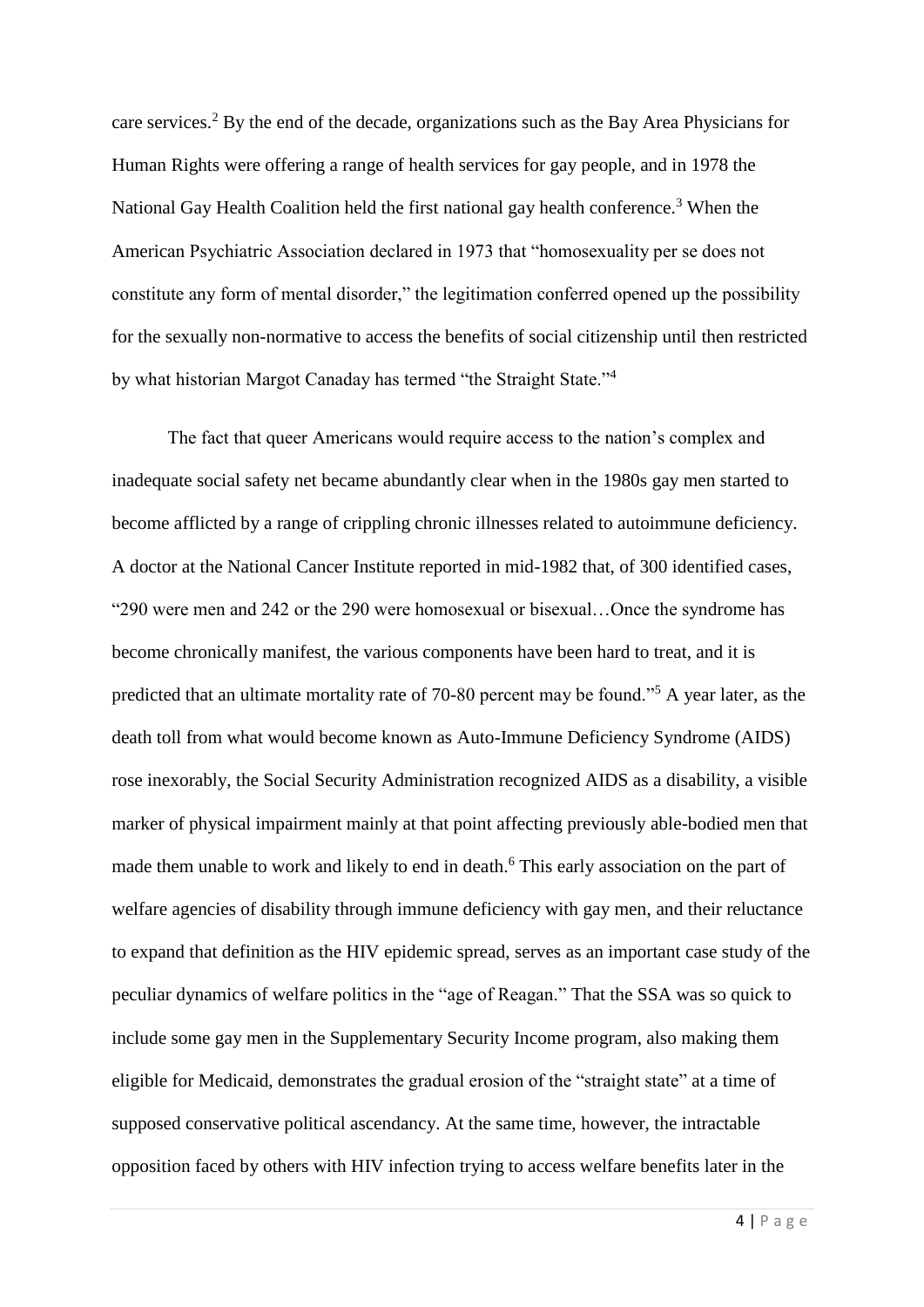epidemic exemplifies the processes by which policymakers and bureaucrats aimed to prevent the US welfare system from becoming a wide-ranging social safety net predicated upon poverty. In giving their official imprimatur only to certain HIV-related illnesses as being markers of disability, the SSA created a hierarchy of entitlement that privileged those able to shape the policy discourse on AIDS at the start of the epidemic, thanks to their vocal activist network and ready access to the federal bureaucracy. As the epidemic widened during the 1980s, its central markers became poverty and social exclusion at a time when federal welfare bureaucrats were determined to place ever greater limits on access to the welfare state. Grassroots activism diversified to encompass an ever-growing crisis but faced a Social Security Administration unwilling to respond when to do so was to acquiesce in a potentially significant expansion of the welfare rolls beyond those easily perceived as "disabled." The SSA's hostile treatment of multiple epidemics tells us much about the ways in which broader political hostility to public assistance programs embedded racial and gender discrimination in social welfare policy in these years. The extension of welfare benefits to People with AIDS forms part of a larger story of the relationship within social policy in the United States between notions of the "deserving" and a welfare state unable to countenance universal access as its core guiding aim.

Historians and social scientists have long understood the contingent forces acting to limit the development of a robust social safety net in the United States over the last century. Some of these forces can be traced to the political and structural dynamics of American governance. The federal structure of the US, the origins of American social welfare in categorical programs directed to particular categories of the "deserving", and the power of private sector interests in directing and limiting benefits programs are cases in point.<sup>7</sup> Other scholars have pointed to the racial and gendered ideological underpinnings of the social welfare system, in which broader processes of discrimination have found expression.<sup>8</sup>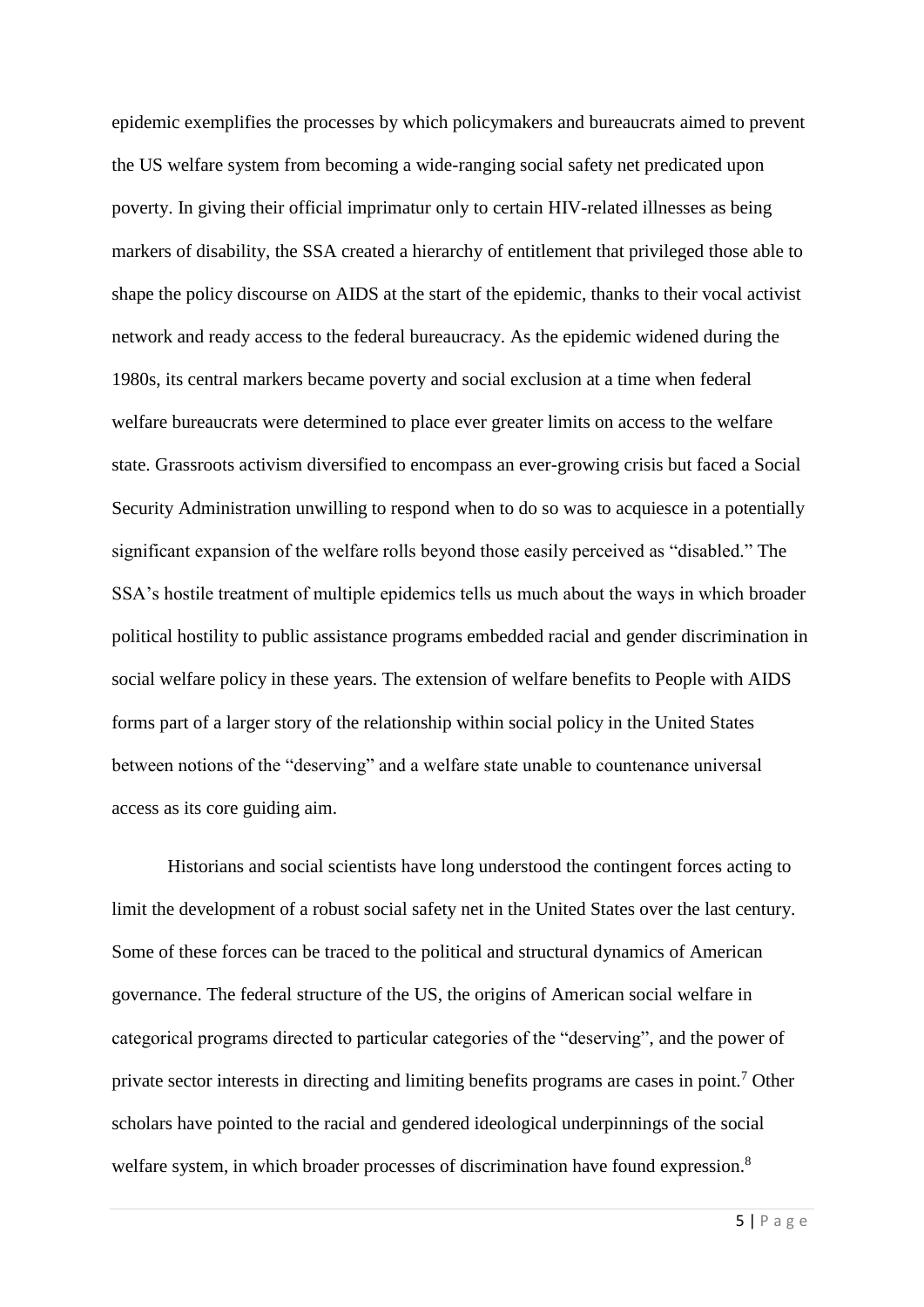Canaday added a new dimension to these ways of framing the history of welfare by showing how the American state privileged heteronormativity and stigmatized and policed sexual dissidents. Her ground-breaking study concluded in the 1970s, when significant LGBT activist strategies were still in their infancy, leaving the crucial period of the extension of welfare benefits – public and private - to some queer Americans in the 1980s unexplored.<sup>9</sup> While there is a rich scholarship on AIDS activism in the 1980s from a variety of perspectives, discussions of its interaction with the state are limited beyond understanding efforts to gain access to drug treatments and research, or charting the divisions and problems within the Reagan administration.<sup>10</sup> Furthermore, historians of the US welfare system have tended to relegate the place of the AIDS crisis in debates over social policy to the background.<sup>11</sup> While the number of people with AIDS receiving SSI benefits in the mid-1980s numbered only in the tens of thousands, far fewer than those receiving Medicaid as recipients of the Aid to Families with Dependent Children program or as poor elderly Americans, the AIDS crisis is significant because it took welfare politics in a new, uncharted direction.<sup>12</sup> AIDS was not easily understood as a "disability" in the way amputation of limbs or black lung disease were, but it quickly became enmeshed in that system. As a California AIDS bureaucrat declared, AIDS "embraces not one but several traditional taboos. It is sexually transmitted, it involves the homosexual subculture and it is incurable. You add that to the fact that it is primarily spread out of the homosexual community to the IV drug abusers to the minority population and that's strike five. It is an exceedingly difficult issue for public policy types to address."<sup>13</sup> That the initial patient population comprised previously "healthy" men, normally outside the boundaries of the welfare system, invites historians to explore what political scientist Cynthia Daniels has called "evidence of male weakness and vulnerability" in health politics in order to understand how gendered hierarchies in the welfare system of the 1980s informed who could access public funds and who could not.<sup>14</sup>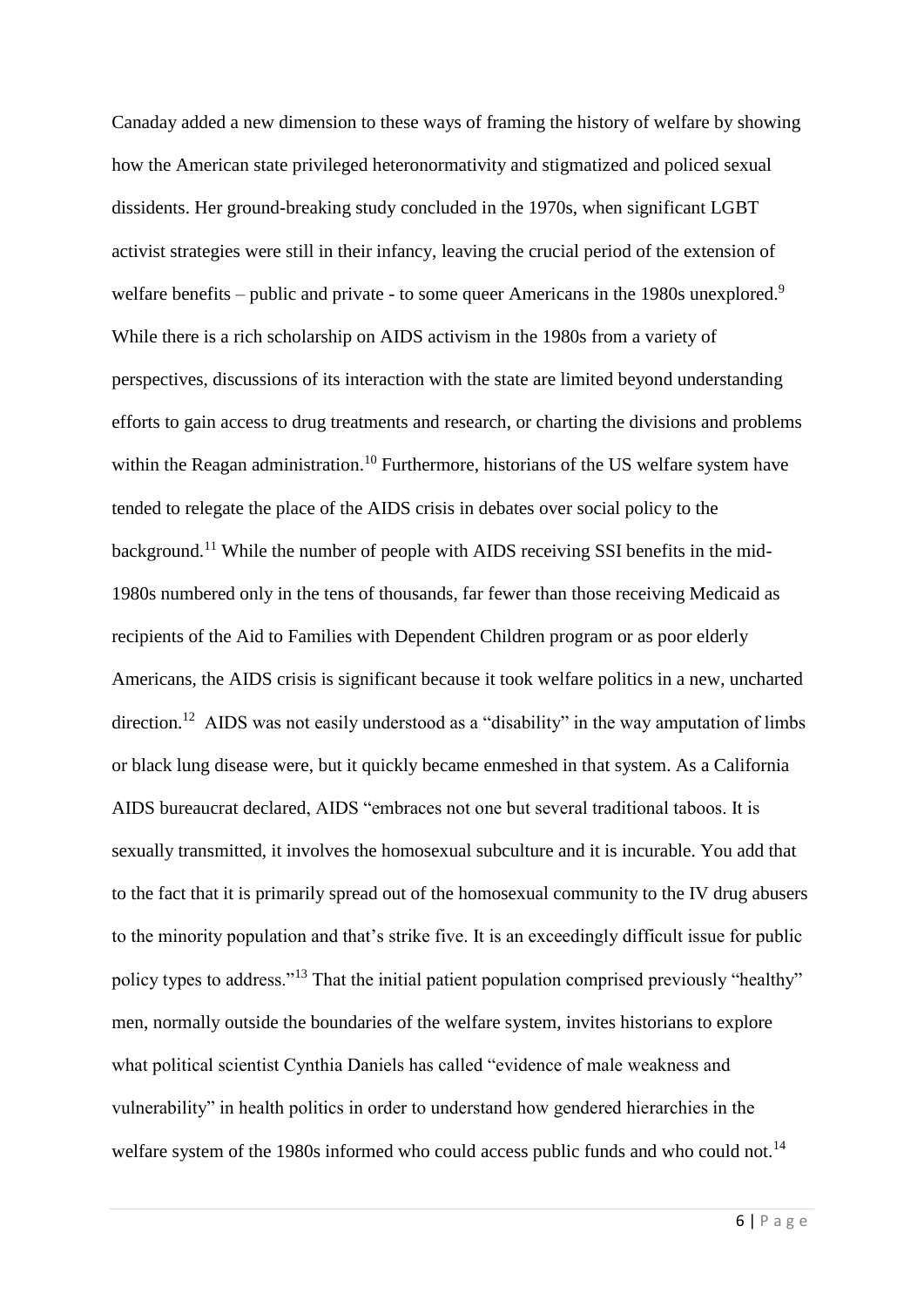The implications of this battle to access health care for our understanding of the politics of sexuality are significant. The Reagan years witnessed a major shift in political conceptions of sexuality and of social citizenship, displacing that which had set the terms of both between roughly the 1870s and 1930s. It is widely understood that the decades spanning the end of the nineteenth and early twentieth centuries witnessed the medical and scientific construction of modern categories of sexuality.<sup>15</sup> They also saw the emergence of the categorical social welfare system during and after the New Deal, a set of employment-based benefits for breadwinners and categorical state benefits for poor parents, widows, the needy elderly and veterans.<sup>16</sup> At the same time as policymakers and lawmakers were constructing the modern heterosexual and its antithesis, they also built the nation's public and private social safety net around similar heteronormative tropes.<sup>17</sup> This symbiotic relationship between the political categories of sexual beings established in the late nineteenth-century and the dynamics of social policy underwent, I argue, a substantive reorientation in the 1970s and 1980s. Homosexuality was not only undergoing a process of decriminalization and increasing acceptance by medical authorities.<sup>18</sup> Sexual liberation acted as a catalyst for intense political lobbying for access to public services that served to destabilize established categories of the deserving and undeserving in federal welfare politics. In the early AIDS crisis it was gay men who demanded a place at the welfare table, men whose opportunistic illnesses allowed them to brand themselves as "disabled" and thus worthy of support as their access to the private health system diminished.<sup>19</sup> Childless women and communities of color, by contrast, often found themselves without the political clout in public health politics afforded by a clear link to an epidemic associated with the image of the sick white man.<sup>20</sup> To bureaucrats classifying ill people as disabled, and thus eligible for benefits such as Medicaid, a young white male with Kaposi's Sarcoma was obviously infected with HIV; yet a woman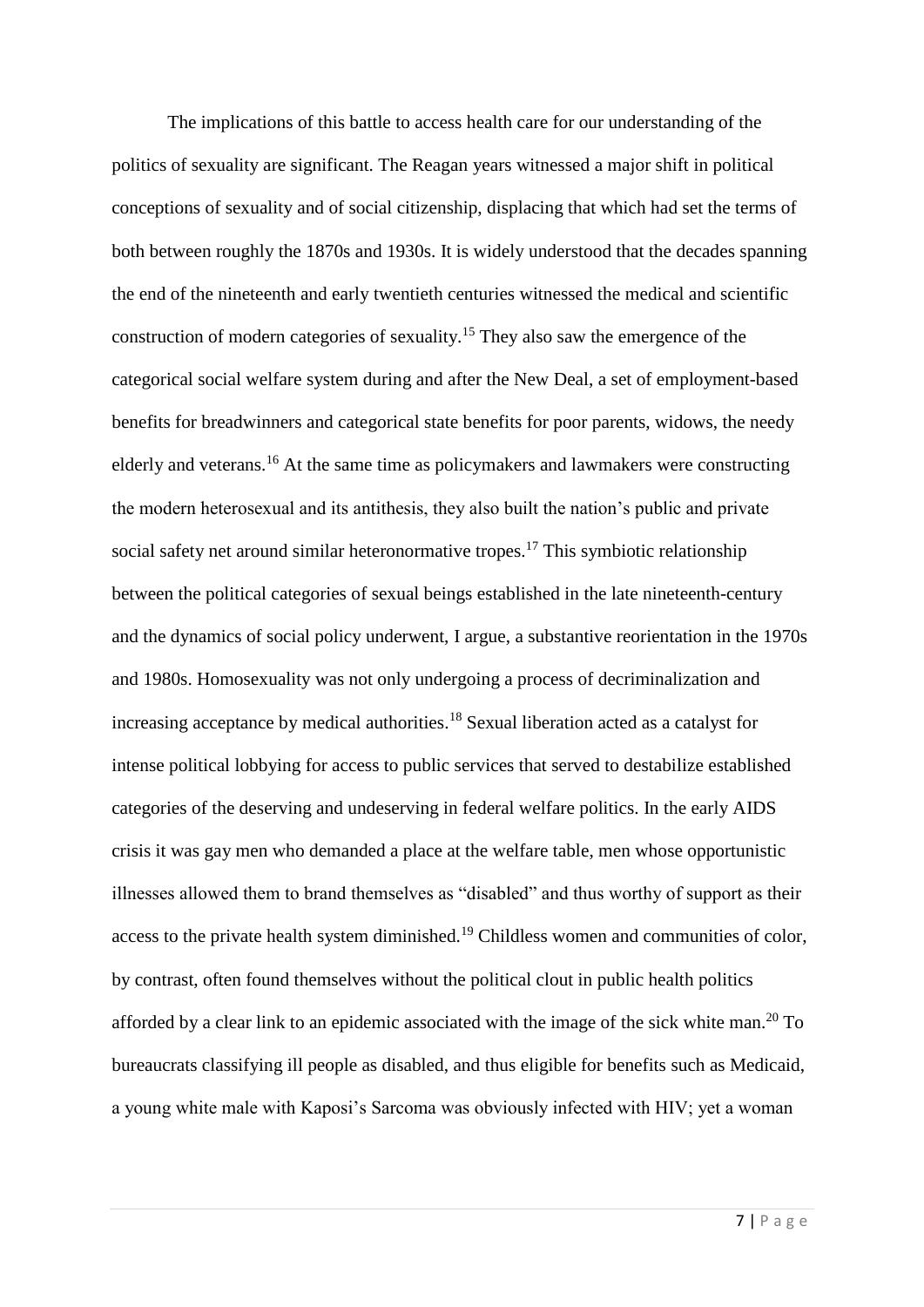with cervical cancer, often a product of HIV infection in females, could not so easily demonstrate a self-evident causal link.

The subject of this article is the process by which federal bureaucracies categorized disease, afforded benefits to those with the most privileged advocacy organizing, and divided welfare recipients in ways that reflected deep class, racial, and gendered divisions in the US's public-private health care system.<sup>21</sup> My central focus is a welfare program that actually grew during the Reagan era: Supplementary Security Income (SSI). A federal program created in the early 1970s out of the previously state-managed programs Aid to the Permanently and Totally Disabled and Old Age Assistance, this was the primary means by which people with AIDS could access the nation's health care system if they lacked or lost access to private health insurance. The program easily dwarfed the other possible route to health care for the disabled, Social Security Disability Insurance (SSDI), which required recipients to have spent years paying Social Security taxes in order to accrue benefits, and provided access to the Medicare program. Unlike the SSI and Medicaid systems, which provided immediate coverage once eligibility requirements had been met, SSDI benefits only kicked in five months after a diagnosis of disability, and at that point claimants would need to wait a further twenty-four months for Medicare coverage. Policymakers' determination to restrict their benefits to the permanently or long-term disabled resulted in timeframes for coverage that excluded all but a handful of AIDS patients in the 1980s, most of whom died before they could qualify.<sup>22</sup>

The federalization of SSI in the Social Security amendments of 1972 became a crucial, if unexpected, development in the unfolding gendered and class politics of AIDS in the 1980s. By the late 1970s SSI, contrary to expectations, had become more of a disability benefit than one primarily targeting the needy elderly.<sup>23</sup> This program expanded during the 1980s despite the Reagan administration's abortive attempt to purge people from the rolls,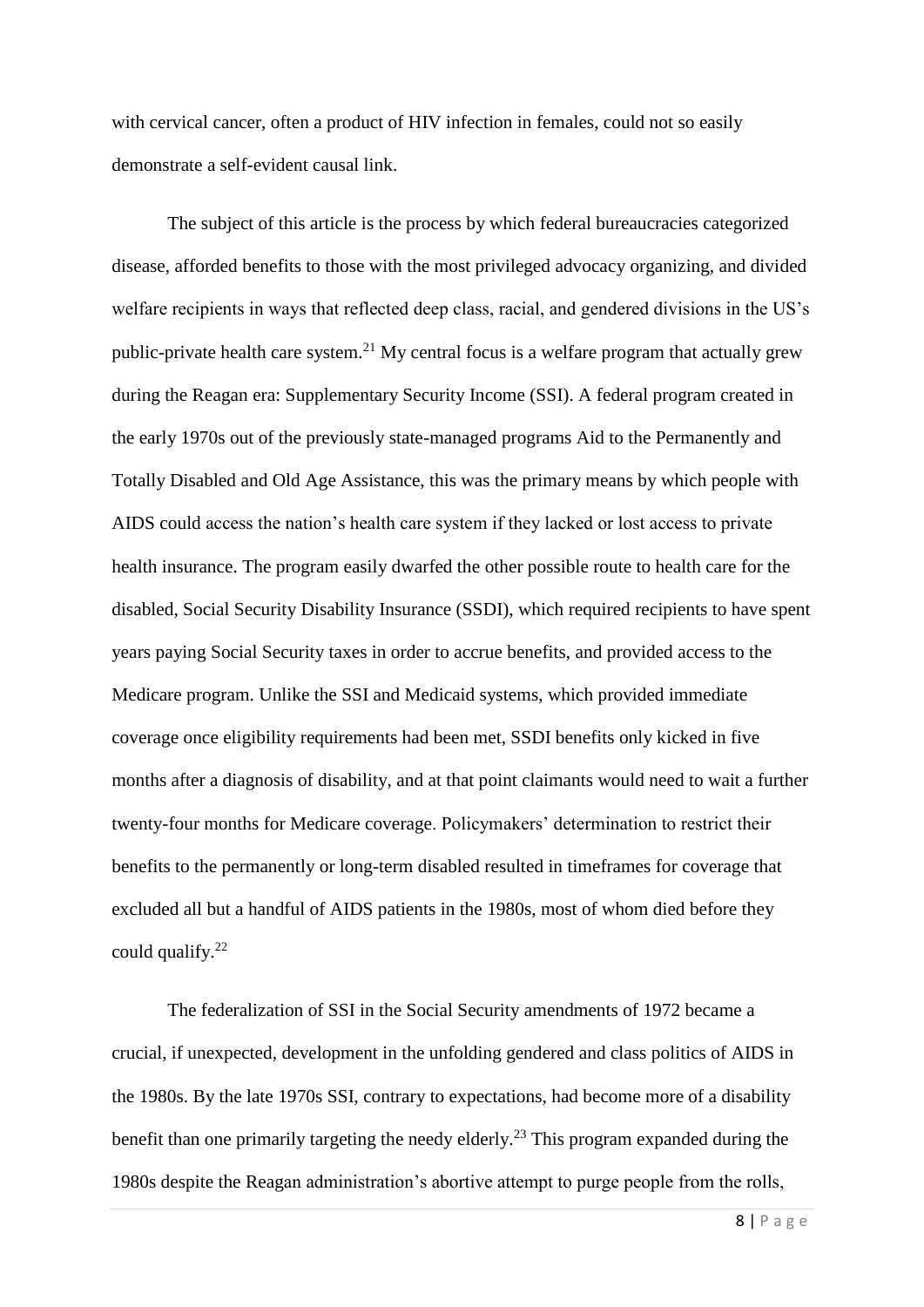and the number of the disabled receiving SSI increased year on year by an average of about three percent.<sup>24</sup>

As a consequence of these trends, access to Medicaid through a state appraisal of disability became a critically significant part of the story of health politics during the AIDS crisis. As most people with AIDS (PWAs) in the early years of the epidemic were men, and because definitions of disability were predicated upon categories of illness and disease, not the mere fact of being unwell and unable to work, it was inevitable that the early activist efforts to shape welfare policy would not speak to a wider epidemic and signalled the limited possibilities of an LGBT politics not firmly rooted in broader narratives of exclusion. This illuminates the paradox of a welfare bureaucracy expanding Medicaid eligibility at a time of supposed retrenchment, but through a mechanism that directed resource primarily to men, at least until AIDS activists recalibrated their political campaigns in the early 1990s to make the particular health needs of women part of their strategy. In essence, therefore, this study manifests how questions of power, respectability, and inclusion in the welfare state's definition of the needy citizen in the 1980s complicates our understanding of what happened to welfare liberalism in the Reagan era.

### **Queering Medicaid: disability politics and access to health care**

"A new potentially lethal syndrome is being seen among otherwise healthy young gay males in New York and California," reported the newsletter of the Bay Area Physicians for Human Rights in July 1981. "Kaposi's sarcoma has been found to be associated in some patients with opportunistic infections such as pneumocystis carinii pneumonitis and (cryptococcal) meningitis….The pathogenesis of the syndrome is as yet unknown."<sup>25</sup> The AIDS crisis initially seemed to affect primarily gay men, and early activist responses adopted the strategy of asserting the rights of those who seemingly only lacked access to full rights of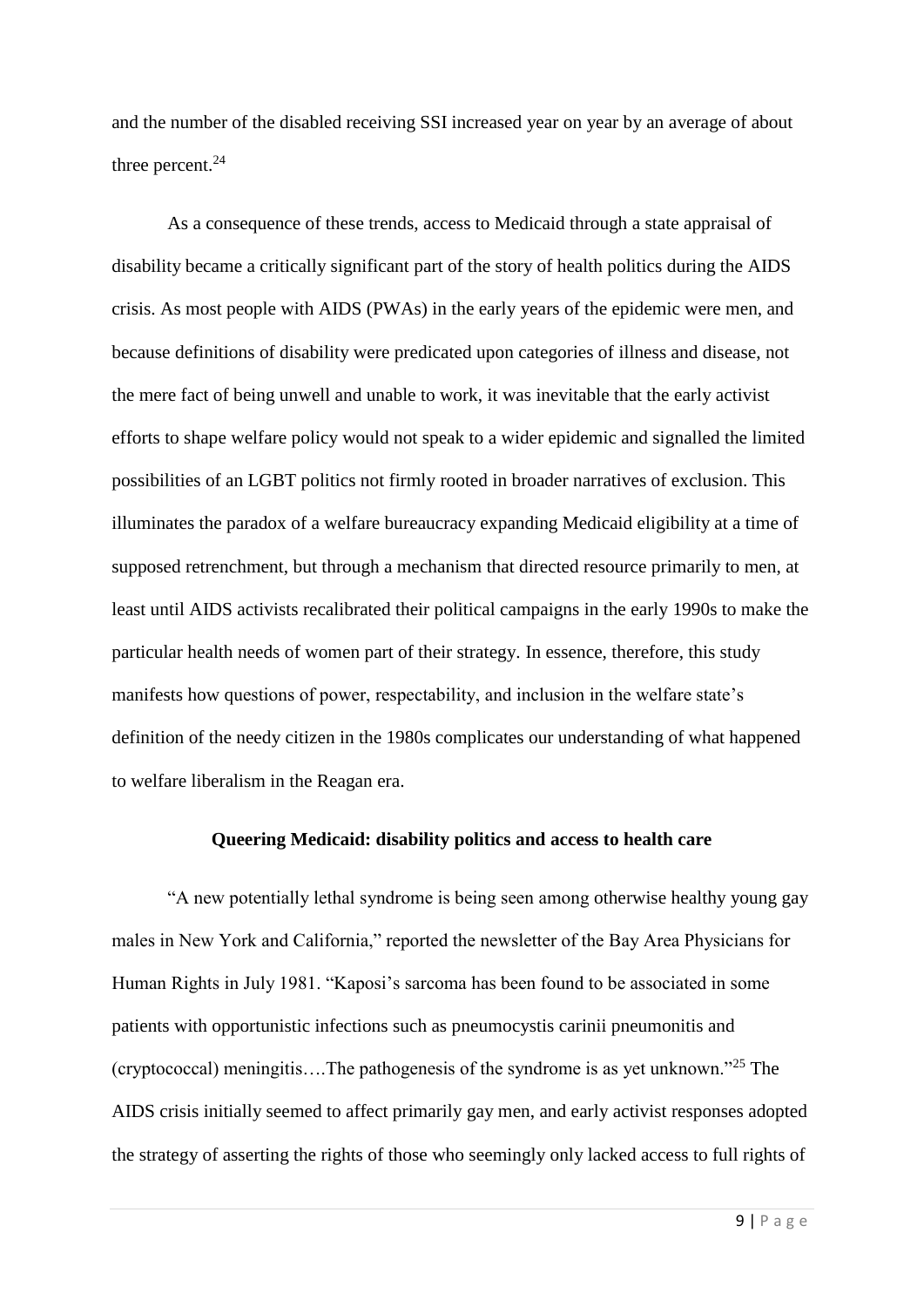citizenship because of their sexuality. The well-known "Denver Principles" adopted at the Denver National Gay Health Conference in July 1983 proposed the term "People with AIDS" rather than "patients" or "victims" as a term of reference for those affected by the virus, rejecting "attempts to label us as 'victims,' a term which implies defeat, and we are only occasionally 'patients,' a term which implies passivity, helplessness, and dependence upon the care of others."<sup>26</sup>

For those at the epicentre of the AIDS epidemic in the 1980s, one central issue was that those suffering physical medical complications arising from this new, unknown syndrome were far from well, and needed access to the nation's labyrinthine health care system. As the unfolding crisis led to increasing numbers of cases of employment discrimination against gay men and their families, and as deteriorating health of People with AIDS (PWAs) forced many out of active employment, access to the welfare state became a crucial avenue to covering health care costs through Medicaid, as well as providing some degree of income through the SSI program. Unfortunately, in order to access these programs applicants were required to negotiate a series of logistical barriers that would serve to exclude many of the most vulnerable, whose AIDS-related illnesses lay outside the narrative of disability constructed by the SSA in dialogue with an early AIDS activism dominated by middle class white men.

As AIDS began ravaging cities like New York and San Francisco in the early 1980s, the Social Security Administration made a decision in April 1983 that seemingly contradicted the zeitgeist of shrinking government and muscular conservatism: it classified AIDS as a disability eligible for welfare benefits, both through Title II of the social insurance program and the means-tested Supplementary Security Income (SSI) program. The Centers of Disease Control had recently classified AIDS as a disabling syndrome, and the SSA took the CDC's definition, including conditions such as Kaposi's Sarcoma, pneumocystis carinii pneumonia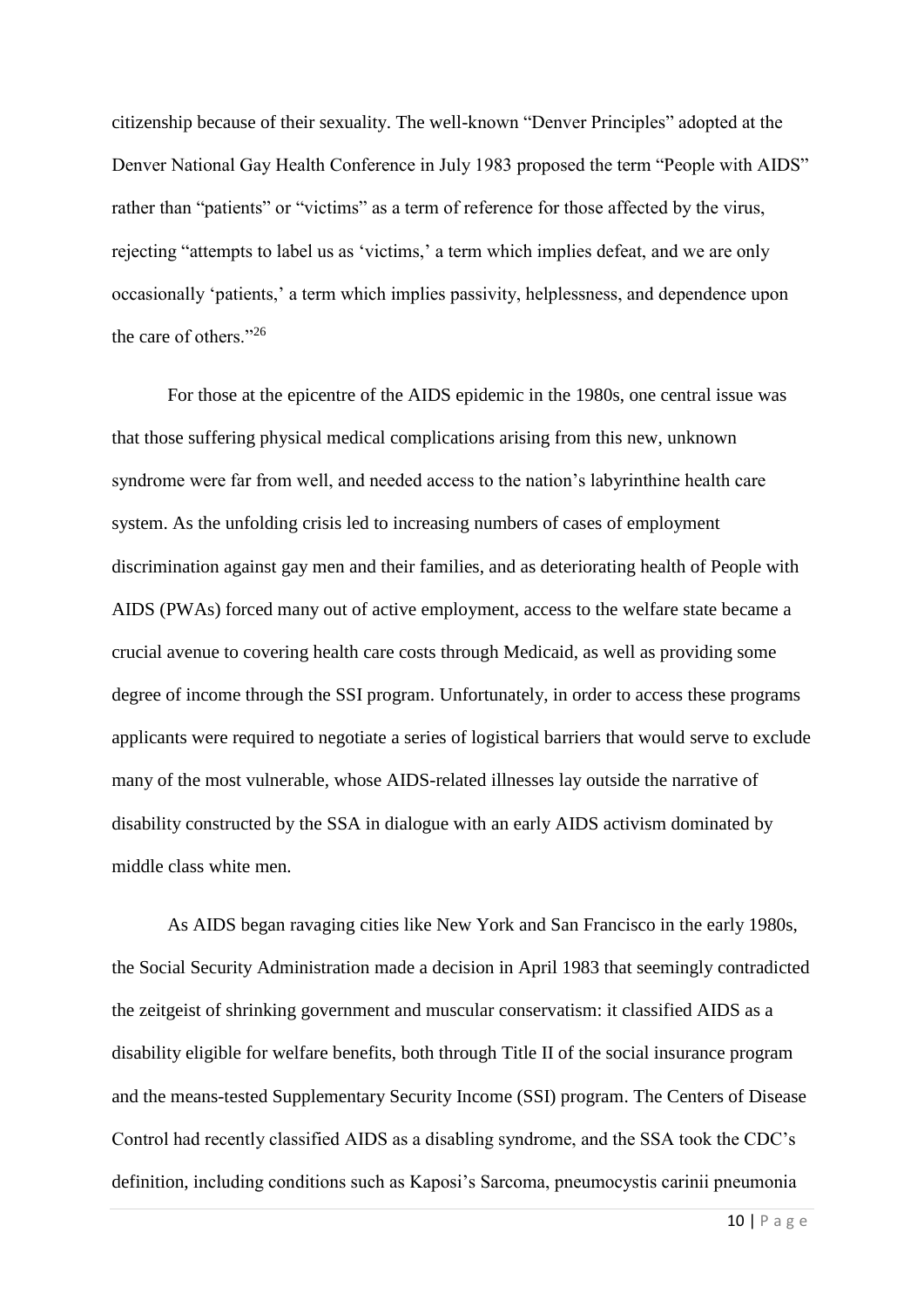(PCP), and a number of other infections all "at least moderately predictive of a defect in cellmediated immunity occurring in a person with no known cause for diminished resistance to that disease."<sup>27</sup> The definition – and the crisis itself - suited Social Security bureaucrats in several respects. It defined disability very narrowly, limiting AIDS to conditions that could not be explained in otherwise "healthy" men except through catastrophic auto-immune failure. Every CDC-defined case up to that point had involved individuals totally incapacitated and terminally ill, suggesting the financial liability for state and federal governments would be manageable. The SSA's official definition of disability for the purposes of granting access to welfare benefits was of a person unable "to engage in any substantial gainful activity by reason of a medically determinable physical or mental impairment which can be expected to result in death or has lasted, or is expected to last for not less than 12 months."<sup>28</sup> Yet the crisis arose just as the SSA was under fire for conducting a heavy-handed and shambolic purge of the SSI rolls, empowered by hastily-conceived legislation passed in 1980 and encouraged by a federal administration keen to shrink the welfare bill.<sup>29</sup> A huge number of contested cases had reached the Courts, which tended to find in favor of the plaintiffs, and so welfare bureaucrats had little to gain by stalling on recognizing a disability that was clearly ending the productive lives of a limited segment of the population. At the same time, however, the SSA had no incentive to expand benefit rolls beyond the narrowest confines suggested by existing CDC research.

People with AIDS in 1983 were usually extremely ill at the point they applied for benefits. They were required to apply to a local branch of the SSA. It was possible in some larger cities to phone and ask for forms to be mailed to applicants for completion, but those forms still needed to be completed and returned. The SSA branch office would make the determination of financial eligibility. Once that hurdled was successfully jumped, the application would be sent to the nearest state-run disability determination office in the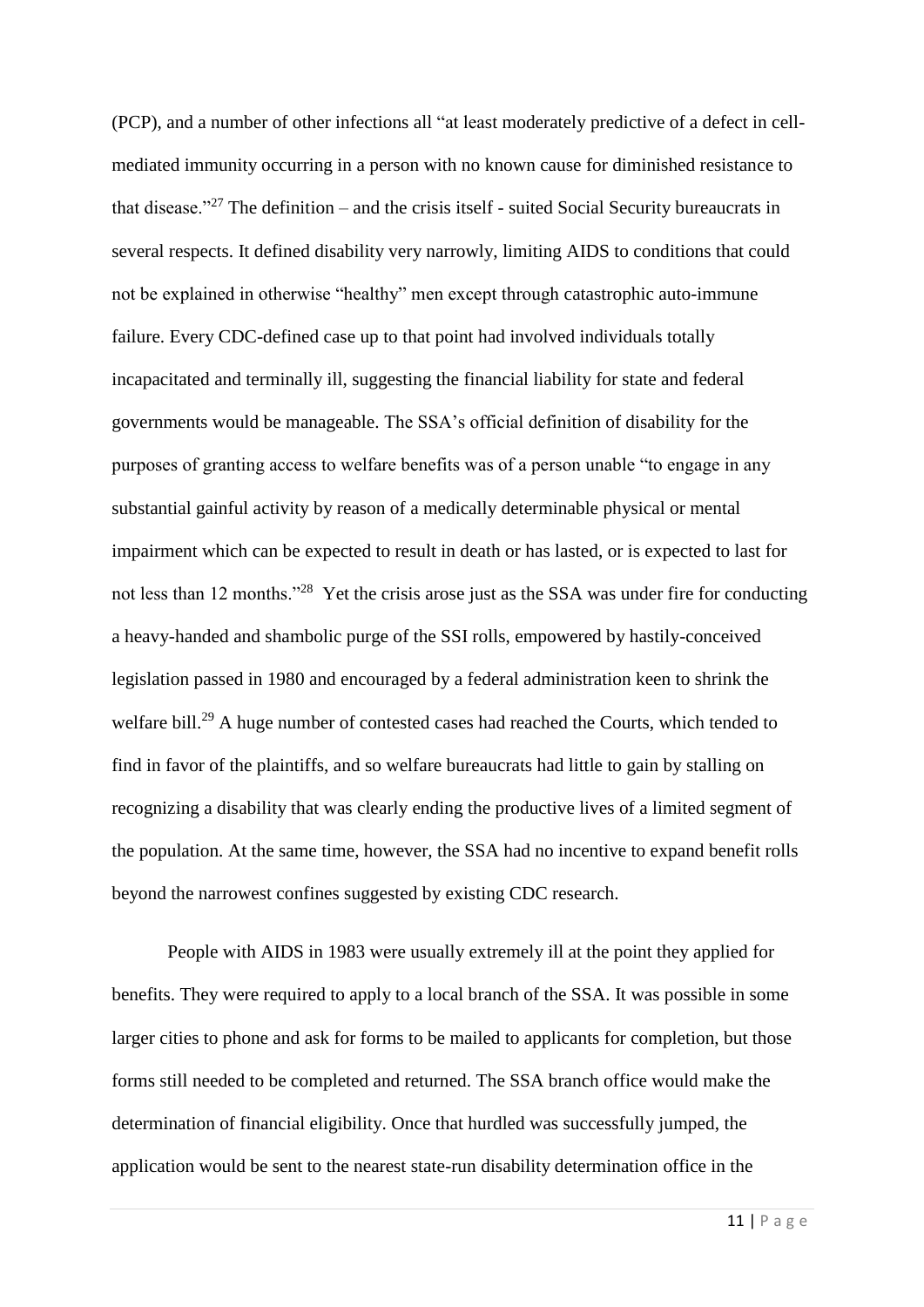applicant's home State, whose job was to gather the medical evidence that the applicant had an SSA-approved opportunistic infection that rendered him or her unable to undertake "substantial gainful activity." In theory, AIDS was classed as a disability eligible for a "presumptive diagnosis" that allowed for benefits to be paid before the full medical documentation had been received, and benefits could be backdated to the original date of application.<sup>30</sup> But in practice the devolved bureaucratic process varied wildly from office to office, with some refusing to view PWAs as presumptively disabled, and others requiring detailed hospital records instead of just a transcript of a phone conversation with a physician normally required for a PD classification. One applicant in Georgia, almost blind with cytomegalovirus and riddled with herpes simplex, both SSA listed opportunistic infections, was subjected to a functional test in which he was asked to lift 10 lbs and thereby declared fit to work and not disabled. Local disability offices in Manhattan, by contrast, were much more liberal, partly because of the presence of a well-mobilized set of gay rights organizations to lobby on patients' behalf, and also a consequence of long-established variations between States and localities in the generosity of welfare programs. In most states Medicaid eligibility automatically followed from SSI, but waiting for the SSA to send the files on to state Medicaid offices was not advisable. Savvy claimants (often assisted by AIDS advocacy organizations) would apply directly to their state Medicaid office, requiring yet another round of form filling and visits to government offices. "The trial of the application process – standing in long lines etc – having to pursue aggressively the records needed for medical and financial verification, is sometimes beyond the physical and mental capabilities of those most severely impaired by AIDS," noted members of the National Gay Task Force AIDS program in May 1984.<sup>31</sup> Out of an estimated 3,500 people with conditions meeting SSA's criteria of AIDS in the year after its ruling that AIDS qualified as a disability, 909 had managed to file an application for welfare benefits. Many of those, assisted by AIDS organizations in New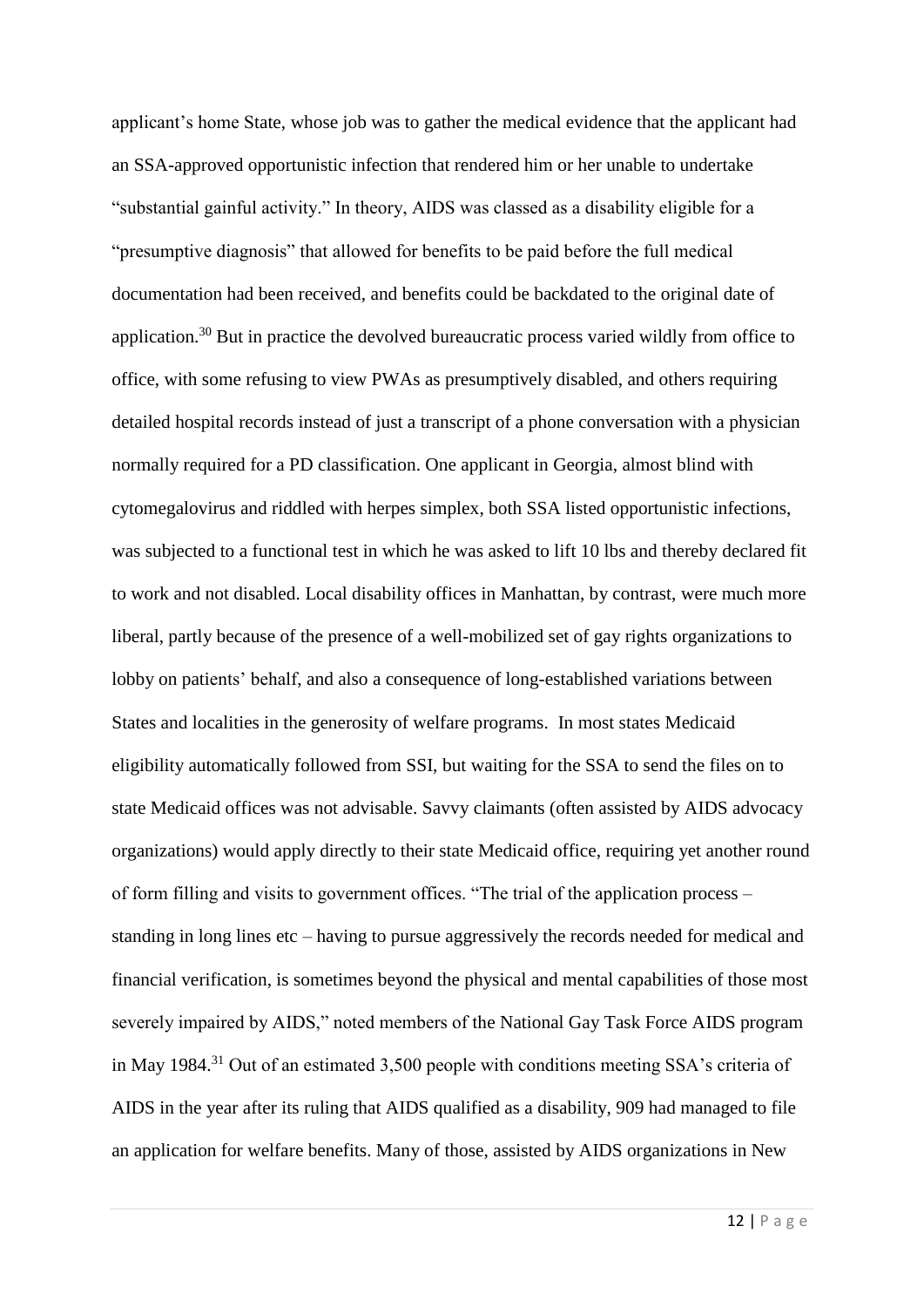York and San Francisco and able to access their medical histories and financial records without huge difficulty, were gay men, begging the question of whether the welfare system was responding to other, less well mobilized, patient populations.<sup>32</sup>

Historically, unskilled working-class Americans had secured an easier purchase on disability welfare politics, as they were better able than skilled workers to prove their unfitness for available employment.<sup>33</sup> The AIDS crisis turned this on its head, as many gay men, often previously relatively privileged and privately insured, could access an enviable array of advocacy groups to help them negotiate the welfare system and gain Medicaid coverage. In December 1984, Shanti San Francisco began providing a Medi-Cal case worker to assist clients make applications and "help straighten out any problems you may be experiencing with the monster commonly known as Medi-Cal." The local office of the SSA also agreed to send an official once a week to assist PWAs with applications, a move Shanti saw as "a major victory for People with AIDS, as the Social Security Administration for the first time is seeking a liaison relationship with us."<sup>34</sup> Gay Men's Health Crisis in New York set up an office to process disability claims itself before delivering them to the local SSA office, assisting applicants with their forms and initially even vetting supporting documentation. It also operated a "buddy system" of volunteer helpers for PWAs, whose duties including filling in SSI application forms.<sup>35</sup> GMHC rapidly found itself overwhelmed by its caseload, but the fact gay rights organizations were able to establish formal conduits into the federal welfare bureaucracy points to the political capital they could harness and partly explains their ability to shape social policy to their needs in ways other populations affected by AIDS could not.<sup>36</sup>

Even well-organized activist networks had to contend with a welfare bureaucracy determined to contain costs and prevent a public health crisis adding potentially unlimited numbers to the disability rolls. In May 1984 a delegation from the NGTF met the Acting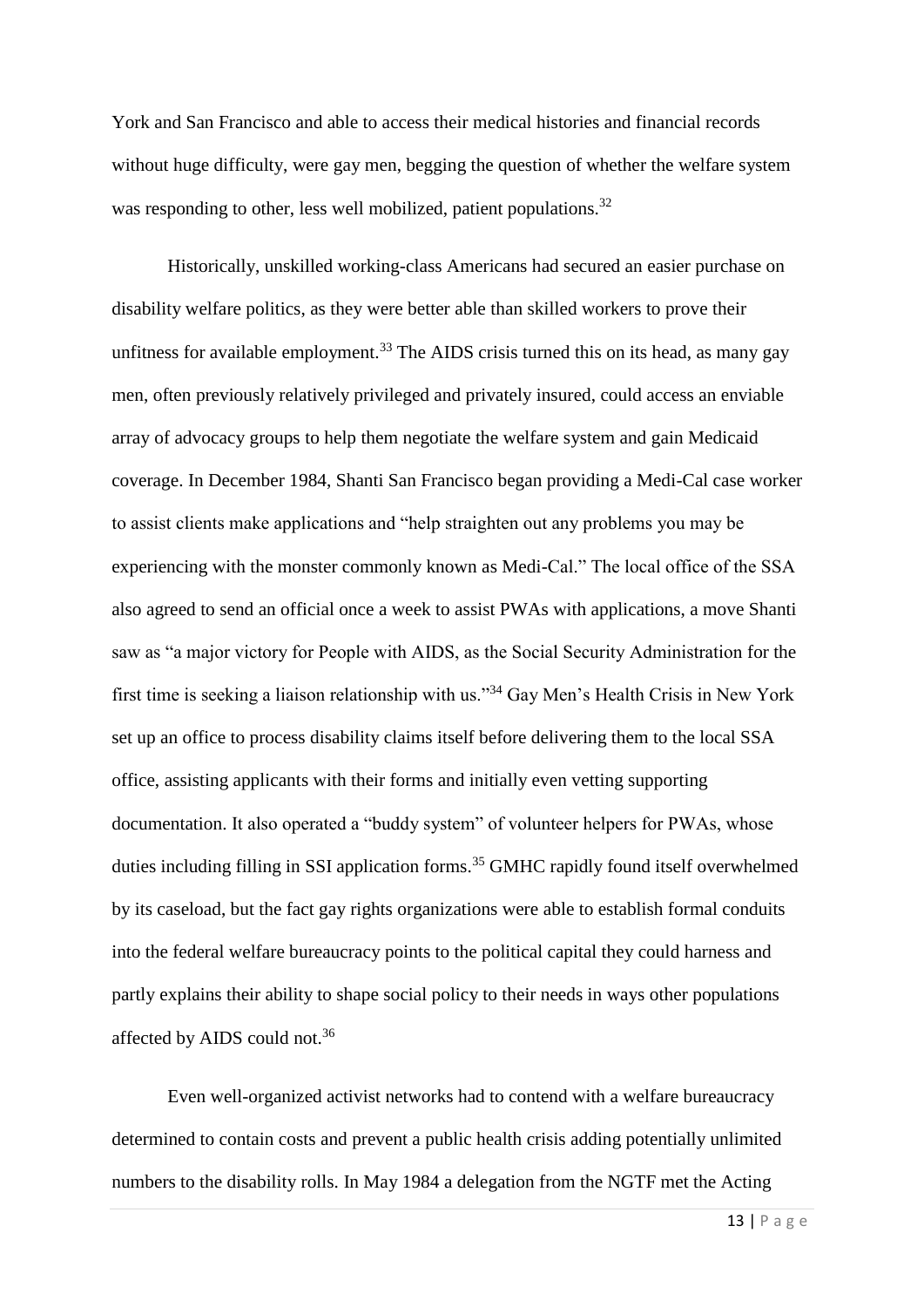Director of the SSA and her staff to discuss the increasing incidence of cases of men suffering what had become known as AIDS Related Condition (ARC), a series of medical conditions affecting HIV-sufferers that were debilitating and disabling but which did not conform to the Center for Disease Control's official definition of AIDS. In their presentation to SSA staff, NGTF members emphasized the problems inherent in the cumbersome eligibility confirmation process. "The implications in terms of medical care can be quite serious: since in most states eligibility for Medicaid depends on having been approved for SSI, inordinate delays in SSI has in some cases caused medical care to be withheld….In addition to these tangible effects on the quality of life and medical care, the uncertainty and worry that result from lengthy and sometimes inexplicable delays translates into additional psychological stress which can sometimes hasten the decline of the claimant."<sup>37</sup>

The NGTF's interaction with the SSA offers important evidence of the powerful forces acting to limit state responses to a public health emergency. While the fact the meeting took place demonstrates the capacity of activist groups to influence the terms of the policy debate, NGTF negotiators quickly found themselves forced to conform to a carefully scripted and restrictive language of welfare rights in the hope of winning minor policy concessions. Their briefing document, written prior to the meeting to plan how to structure their demands, collated specific examples of people with AIDS-related conditions being denied benefits, and argued that many were "disabled: suffering from debilitating fatigue, and lymphadenopathy that may be so severe as to restrict movement." The authors also noted that many of these cases saw a rapid decline in their condition to the point that they quickly contracted an opportunistic infection recognised as AIDS by the SSA, and even that "denial of benefits hastened their decline." The negotiating group put forward a number of suggestions for improving the evaluation process and for using best practice (usually in New York) as a model to be rolled out in other disability determination offices. But they stopped short of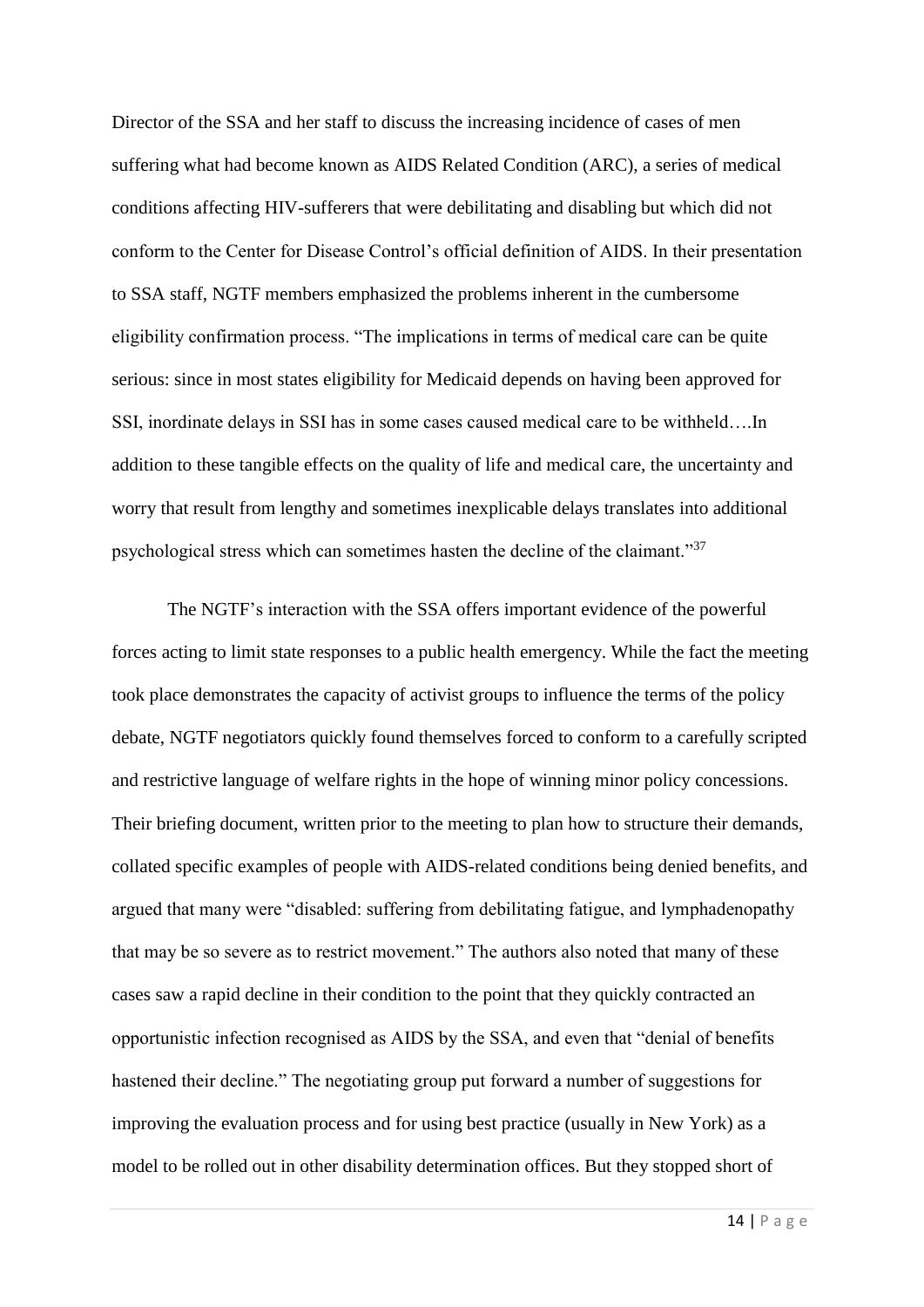recommending a wholesale expansion of the SSA definition of AIDS on the assumption the SSA would immediately recoil from such a move. Attendees were urged to avoid "appearing to suggest that all promodromal persons – which might number in the tens of thousands – are necessarily as ill as those with CDC-defined AIDS. In fact they probably aren't – only some fraction of ARC will be in need of benefits. For this reason it is not wise to raise the question of [presumptive disability] for ARC claims – leave that and other details for the doctors to resolve."<sup>38</sup> This confused and contradictory amalgam of professed expertise on the limits of the welfare state, combined with a language of financial conservatism and a deferral to medical experts, blunted their message. It ensured crucial issues at the heart of the crisis, notably who remained invisible in the public debate over disability and AIDS, would remain unaddressed.

That both key AIDS activists and SSA administrators articulated the role of the welfare system using a sliding scale of infirmity that privileged more apparently "disabled" people over others ensured there would be a slow response to an epidemic that was as much a crisis of race and class as one of sexual dissidence. Disability politics had long privileged the notion of visibility in assigning welfare funding: an obvious manifestation of infirmity such as missing limbs was much easier to categorize than chronic fatigue, for example.<sup>39</sup> A review of SSI commissioned at the end of the decade reaffirmed the agency's commitment to defining presumptive disability as "when there are readily observable severe impairments such as amputation of extremities. The field offices also have the authority to make a finding of presumptive disability for claimants with HIV infection whose disease manifestations are of a severity listed in the regulations."<sup>40</sup> Early in the epidemic opportunistic infections such as pneumocystis carinii pneumonia had proven to be deadly, and a person's descent into infirmity rapid and highly visible. But at no time in these early years before the formation of ACT UP did the SSA or activists in groups like the NGTF look to a host of opportunistic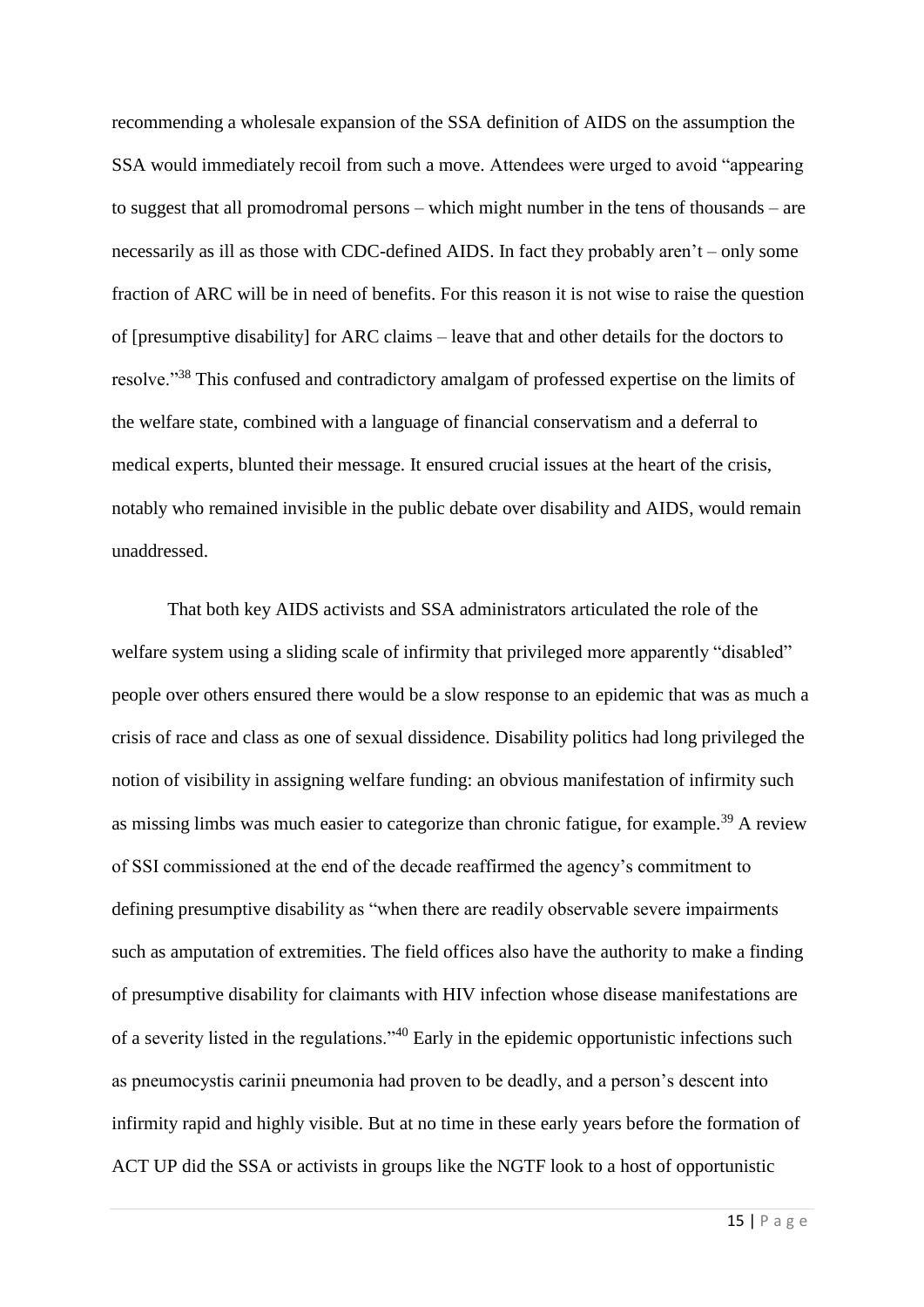infections not always as readily visible or as easily associated purely with AIDS as they were with poverty, including certain forms of tuberculosis. Indeed, though TB was the single largest disease associated with HIV infection worldwide, it was not even on the CDC's list in the 1980s, despite the clear evidence associating HIV with TB in poor communities of color, such as Belle Glade in Florida.<sup>41</sup> This is not to argue communities of color did not organize and establish their own activist support networks.<sup>42</sup> Rather, it is to highlight the obvious limits to an advocacy politics delineated by separate minority interests and by appeals to a state bureaucracy determined to contain a potentially nightmarish health crisis to as small a section of the population as possible.

The mid-1980s witnessed the unfortunate coincidence of a public health emergency occurring at a time when the Reagan administration was placing the SSA under severe pressure to continue removing people from the disability rolls. After a long period of interim directors, the administration in 1986 appointed Dorcas Hardy as Commissioner of Social Security, an old Reagan associate from his gubernatorial days. Handed a speech to deliver soon after arriving at the SSA, Hardy crossed out a paragraph devoted to SSI with a comment in red ink, "No mention of SSI in my speeches! I am NOT the welfare queen."<sup>43</sup> Her appointment came as the SSA was already under fire from a number of state governments for flouting a 1984 law passed by Congress to make it more difficult to throw claimants off the rolls. In many cases the federal reviews, supposedly subject under the new law to clear medical evidence of an improvement in a claimant's condition, were ignoring the "medical improvement" guidelines and instead simply asking whether the claimant could now undertake work, thereby discounting the original disability determination, in clear breach of congressional intent.<sup>44</sup> The political climate was hostile to attempts to adapt the federal AIDS disability criteria to a rapidly evolving epidemic.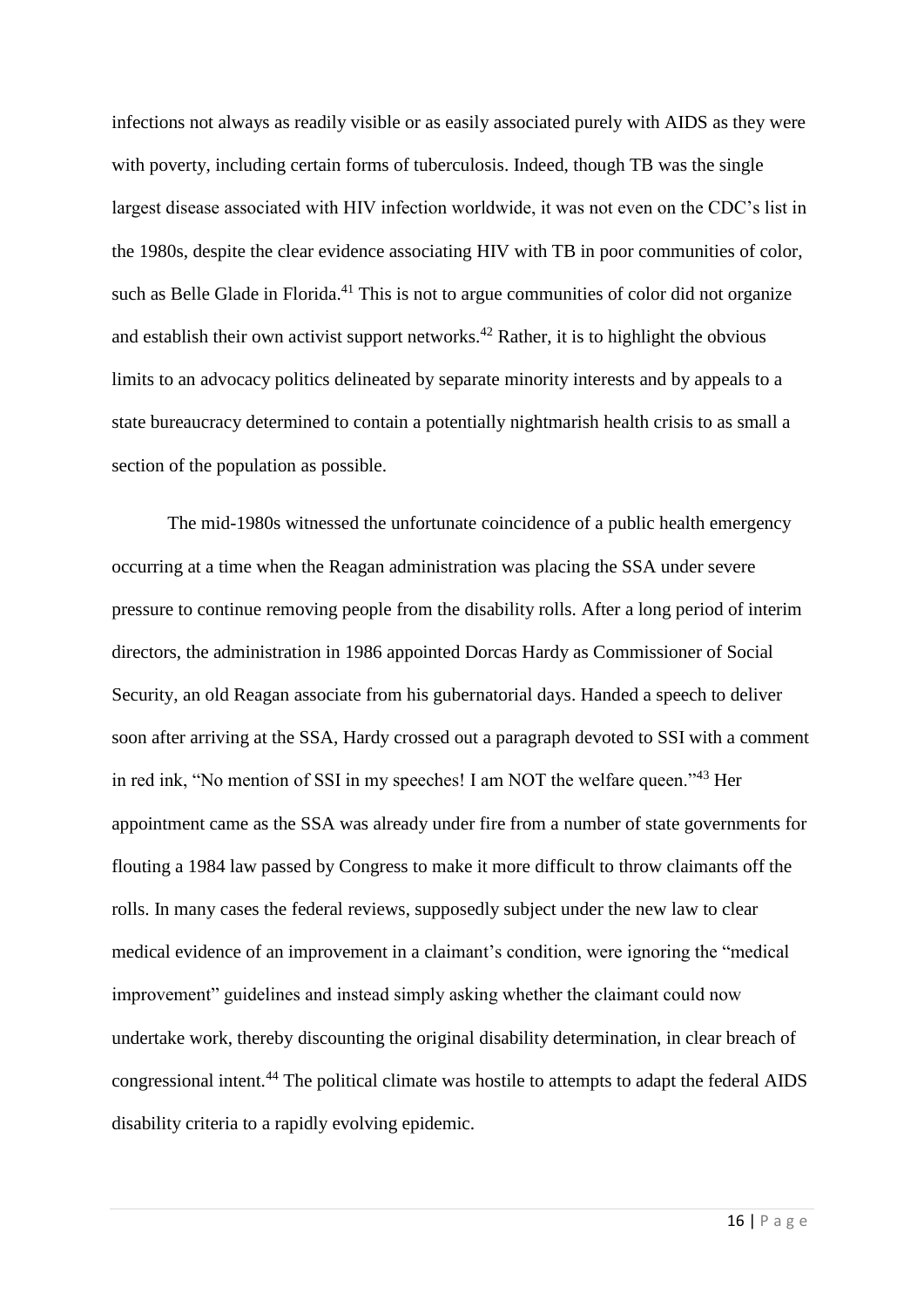On February 11 1985, the Social Security Administration published an unequivocal statement in the federal register that state disability offices should all uniformly consider a person with CDC-defined AIDS presumptively disabled and able to access SSI benefits immediately pending final medical verification. In one sense constant lobbying on the part of gay rights organizations and their handful of allies in Congress had made an impact. The SSA ruling made clear that it considered AIDS a catastrophic disability eligible for welfare funding because PWAs "experience severe illness from infections or diseases which ordinarily do not have serious effects on or do not occur in healthy individuals. In individuals with AIDS, these infections or diseases have been reported to have an exceedingly large death rate."<sup>45</sup> Between February 1985 and the fall of 1987, some 17,000 PWAs were granted benefits, dwarfing the barely 1,000 applicants in the first year of SSA coverage. Only 5,560 remained claimants at the end of that period, with the SSA assuming the rest had died.<sup>46</sup> Yet the SSA ruling did not add any opportunistic infections to the AIDS definition, did not mention ARC as an issue, and persisted in viewing eligible conditions as only those outside the experience of "healthy" people, and so likely to exclude many of those on the margins of society and invisible to CDC scientists.

Gay rights groups did not give up the fight to widen the AIDS definition so as to smooth the pass of PWAs to welfare coverage, but their appeals to scientific integrity differed little from the CDC in privileging gay white males. As institutional paralysis and the ongoing political confusion over how to tackle the epidemic left many PWAs marooned in a welfare no-man's-land, the Scientific Affairs Committee of BAPHR in late 1985 devised their own medical definition of ARC, which they sent to CDC. Pointing out that the "lack of a universal definition of this complex of medical findings [has] complicated delivery of health care, insurance coverage, and disability classification for these patients, who may be as disabled or more disabled than some patients with the full-blown Acquired Immune Deficiency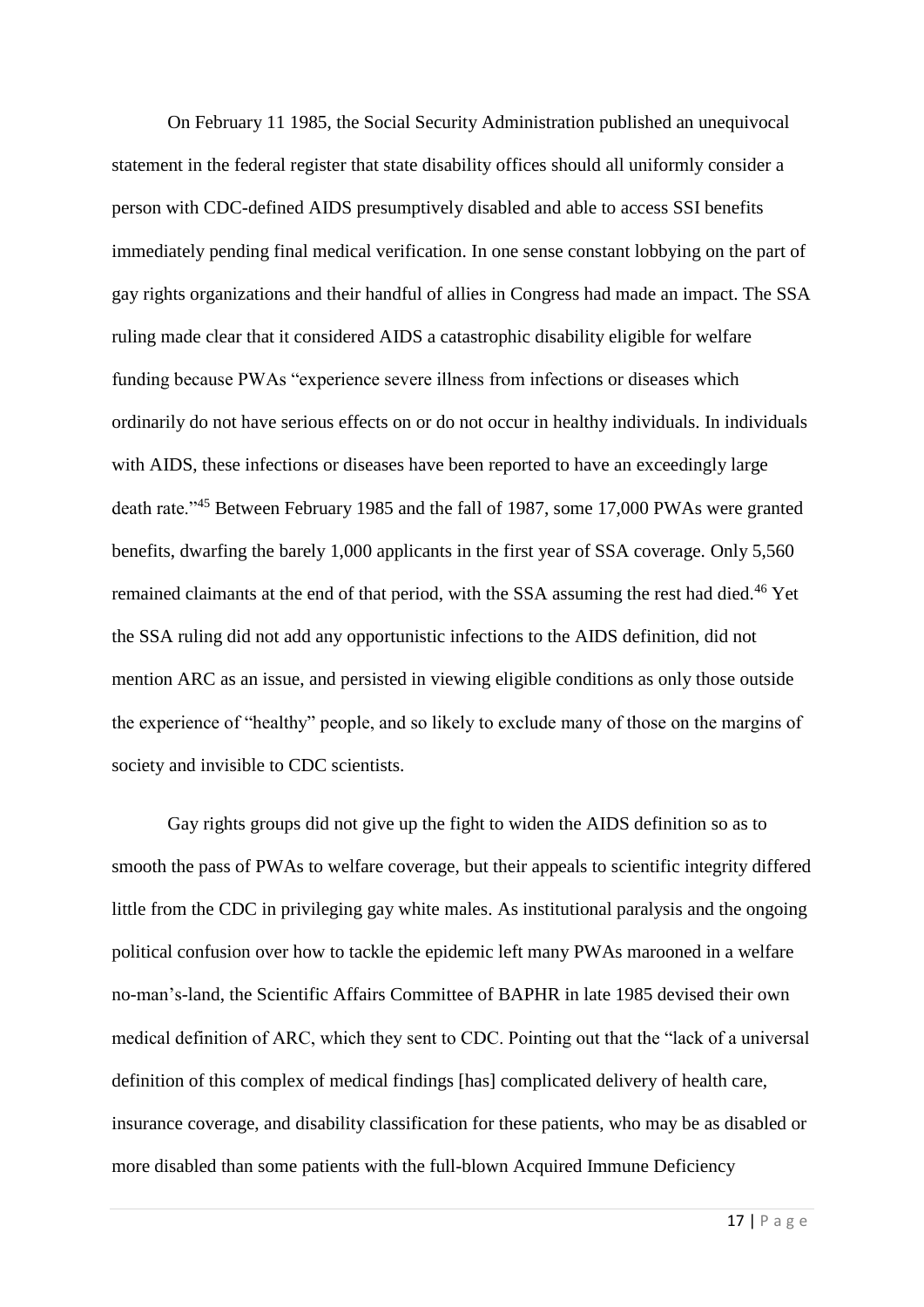Syndrome," the committee proposed a new working definition of ARC based on a range of observed major and minor clinical findings. Yet the suggested definition demonstrated precisely the problems inherent in using epidemiological data as a platform for assigning social services. The clinical conditions identified, such as lymphadenopathy, oral thrush, and hairy leucoplakia (the latter far more likely to present in men), only represented typical conditions in the male patient sample, and, as would later become clear, did not adequately represent the full range of conditions apparent once the epidemic spread into other populations. Furthermore, those clinical conditions – and no fewer than two major and two or more minor were suggested as definitive – were set alongside a required immunologic set of criteria (including t-cell count), and laboratory findings (such as the presence of HTLV-III antibodies, what would soon become HIV). The doctors, careful to frame their case in terms they felt state authorities would accept, refused at that point to advocate the use of T-cell count, the clearest marker of medical conditions associated with AIDS, to define the disease. They recognized the need to engage with the federal government through identifiable diseases that could classify and regulate recipients of public welfare. Telling, too, was the assumption in the BAPHR definition (as in that of the CDC) that "other established causes of the abnormal findings have been ruled out" when determining the ARC diagnosis.<sup>47</sup> As in the case of the NGLTF's negotiating strategy with the SSA, BAPHR doctors framed their claims to expertise and political authority within boundaries set for them by the state. The idea that doubt could be dispelled when defining medical causes of disability, particularly when analysing a still poorly understood medical phenomenon, reflected CDC policy but not the reality of an epidemic that would not remain within the neat parameters set out by those with an interest in containing its impact.

The SSA in Baltimore firmly opposed expanding the definition of AIDS because it could not evaluate a constant and definite level of disability in ARC cases (including "severe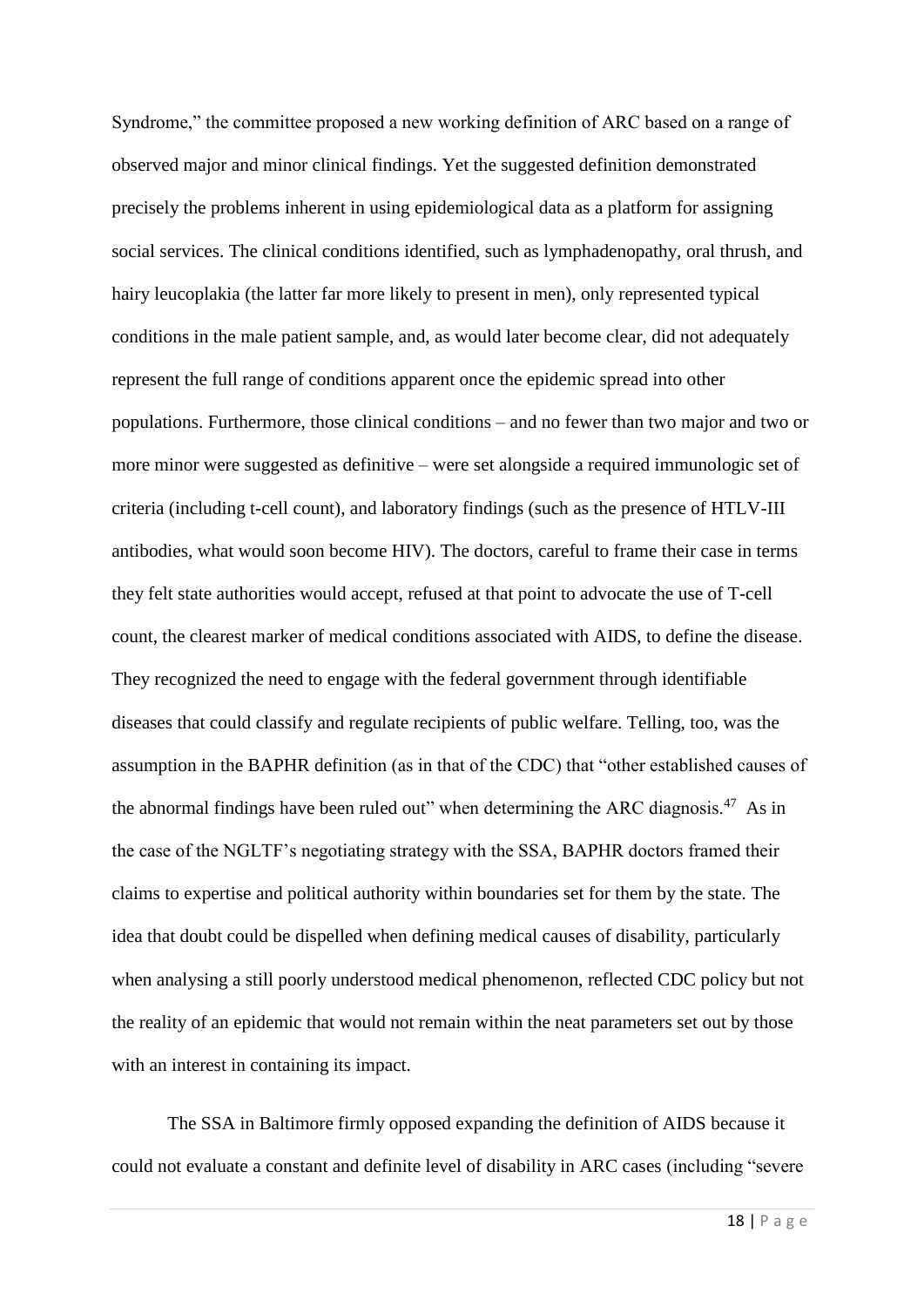disabling fatigue," lymphadenopathy, chronic oral thrush, among others) that could be measured and validated. Commissioner Hardy wrote Los Angeles State Senator David Roberti, whose office managed much of California's campaign for better resource for AIDS patients, that the "prognosis for individuals with ARC is not as consistently and uniformly poor as is the situation with AIDS. While some individuals with ARC are unable to work and, therefore, would be eligible for benefits, others may be far less impaired." She emphasized "the need for documentation of specific signs and symptoms and…describing limitations of function, such as might be evident from a detailed description of the claimant's daily activities over time."<sup>48</sup> In other words, ARC sufferers had to enter the complex web of surveillance and control overseen by the SSA in which their lives would be picked over by bureaucrats authorized only to distribute meagre resources to those classified as fundamentally disabled and effectively helpless. Gay rights activists were forced to reconcile – not very straightforwardly – identity politics built upon social acceptability and a welfare politics long the preserve of the social outcast.

In July 1987 the SSA finally relented to include some ARC symptoms as eligible for disability assistance, and hence Medicaid. This followed two years of pressure from Congressmen and senators with large constituencies of ARC sufferers, many of whom reported getting the run-around from the agency's local offices because they could not prove the severity of their condition. <sup>49</sup> Patrick Kelson, a San Francisco constituent of Nancy Pelosi, one of the main champions of a widened SSA definition of AIDS, gave a harrowing account of his life with so-called ARC. "I don't *look* sick, and so I am told by the Social Services Department that I should be able to work an 8 hour day, and therefore ineligible for *any* type of assistance whatsoever….I have no job, no checking account, and no savings account. Any property that I have had has been sold a long time ago. Now I have lost all my medical coverage." He painted a vivid portrait of the exhaustion that had left him unable to function,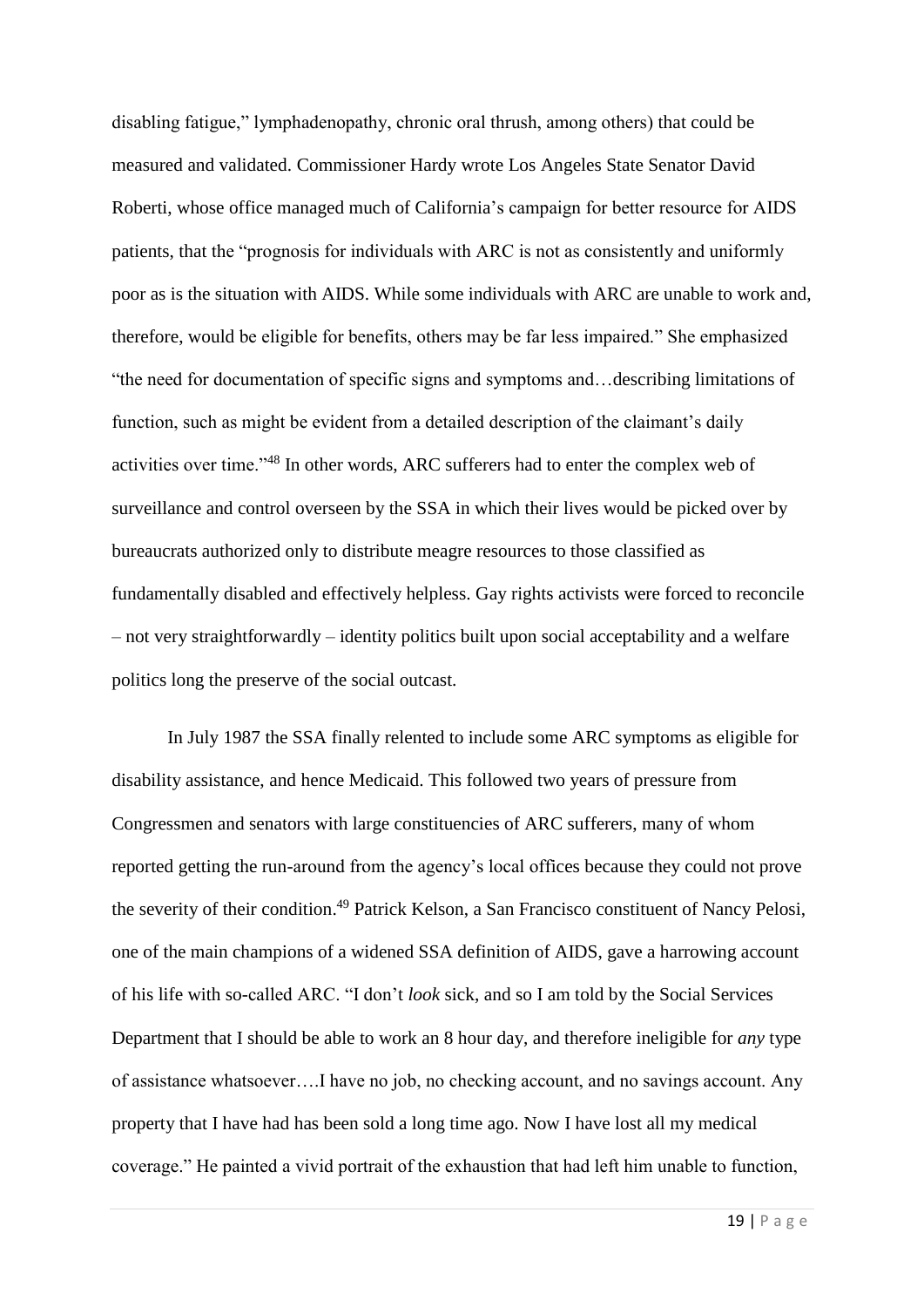"sometimes not to be able to move because of the pain, and to a mental examination of that pain, to determine what medications might be required that day, and then to determine if your stomach will accept them, assuming that you can swallow them because your mouth may be too raw and sore due to leukoplakia sores".<sup>50</sup> The Harvey Milk Democratic Club in Pelosi's district set up a phone line to collect details of ARC cases, and on March 28 1988 put out a press release detailing some of the horror stories and the evidence they had obtained of a deliberate SSA policy to keep the benefit rolls down. "A Social Security case worker told the Milk Club there was a 'monthly quota' of cases that were 'approved on the initial go-round.' All cases above that number are denied and forced to go through the lengthy appeal process."<sup>51</sup>

In June 1987 the CDC responded to activist medical groups like the Bay Area Physicians for Human Rights, together with its own gay employees, and amended its official definition of AIDS to widen the list of associated illnesses to include emaciation and dementia, and pressure was brought to bear on the SSA to follow suit. It took two months to do so, with senior policy advisor at SSA Bruce Shoebel initially arguing that "these conditions would not automatically qualify victims for Social Security benefits because it is not clear that having these two conditions [emaciation and dementia] precludes individuals from returning to work at some point when the condition is under control or in remission."<sup>52</sup> San Francisco's two congresswomen Nancy Pelosi and Barbara Boxer took the lead in putting pressure on the SSA and took credit for the sudden volte face at the end of July.<sup>53</sup> In so doing, they were explicitly rejecting the state bureaucracy's definition of disability and widening the potential pool of the eligible needy even as Medicaid was coming under severe financial pressure.

The expansion of the Social Security AIDS definition to include some, but by no means all, the conditions associated with the virus highlighted the severe limitations of a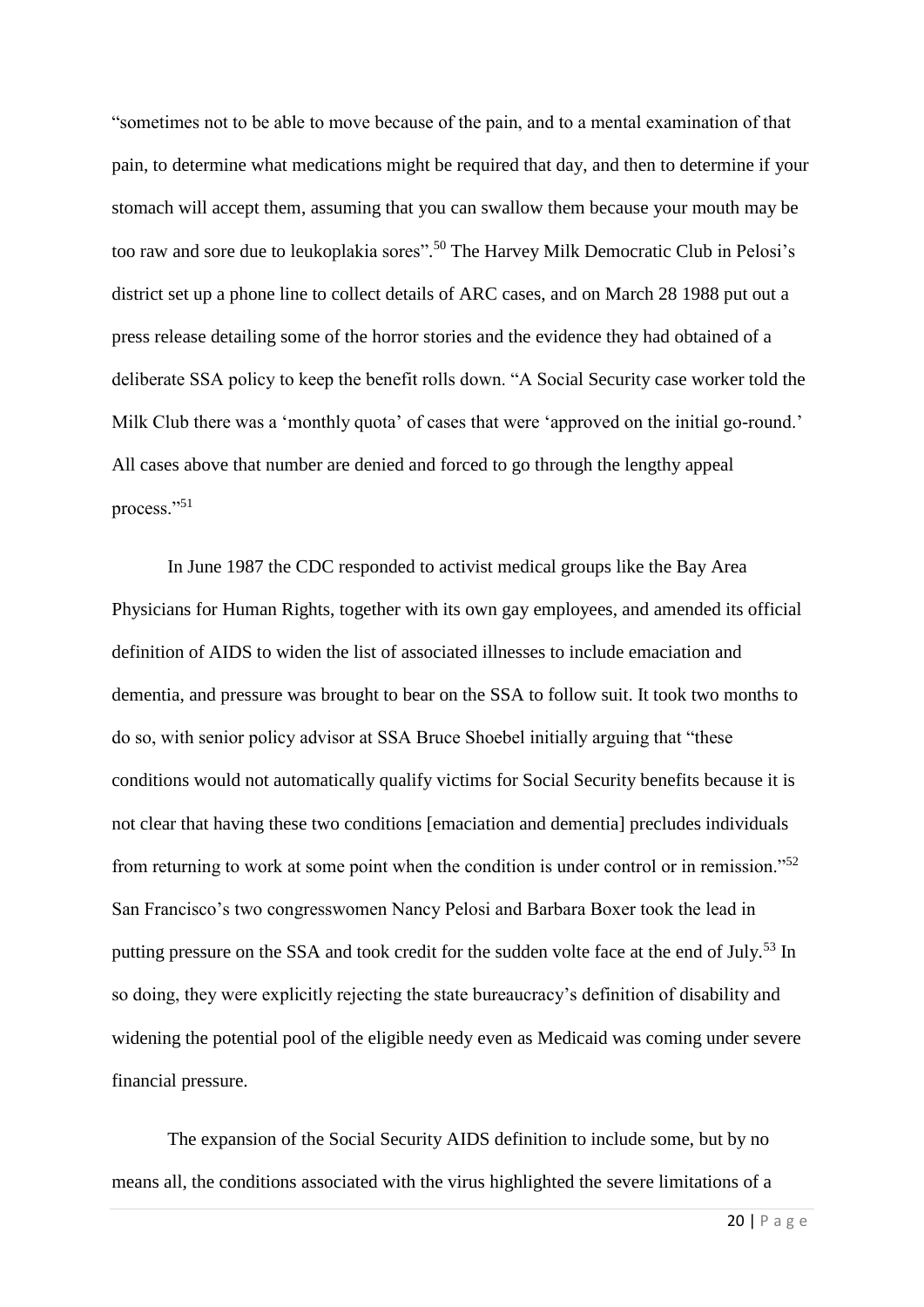social welfare system underpinned by disease categories and an overwhelming imperative to deny coverage if at all possible. The categories chosen – emaciation or wasting syndrome and dementia – were the product of a strategy on the part of government agencies of identifying conditions unlikely to have any other underlying cause than AIDS. They also reflected the emphasis placed by AIDS activists on illnesses commonly presented by their own principal client group: gay men.

By the time the SSA expanded their AIDS definition in the summer of 1987, it had become clear that the epidemic had spread far beyond the narrow confines within which state bureaucrats had consigned it. The US Public Health Service estimated that year that between one and 1.5 million Americans were HIV-positive, and that 9,000 cases of AIDS had been diagnosed in New York City alone, excluding the many thousands who did not fit the CDC definition. "By 1991," argued New York City Health Commissioner Stephen Joseph in February 1987, "the impact of the AIDS epidemic on our citizens, our hospitals, and the entire city will be beyond that of any public health crisis in modern times." Thirty-six percent of New York City's caseload were IV-drug users, up from twenty-two percent in 1981, and many of these cases presented with illnesses not associated with CDC-defined AIDS. Joseph tentatively sketched out the emerging link between HIV status, poverty, and drug abuse, and dramatic rises in rates of TB, pneumonia, and endocarditis, illnesses not identified in CDC surveillance exercises.<sup>54</sup> Many of those representing minority populations had long protested the "limitation of the monocultural physicians and other health professionals directing public and private efforts to contain the AIDS epidemic," complaining that "some of these professionals proceed on the implicit assumption that the white, English-speaking population coincides with the universe in which the AIDS virus operates."<sup>55</sup> Many poor minority populations had limited access to health services, and where they did have access to dedicated clinics, as in Ward 86 of San Francisco General Hospital, African American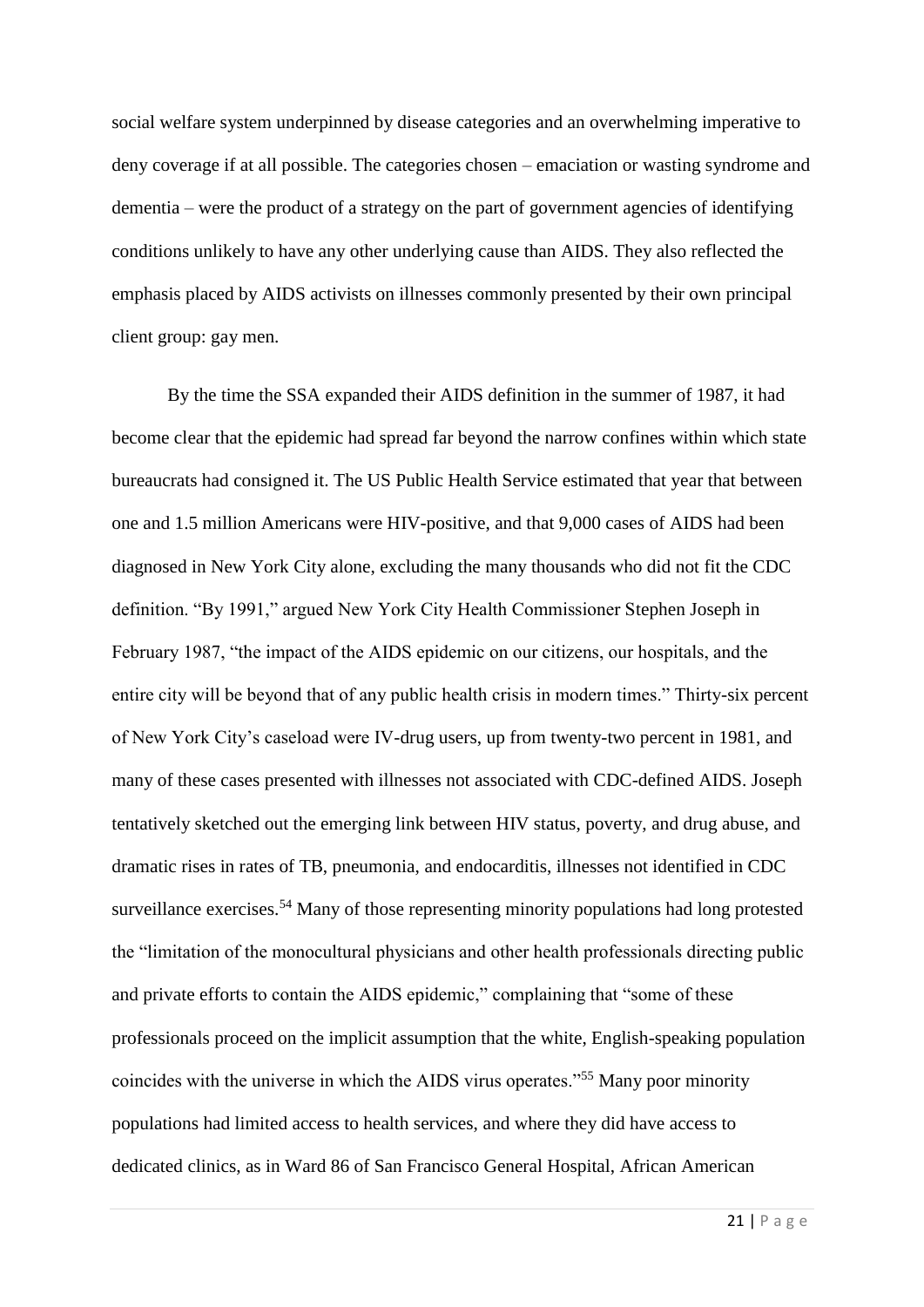activists reported being "particularly concerned with minority cases because their health care and social services needs are not currently being met….Intravenous drug users, for example, are not typically gay, and many have trouble receiving information about AIDS that is primarily directed at a gay audience. Ward 86 has been slow to recognize this."<sup>56</sup> Doctors, many ignorant of the variety of illnesses indicative of HIV infection, often misdiagnosed minority patients, who were excluded from medical trials and the collection of statistical data in hospitals.<sup>57</sup>

The creation of ACT UP in 1987 drew in activists from a range of backgrounds, including those working with the poor, allowing for a more diverse range of voices around AIDS treatment issues. Terry McGovern, a civil legal services lawyer who witnessed the interface of poverty and illness during the epidemic, later recalled that her work in poverty law revealed the multiple barriers between minority PWAs and the health care and welfare systems. In her opinion, gay male groups lacked expertise to deal with poverty law issues that constituted "a whole separate field."<sup>58</sup> McGovern attended her first ACT UP meeting in the aftermath of the ARC definition change, recalling: "what I saw were all these women who couldn't qualify for benefits…And then they were dying before they qualified….And then, so I go to ACT UP, and these women are like, oh, the CDC definition of AIDS excludes women." As she took on more cases of women denied disability benefits because their conditions did not fit the CDC definition, she encountered an ever widening pool of people excluded from a welfare state that had responded fitfully to one health crisis – a gay male one - while ignoring others. "So this was hugely important," she later recalled, "to get that definition expanded for women, and also for low-income people. [E]verybody always focuses on women because that was very obvious. But the original AIDS definition was not looking at the concept of converging epidemics. So tuberculosis wasn't in it; bacterial pneumonia wasn't in it. So it wasn't just women; it was lots and lots of poor people, if you had to pick a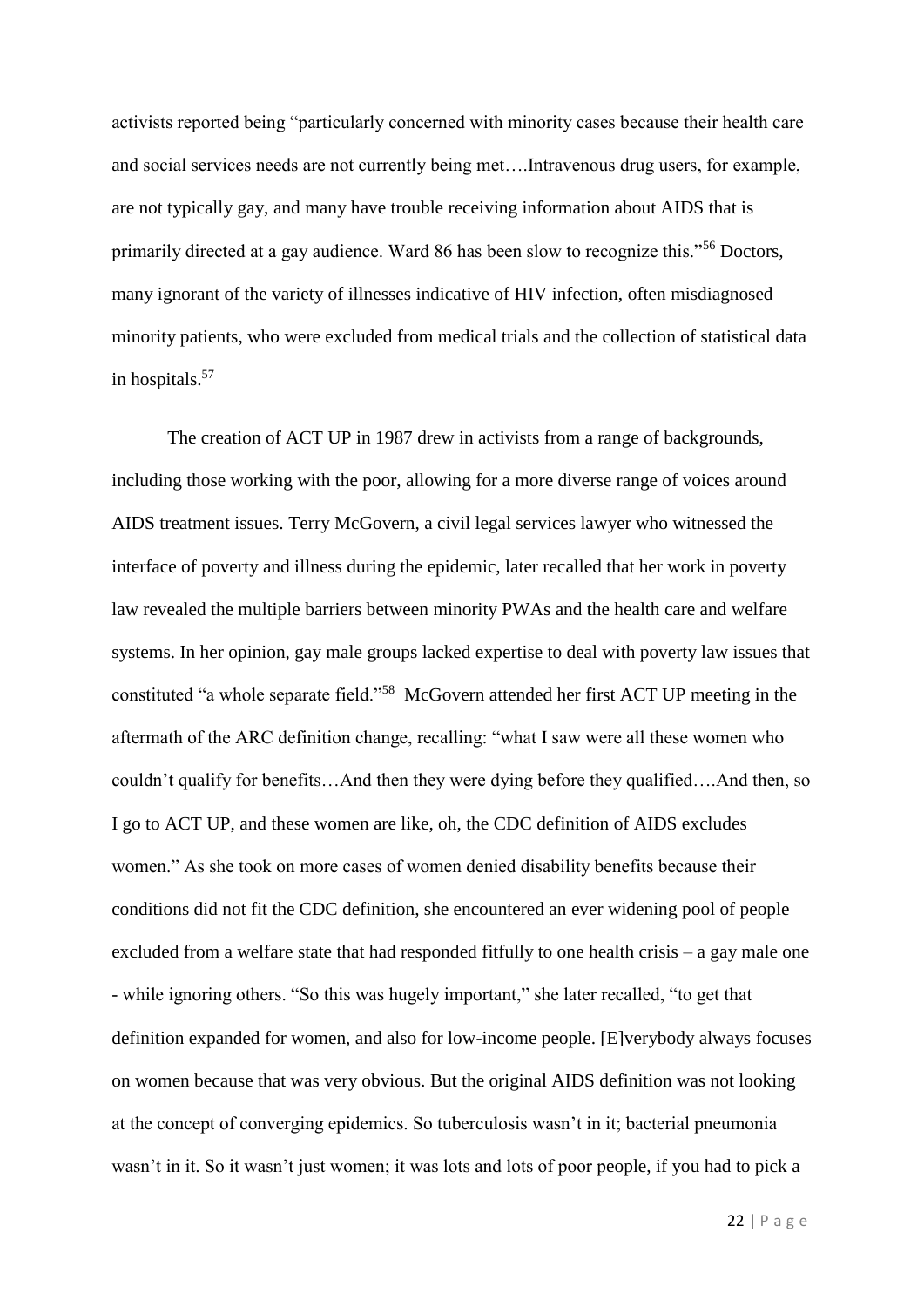denominator."<sup>59</sup> While cognizant of the many differences between various populations of PWAs, McGovern articulated the common thread tying together those who were not white males: a lack of access to quality health care, susceptibility to medical conditions outside the CDC and SSA's AIDS definition, and their desperate need for strong voices to advocate on their behalf.

That the battle to widen the debate over welfare and health access for PWAs was likely to be difficult became clear when the Social Security Administration served notice that it fully intended to resist efforts to expand the welfare caseload. The SSA had attempted to resist pressure to follow the revised CDC AIDS definition in June 1987, predicting a rise in cases of some twenty percent, arguing that "we never intended to extend benefits simply based on a diagnosis, but rather on a basis of a person's ability to work."<sup>60</sup> Earlier SSA policy had assumed that the CDC definition encompassed diseases that were universally debilitating and a clear path to an "extremely high death rate," but the inclusion of new categories of disease at a time of significant hostility to welfare programs on the part of the Reagan administration made administrators very nervous.<sup>61</sup> Once they agreed to expand the definition in July, the SSA set about trying to head off any further changes. In September they issued a new ruling that broke the link to the CDC definition of AIDS. In a clear indication of bureaucratic irritation at the recent definition change, the note stated that "CDC defines AIDS for health and other purposes that are not necessarily intended to have prognostic significance nor to designate the severity of the illness. By contrast, SSA must determine if the disability requirements of the law are met. Moreover, SSA has no control over possible future changes in the CDC definition…"<sup>62</sup> It was clear that the notion of "control" when dealing with welfare policy was synonymous with restricting access. The CDC definition change had come just at the moment the campaign for welfare access for those with HIV was diversifying, and as the number affected by the epidemic was climbing inexorably. "Prior to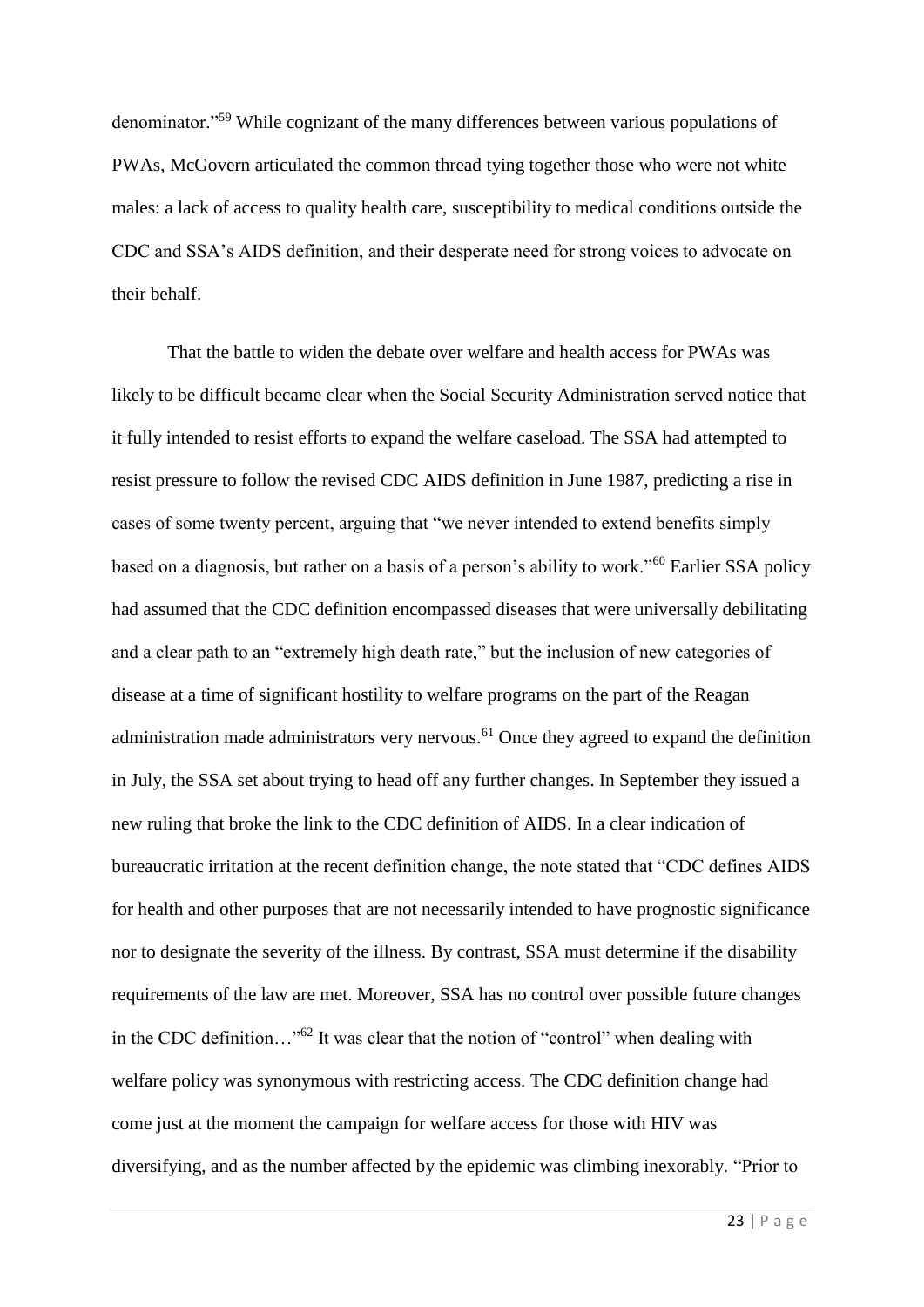the revision," noted an ACT UP background paper, "67% [of cases] were

homosexual/bisexual men, and 23% intravenous drug users. In the first year following the revision, the percent who were intravenous drug users, both homosexual and heterosexual, increased to 43%. Blacks increased from 24% to 36%. Hispanics from 13 to 16% and women from 2.6% to 3.6%."<sup>63</sup> The SSA's initial categorization of AIDS limited it to "illnesses…not found in healthy individuals, or if they occur, the illnesses are relatively mild."<sup>64</sup> The SSA had from the beginning viewed AIDS as a disability through its easily observable – and by definition rare - defiance of nature, its ability to mark out afflicted young men from their "healthy" compatriots. A rapid diversification of those affected, suffering illnesses that were neither rare nor restricted solely to those with HIV, threatened to undermine decades of restrictive and punitive welfare policy. That many of those clamoring for access by the late 1980s were already heavily stigmatized in social policy debates would make their engagement with the federal bureaucracy all the more challenging.

#### **Expanding the health care debate: gender, race, and class privilege**

It was clear that, as the epidemic took hold in non-LGBT populations, a response to the health disaster that downplayed the variety of populations affected would exacerbate tensions in health care and sexual politics over questions of race and class. People of color were not bound together by a sense of economic entitlement or by a politics of sexual solidarity: on the contrary, sexual object choice was not the primary source of HIV transmission for non-whites, and the 40 percent of AIDS cases concerning people of color by the end of the 1980s included women, children of PWAs, and intravenous drug users. They were disproportionately reliant on the ramshackle public health system due to the high proportion of minority patients who worked in jobs without private insurance coverage or outside the regular employment market. "The simple fact is that AIDS is just one of many epidemics devastating minority communities," explained the Executive Director of the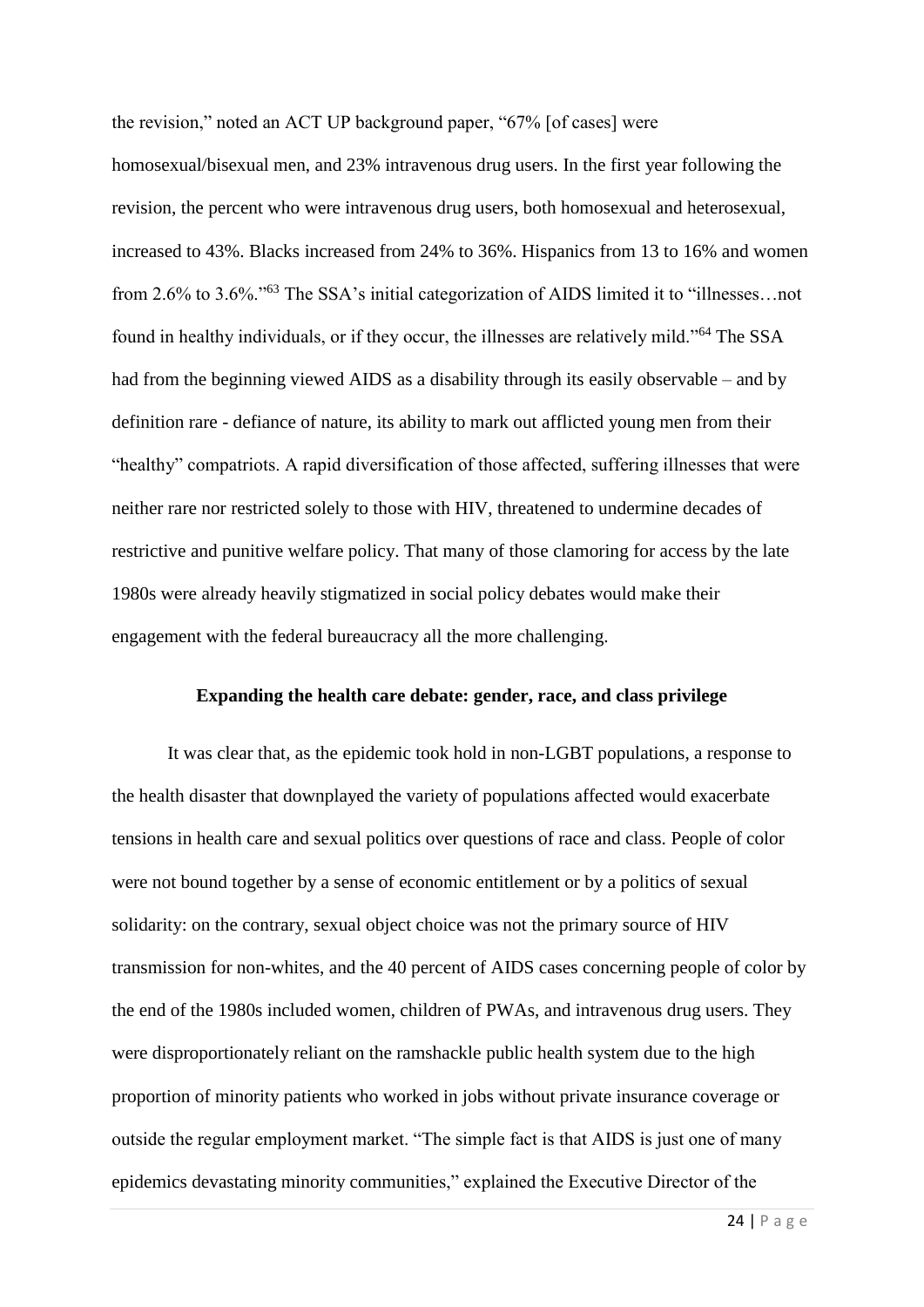National Minority AIDS Council in September 1987. "In minority communities, it has been placed within the context of other social, economic, and political crises… [They are] subjected to the inequities of our health care system and the disadvantages created by fewer educational and job opportunities."<sup>65</sup> A 1985 report of the Secretary of Health's Task Force on Black and Minority Health noted that access "to quality health care is problematic for many minorities who are over-represented among the poor, live in medically under-served areas, and who are more likely to rely on Medicaid and other public assistance." African Americans and Latinos constituted 19 percent of the US population but 25 and 14 percent respectively of AIDS cases.<sup>66</sup> And the overriding issue for these populations was not a politically constructed sense of "community" but one of economic powerlessness.

Minority activists sought to emphasize economic disempowerment as a way of broadening the health care debate and reconfiguring it for minority populations reluctant to associate themselves with queer activism. Reggie Williams of the San Francisco-based organization Black and White Men Together emphasized the need to place socio-economic struggles of minorities into the debate on AIDS treatment, arguing that "many people in the minority community have the impression that the organizations assisting people with AIDS are, once again, serving a white, middle class, gay male population. This is true both because these organizations are composed of white people on their staffs and serve a mainly white clientele."<sup>67</sup> Much material produced by this organization highlighted the glaring racial inequalities in health care provision, but minority activists also saw a problem at the interface of race, economic power, and sexual identity. "The case can readily be made that gay men of color are alienated from the mainstream health care system," claimed the authors of a grant bid to the San Francisco City AIDS Office for an early intervention project for minority gay and bisexual men.<sup>68</sup> The political strategy of associating a "middle class" with white privilege both represented the reality of the close association of race and class in the United States, and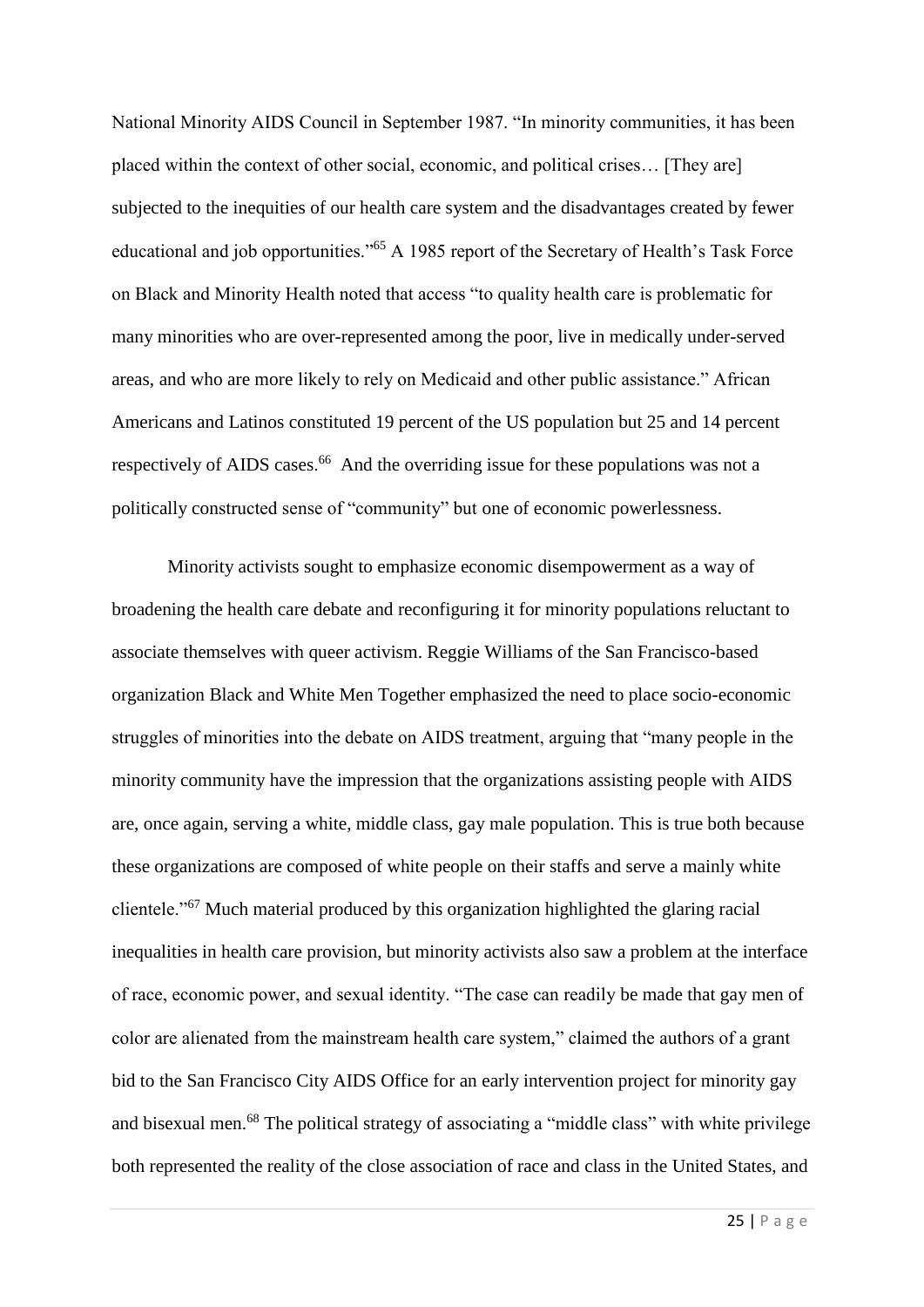was a consequence of queer activists' desire to make performative protest a larger part of their campaign than economic inequality.

Reggie Williams noted that one "of the biggest problems with Black people, because we don't have affordable incomes that would allow good health care, is we end up at the General Hospital subsequently we don't go until we are at our sickest point, when it's already almost too late."<sup>69</sup> His organization pointedly refused to join ACT UP's boycott of the Sixth International Conference on AIDS in San Francisco in 1990, arguing that with "African Americans having a history of continued deficit in health care in this country, the…conference is not one for BWMT-SF to boycott."<sup>70</sup> For those at the bottom of the economic ladder, the public hospital was the principal point of connection between the sick individual and the health care system, and these patients would not be reached by a campaign of public education that privileged sexual identity and a concomitant language of civil rights. "You can reach people through private doctors, hospitals, health departments, and the mass media," stated George Beschner of the National Institute of Drug Abuse. "But for the innercity heroin addicts, their primary source of medical help is the emergency room. They don't receive media messages that are directed at the middle class."<sup>71</sup> In the struggle for access to health care for those with AIDS or a related condition, sexual identity, class and race coalesced around the political question of the future of the public health system.

Those central to the struggle to expand access to public welfare were quick to make the connection between poverty and exclusion from the disability debate in AIDS politics. Many, like Terry McGovern, were women. Her work as a poverty lawyer had exposed her to the daily horrors of a population missing from debates over access to SSI and Medicaid, leading to her opening the HIV Law Project just at the point she began going to ACT UP meetings. "I was seeing extremely sick people," she recalled. "Women, gay men of color, who lived in the projects, who wouldn't say they had HIV/AIDS, but they were clearly dying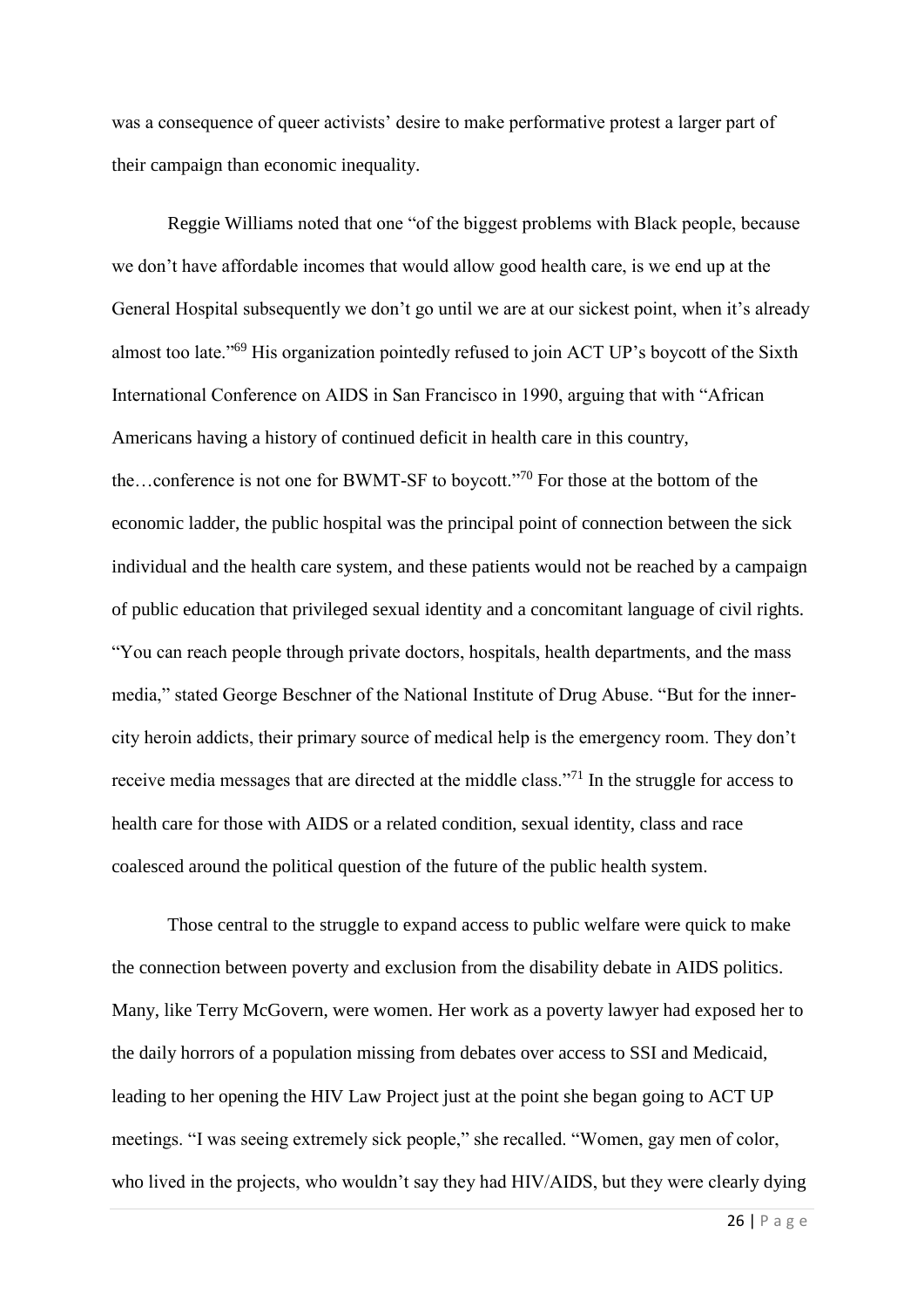of HIV."<sup>72</sup> Others became active after hitting the wall of an unflinching bureaucracy themselves, like Keri Duran, a Massachusetts lesbian who could not access the public health system after contracting the virus through drug use.<sup>73</sup> They and others brought their experiences of exclusion to ACT UP, where they joined forces with AIDS activists fresh from the experience of battling for an expanded SSA disability definition, but who remained trapped in a political discourse around entitlement that no longer reflected the epidemic's reach. Maxine Wolfe of the Women's Committee recalled of the campaign to widen further the CDC definition of AIDS-related conditions in the early 1990s, "there were gay men, there were women of color, straight women of color, lesbians of color. There were straight women. It was every possible kind of person came together to work on that thing, that that's what was amazing about it."<sup>74</sup> ACT UP's loosely organized entrepreneurial structure allowed new strategies and campaigns to emerge over time. The problem was a public discourse on welfare that depended on categorization of people: bureaucrats in CDC and the SSA understood that to challenge that was to risk undermining an entire system for allocating who could and could not receive public benefits.

One factor that shifted the focus of social welfare activism within AIDS politics towards women and poverty at the end of the decade was the evidence of the changing demographics of the epidemic. In 1989 the Broward County, Florida, Public Health Department recorded 94 female AIDS cases, 17 percent of the total, compared to just three five years earlier, and in April 1990 reported receiving ten new female cases a month. In part, these statistics were an uncovering of a hitherto hidden aspect of the epidemic. "When a women shows up with symptoms," stated Marie-Lucie Brutus of the Brooklyn Women and AIDS Resources Network, "doctors don't associate the symptoms with HIV infection. Instead, they see them as normal problems women experience, or they see them as a passing matter, or as psychosomatic." It was not unusual, she noted, for women to see four or five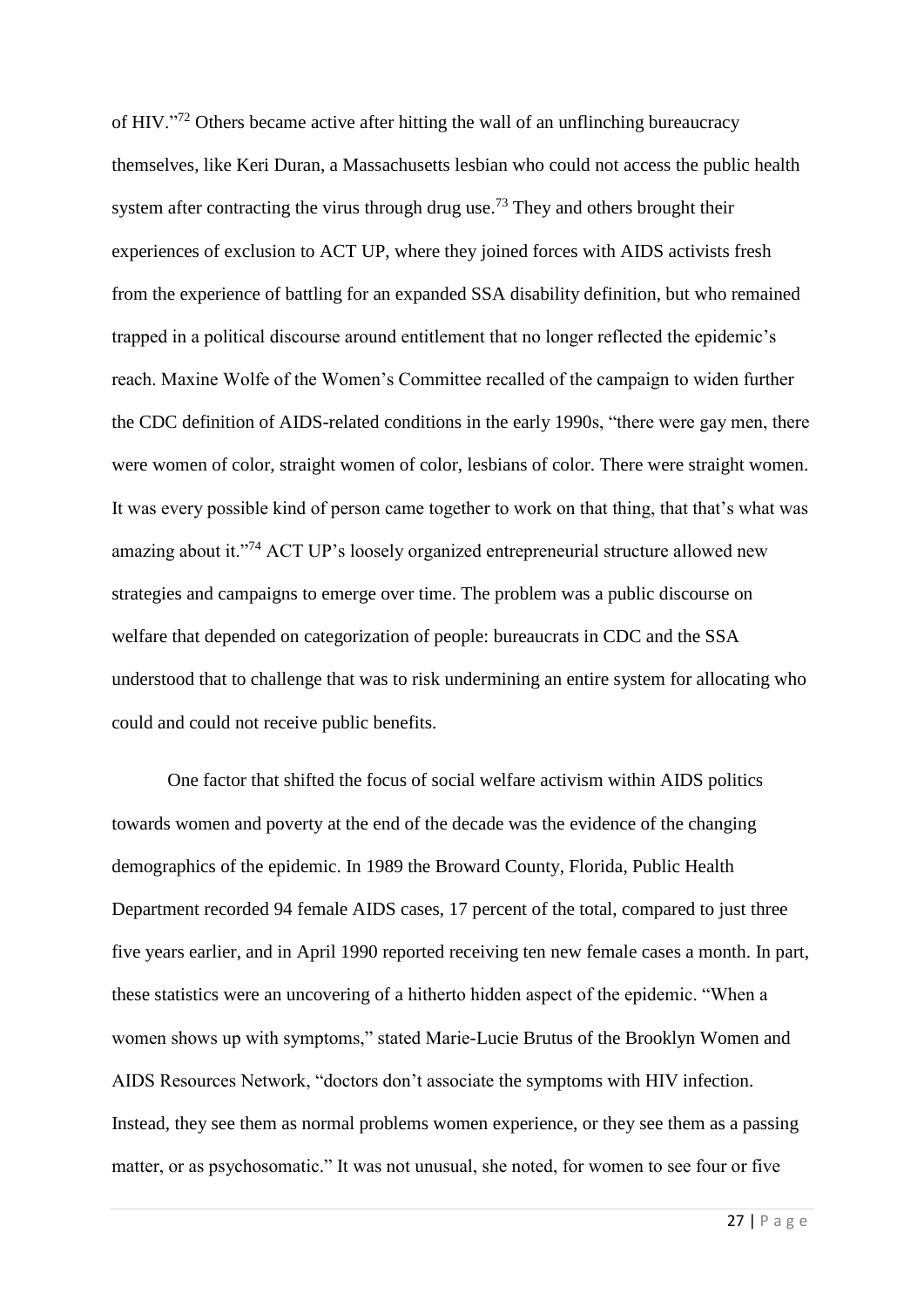doctors before getting tested, and women were more likely to fall between the cracks of the health care system.<sup>75</sup> The Health Political Action Committee Bulletin devoted its main cover article in its Winter 1989 issue to women as "the missing persons in the AIDS epidemic," as two physicians working in women's health presented a stark portrait of the ways in which epidemiological tracing of the disease had erased women from the narrative. A common assumption that women were not an at-risk population resulted in regular misdiagnosis, and many illnesses presented in female AIDS patients were not classed as related to HIV infection. Crucially, very few women had been included in drug trials, and the "potential importance of gender differences in response to HIV infection is rarely addressed in current medical publications, and this lack allows only the most rudimentary understanding of AIDS in women. Physicians find little information available to help them understand HIV-related gynaecologic conditions in women."<sup>76</sup>

Activists in the women's committee of ACT UP were instrumental in taking these issues beyond the pages of sympathetic newspapers and journals into the realm of political action. The women who formed the vanguard of the campaign brought direct experience of the access and definition problems. "It started out by us doing this Women and AIDS teach in," recalled Maxine Wolf. "The handbook that we created … went all around the world….and the teach-in was about the different infections….Well, we did yeast infections, which, of course – all yeast was on the Center for Disease Control definition of AIDS, but not vaginal yeast – like, yeast is yeast. There were various forms of tubercular bacilli, that would form in women, in different places than men….And we did stuff on bacterial pneumonia. We did stuff on cervical cancer." <sup>77</sup> The ACT UP Women's Caucus teach-in in New York in March 1989 published its handbook the following year as a collection of essays exploring the gendered dimensions of the epidemic, publicizing the limits of the state's response to the crisis. "Statistics," wrote Risa Denenberg of the Women and AIDS book group, "only count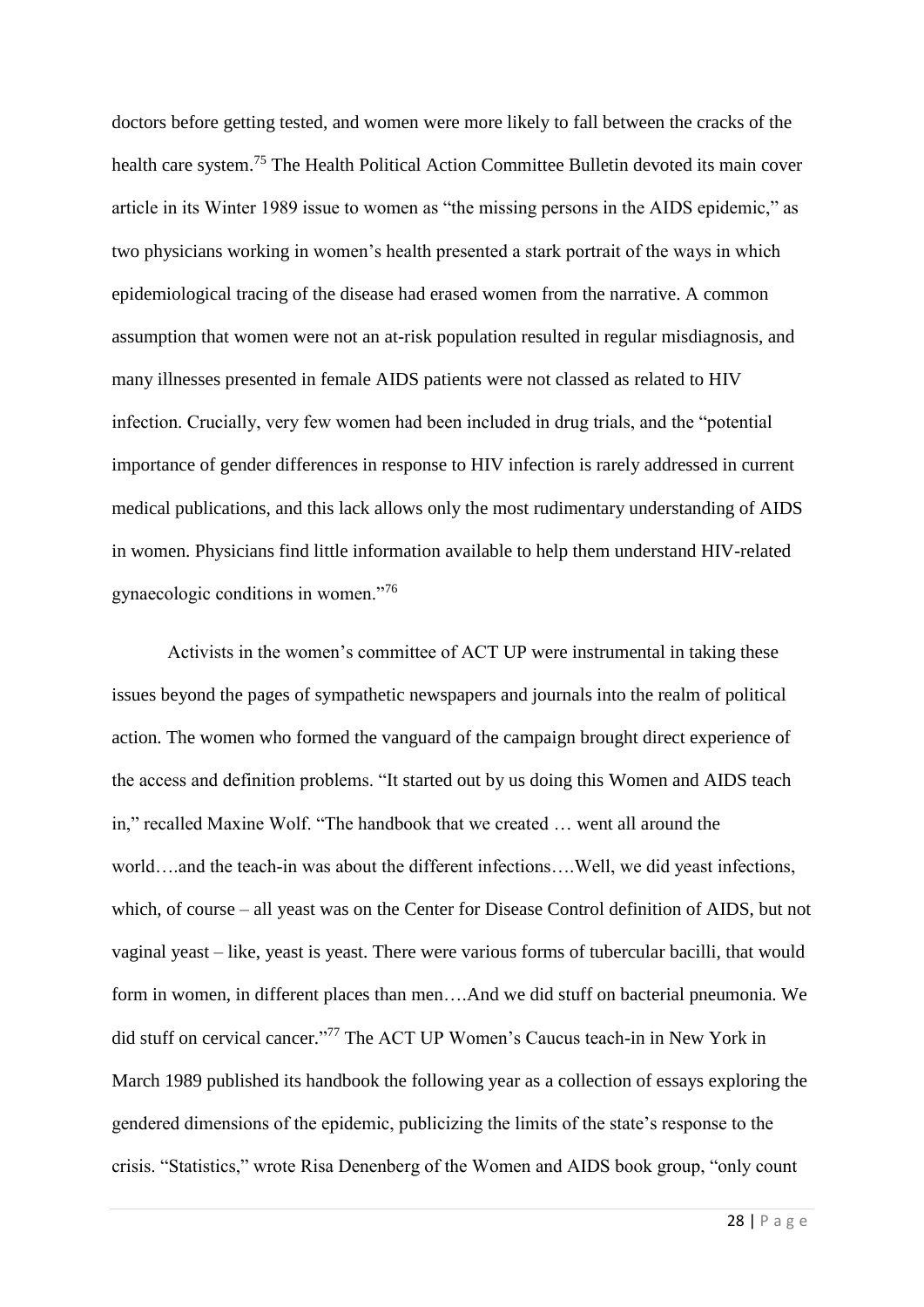women who fit into the CDC's narrow definition of AIDS; all the other women just remain invisible."<sup>78</sup> It formed the platform from which to organize direct political action, first at the Department of Health and Human Services in October 1989 and then, in January 1990, at a two day protest at the Centers for Disease Control entitled "Two Days, Two Ways to Fight for Your Life." Day one protested Georgia's anti-sodomy statutes, upheld by the US Supreme Court in the infamous *Bowers V Hardwick* case in 1986, and the second focused on the official CDC definition of AIDS and ARC. Demonstrations of this kind gave voice to the previously marginalized in the AIDS treatment debate, even if still reported in full mostly in sympathetic fringe publications.<sup>79</sup>

By the end of 1990, women campaigners in ACT UP had taken on the CDC and SSA directly. Terry McGovern and MFY Legal Services launched a class action lawsuit in October on behalf of all women with HIV-related illnesses, charging that the SSA's disability determination policies were discriminatory.<sup>80</sup> And the ACT UP women's committee pressured the National Institutes of Health to organize a conference on women and AIDS, to take place in December 1990, resorting to a sit-in at NIH's AIDS Division Director Dan Hoth's office.<sup>81</sup> In preparation for the conference, ACT UP produced a revised ten-page critique of the CDC's epidemiological studies of the epidemic, noting that their obsession with defining categories of the afflicted rather than modes of transmission or the full spectrum of related infections guaranteed an inadequate and partial response to the crisis. In failing to conduct epidemiological testing on a wider range of subjects, including women, the CDC was artificially lowering the number of reported cases, "a perfect rationale for overall lowered funding for the epidemic. It avoids the issue of the need for national health care. It can divide one community against the other in fighting for the funding that does exist." Crucially, the CDC was reluctant to include widely reported AIDS-related conditions in its formal definition, such as candidiasis in women, because such illnesses were common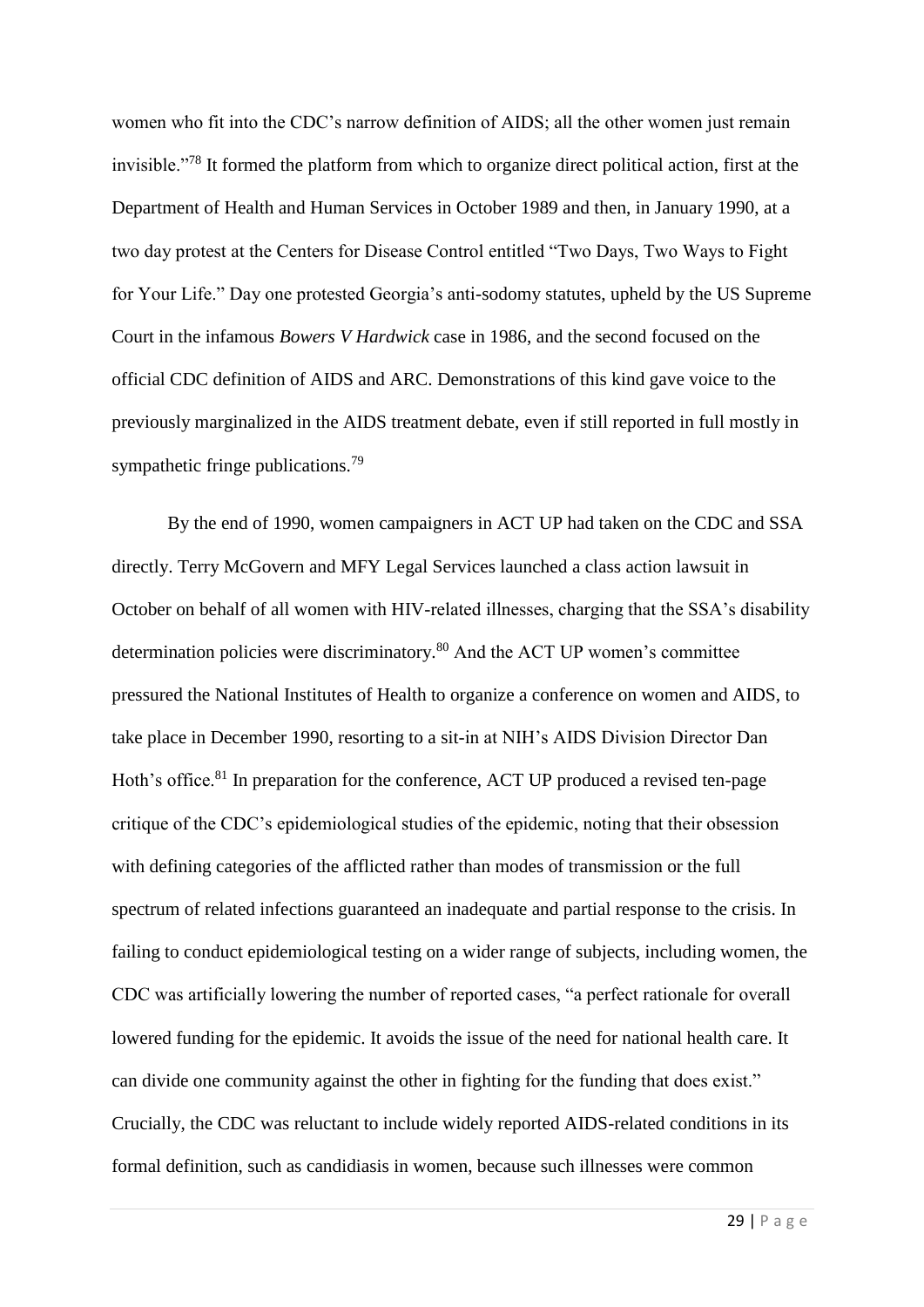(unlike, say, Kaposi's sarcoma) and so their inclusion would inevitably commit federal agencies to a major intervention in what until that point had been portrayed as a problem only in stigmatized "risk groups."<sup>82</sup>

This point was clear from a CDC briefing document circulated just a month before the 1990 conference. While this stressed a concern "that all persons with HIV-related diseases should have adequate and appropriate health care," the document baldly claimed that "there is no scientific evidence that conclusively links HIV infection to life-threatening illnesses specific only to women. Certain conditions such as vaginal candidiasis and pelvic inflammatory disease, although sometimes found in women with HIV infection, are not specific for HIV infection and/or immune system suppression."<sup>83</sup> The federal government attempted to dress up this airy dismissal of the implications of changing patterns of epidemiology and transmission in the garb of scientific integrity: if a disease not specific to HIV infection was included in the definition of AIDS, argued CDC scientists, then the accuracy of forecasting the epidemic could be compromised. Yet they soon exposed their determination not to find evidence that would complicate their epidemiological assumptions when, in a meeting between a CDC team led by Director William Roper and representatives of Gay Men's Health Crisis, the scientists admitted that CDC had no working definition of a lesbian, had no real interest in exploring the possibility of female-to-female transmission, and simply noted with regret "the difficulty of finding self-identified lesbians for research purposes."<sup>84</sup> In its reluctance to reorient their examination of HIV epidemiology to include a full range of social contexts, including sexuality, rather than simply risk behaviors (women, according to the CDC, could only fall into four categories for HIV transmission in 1990: as IV drug users, recipients of blood products, practitioners of heterosexual sex with infected men, or as those for whom a risk activity could not be identified) the CDC was attempting to contain an epidemic within immovable boundaries. When it began conducting "spectrum of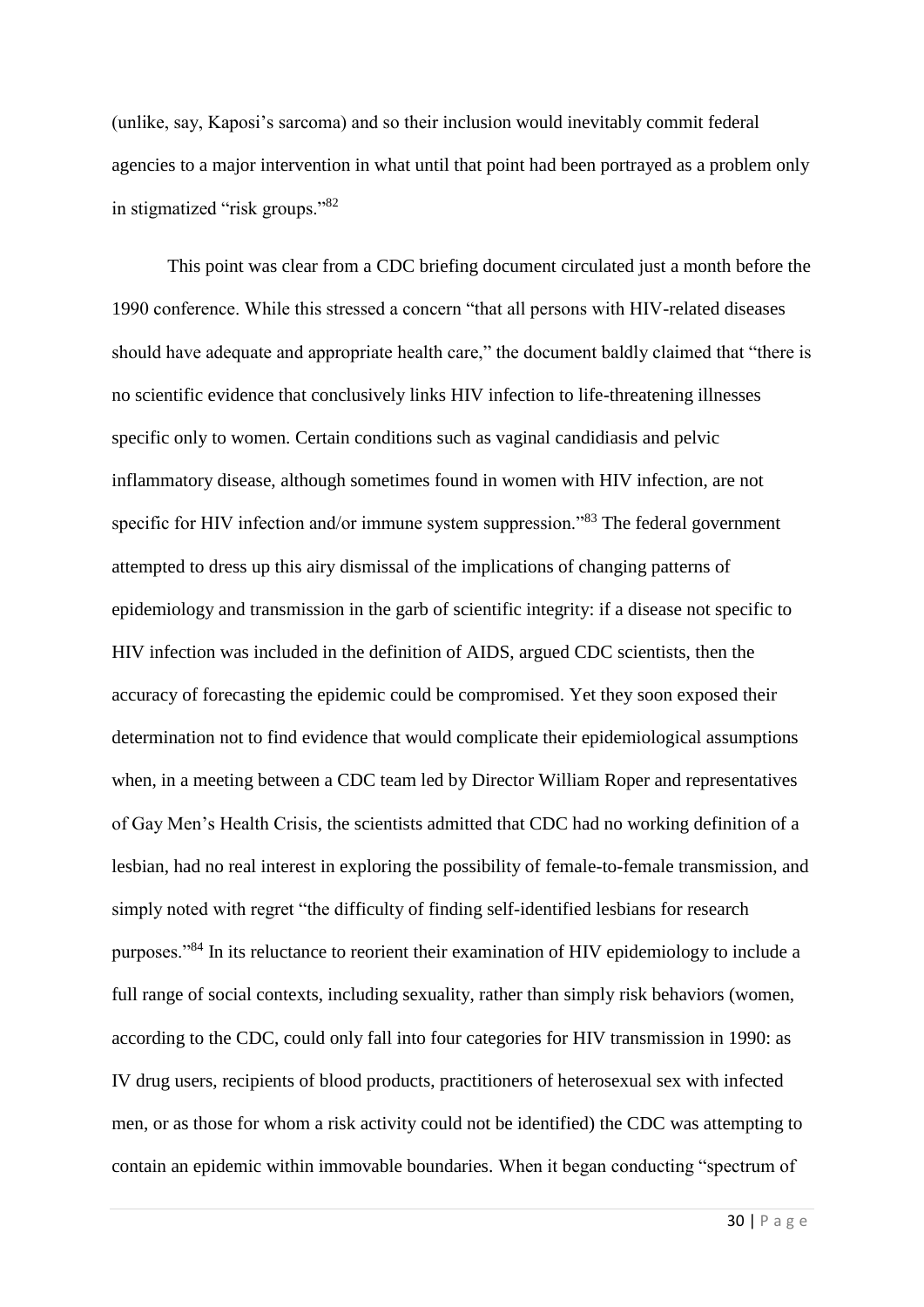Disease" studies in 1989, CDC did not choose cities with the largest numbers of women cases or IV drug users, took 60% of its data from Atlanta as the only city to use multiple testing sites, and admitted that only 7% of the spectrum study cases were women, promising to increase the scope of the studies only if further federal funding became available.<sup>85</sup> Denying the scale of the epidemic offered a way out to a federal bureaucracy unwilling to face up to the financial and human costs of a social safety net completely unable to cope with an everwidening public health crisis.<sup>86</sup>

The December conference itself presented women activists with an opportunity to take on CDC and NIH officials on a public stage, and raucous, angry scenes ensued when NIAID Director Anthony Fauci and CDC's James Curran attempted to downplay their concerns and to dominate the event, toeing the official line. "So, that's when we wrote up our first women's treatment and research agenda," recalled Wolf,

"and we handed it out at that conference ….when Tony Fauci was speaking, and he was basically saying that they didn't know anything about women and AIDS, but he was going to talk about men and AIDS, and he started doing AIDS 101 – all hell broke loose. And they had written up a whole statement about… the three things that they needed[:] they needed the CDC to change the definition of AIDS. They needed women in clinical trials, and they needed to get their disability payments."<sup>87</sup>

The angry scenes at the December conference and the unfolding lawsuit marked the launch of a coordinated, organized assault on an official AIDS definition that denied benefits and treatment to thousands of women and people in poverty. The Center for Women's Policy Studies successfully sponsored a resolution urging passage of several congressional bills to tackle AIDS and women, including the Social Security and SSI AIDS Disability Act, which would require the SSA to adopt an interim definition of HIV disability that reflected the full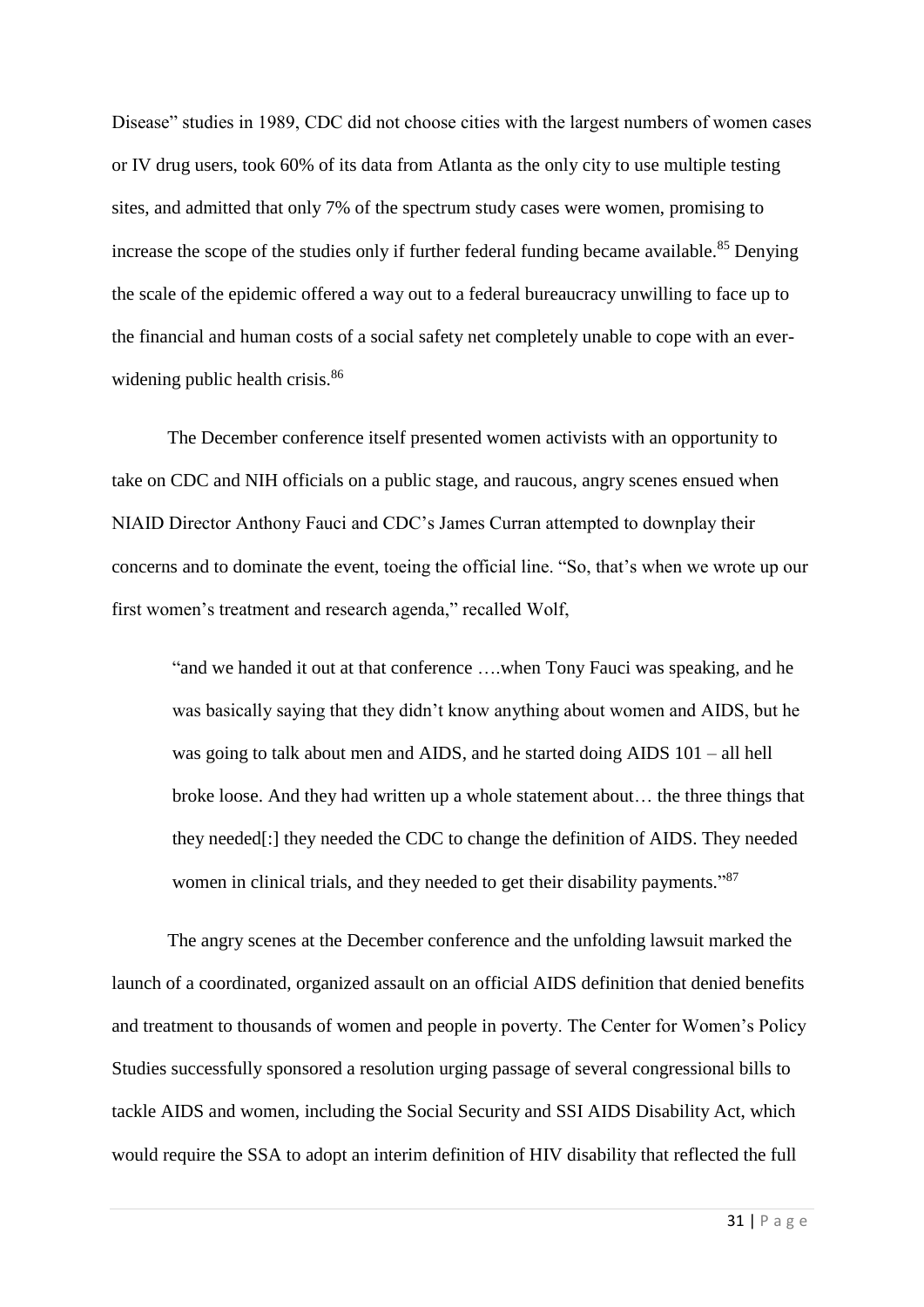range of symptomatology and not just the CDC definition.<sup>88</sup> ACT UP fought with some success to gain access for women and people of color to drug testing as well as expanding access to welfare benefits.<sup>89</sup> Activists continued to launch demonstrations and protests to force the CDC, and then the SSA, to change its AIDS definition to include a much broader range of illnesses and a general T-cell count of under 200. The CDC announced in November 1991 that it would accede to the demand for the T-cell count as a definition of AIDS, but held out against naming specific diseases, and the SSA followed its lead the following month. AIDS activists were divided over how far to push the government, but it was evident that many PWAs were desperately ill and in need of disability benefits without the low T-cell count.<sup>90</sup>

The SSA's implementation of new disability rules relating to AIDS demonstrates the extent to which government bureaucracies remained committed to using the principle of categorical assistance rather than universalism as a means of exclusion in social policy. Although the new December 1991 guidelines included new diseases in the SSA's definition of AIDS, including certain manifestations of cervical cancer, they still excluded many others activists had campaigned to have included, such as pelvic inflammatory disease. More restrictive, however, was the new requirement of a two-pronged "functional test" for those seeking a disability diagnosis in order to receive benefits. The SSA now required a primary physician to fill in forms assessing claimants' "functional limitations," and also required claimants with many newly-included conditions (and even some already recognized diseases, such as KS) to demonstrate multiple illnesses, or to show evidence that the illnesses were "recurring" or "not responding" before they could receive a cent in benefits. Thus the bureaucratic policing of the welfare system, using doctors and State welfare offices as intermediaries, was ramped up significantly in order to offset any widening of the potential pool of claimants.<sup>91</sup> The new regulations were rushed in without a standard consultative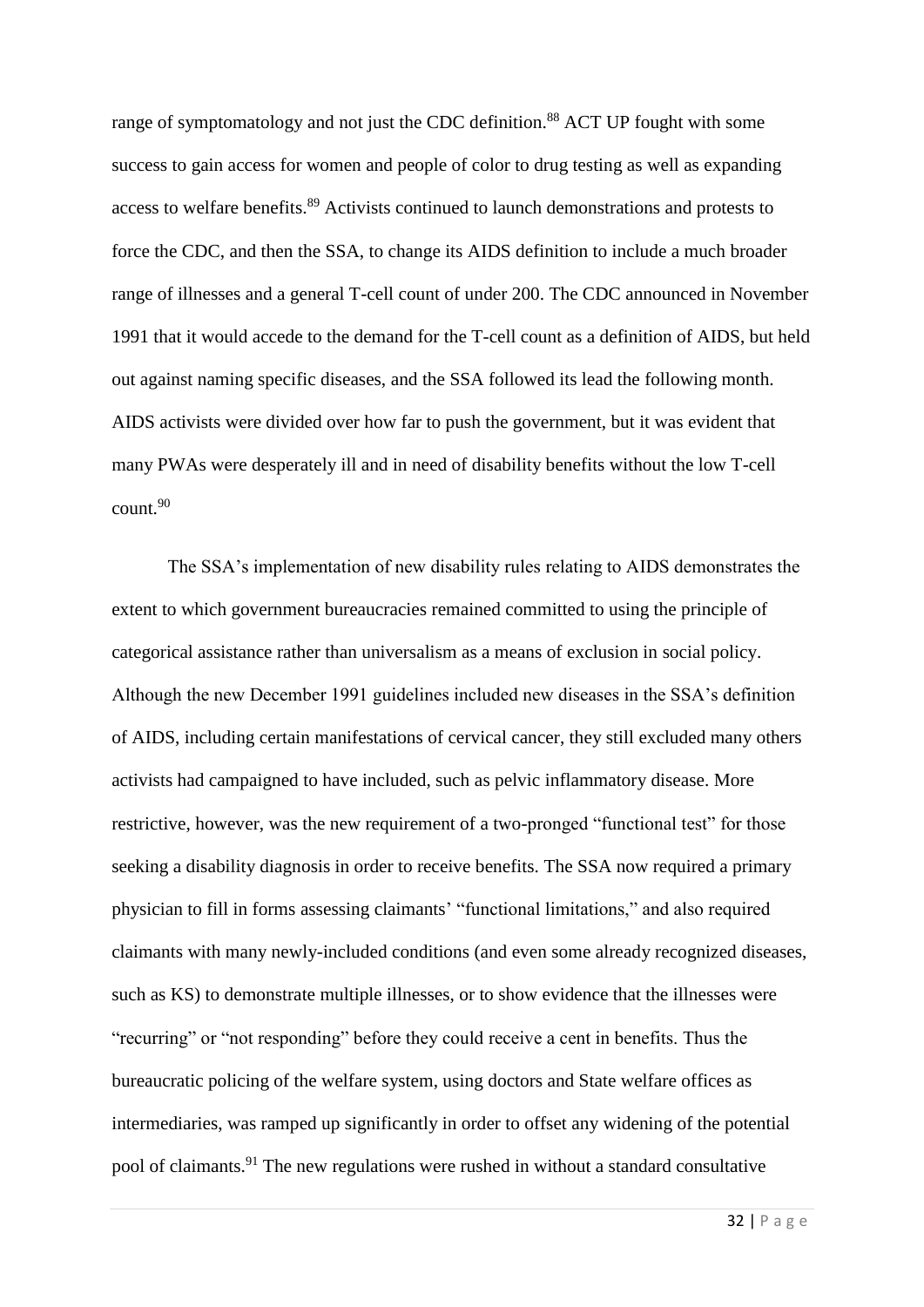period, and were predicated on the assumption – established in their break with the CDC definition in September 1987 - that whereas the CDC defined illness, SSA had to define disability, and now possessed the administrative experience of almost a decade managing AIDS definitions with which to enlarge its regulatory oversight.

The heavy-handedness of the new guidelines produced howls of protest, not so much from activists who had fought to secure any change at all, but from those who would have to implement the onerous changes, including state-level social services departments. "The proposed change…would require a more detailed and probing assessment of the individual's daily activities, social function, task performance and a documented history of repeated episodes of decompensation," wrote Gregory Kaladjian, acting commissioner of the New York Department of Social Services, to Social Security Administration Commissioner Gwendolyn King in a six-page critique shortly after the introduction of the new regulations. "Disability is defined as the inability to engage in substantial gainful activity, the inability to work. The functional criteria indicated in the listings go far beyond precluding employment. They delineate a portrait of an individual who is unable to accomplish basic normal functions for independent living."<sup>92</sup>

Kaladjian followed up this forensic dissection of the new SSA rules with a personal letter to King, pointing out their disproportionate impact on the underprivileged: "Obtaining the necessary documentation will be an onerous, if not impossible, task for many poor people who get their health care in overburdened public clinics....I believe that applying SSA's new listings will result in denying thousands of people who previously would have qualified for disability benefits. Thousands more will need to be catastrophically debilitated before being determined disabled." States would have to go through the costly rigmarole of conducting the risk assessments on the SSA's behalf, find many claimants ineligible for federal benefits, and then watch them fall back on the meager resources of the states themselves. "It is difficult to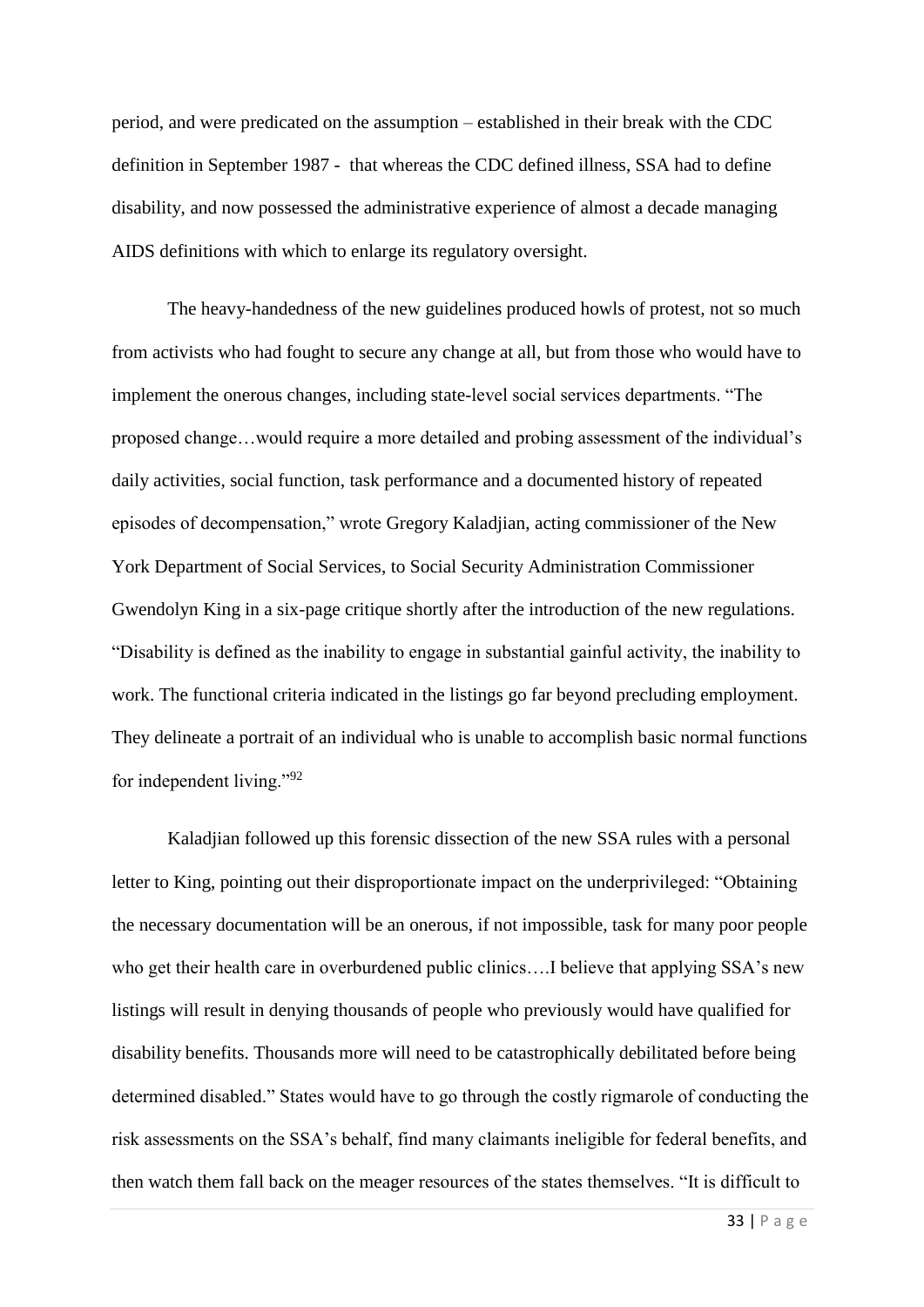understand," he concluded, "why SSA would choose to deal with the escalating HIV crisis by making it more difficult for many individuals with HIV disease to obtain critically needed federal disability benefits."<sup>93</sup> Members of the National Commission on AIDS, set up by Congress in 1989, also wrote to King in January 1992 and met with SSA representatives to express serious concern about the use of functional tests designed to assess mental, rather than physical, illness. Yet even this gathering of appointees of the President and Congress could not force the SSA to retreat from its assumption that anyone claiming federal funds had to be proven to be effectively helpless in order to be deemed deserving.<sup>94</sup>

Executive Director of the National Association of People with AIDS William Foreman in his testimony to a Congressional subcommittee that April came close to articulating the dynamics at play. The epidemic was becoming increasingly complicated and involved an ever more diverse subset of the population, at the same time as the federal bureaucracy had more time and space to put together regulations to maintain long-standing divisions between the deserving and undeserving in federal welfare policy. "The rules are a hellish cross between an old Chinese restaurant menu and IRS tax form instruction," he argued. "They are time-consuming, exhausting – and certainly pointless for a fatal disease which has begun to show end stage symptoms." As the affected population widened beyond gay men into an as yet undetermined number of the underprivileged, the SSA was removing what had previously been an initial presumption of disability and attempting to restrain federal liability, fearing a potentially endless stream of claims from populations previously scarcely visible to the nation's social services system. Foreman was optimistic that the new system would "collapse of its own weight," but in part this was because the patient population would "continue its inexorable shift from privately-doctored middle class gay, white males to a poor minority, inner-city population (medically-served, if at all, by understaffed public clinics, emergency rooms, and Medicaid mills)": in other words, the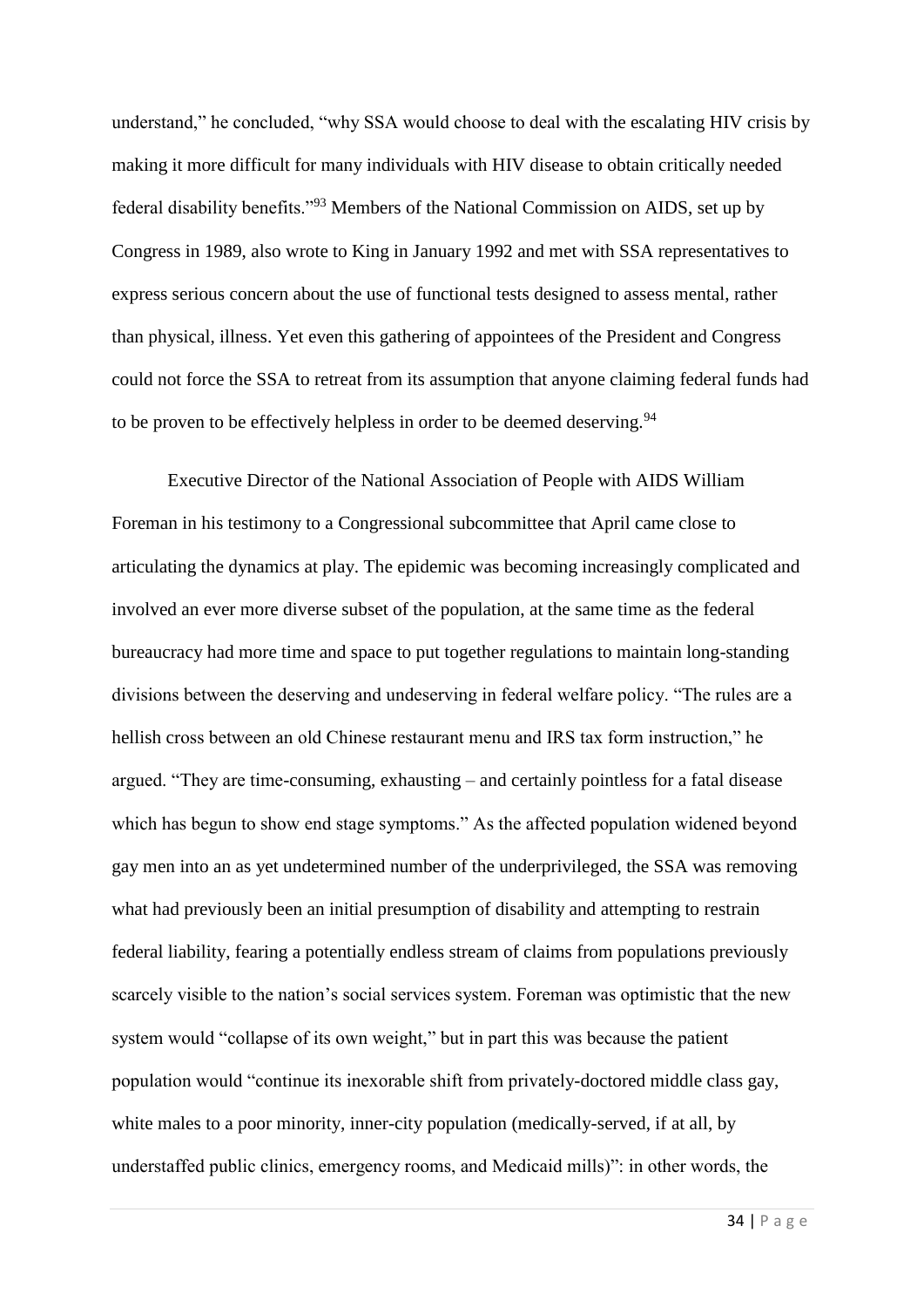government's determination to police the welfare class would founder on the rocks of its own unwillingness to fund a medical system for the underprivileged with the capacity to undertake the policing. In the meantime, however, "the overloaded system will continue to totter into paralysis; and thousands will suffer delays in securing essential living expenses and medical care<sup>"95</sup>

## **Recasting the "straight state."**

Much of the history of queer activism's engagement with health care in the 1980s has been about empowerment and resistance to the callous indifference of the Reagan administration. We know much about ACT UP, sit-ins and die-ins, campaigns for access to experimental drugs, buyers clubs, and demands for equal rights for sexual minorities, not least the end to sodomy laws that were still in place in numerous states until 2003. But we know much less about the relationship between sexuality and the welfare state, especially after the 1970s when Canaday's book ends but when sexual difference in society became impossible to ignore. A focus on the state and on how health care is delivered and paid for allows us to understand two things. First, efforts to integrate sexual minorities into a resolutely heteronormative welfare state, one in which men were expected to be breadwinners and impoverished women were only deserving of state assistance if they were mothers, reveal the need for historians to link together multiple narratives of civil rights and economic inequality. Secondly, the American state is never passive or "weak" in the face of social problems, even at a time of sustained attack on the welfare state.<sup>96</sup> State bureaucracies – people within them - make decisions, including the positive decision to make AIDS a disability as early as 1983, and also the decision not to update or improve that policy despite compelling evidence of its grotesque inadequacy. ACT Now, an umbrella organization of all ACT UP branches and various other activist groups, recognized the limitations of the welfare system in noting that the "uninsured are…forced to rely upon a political system that has been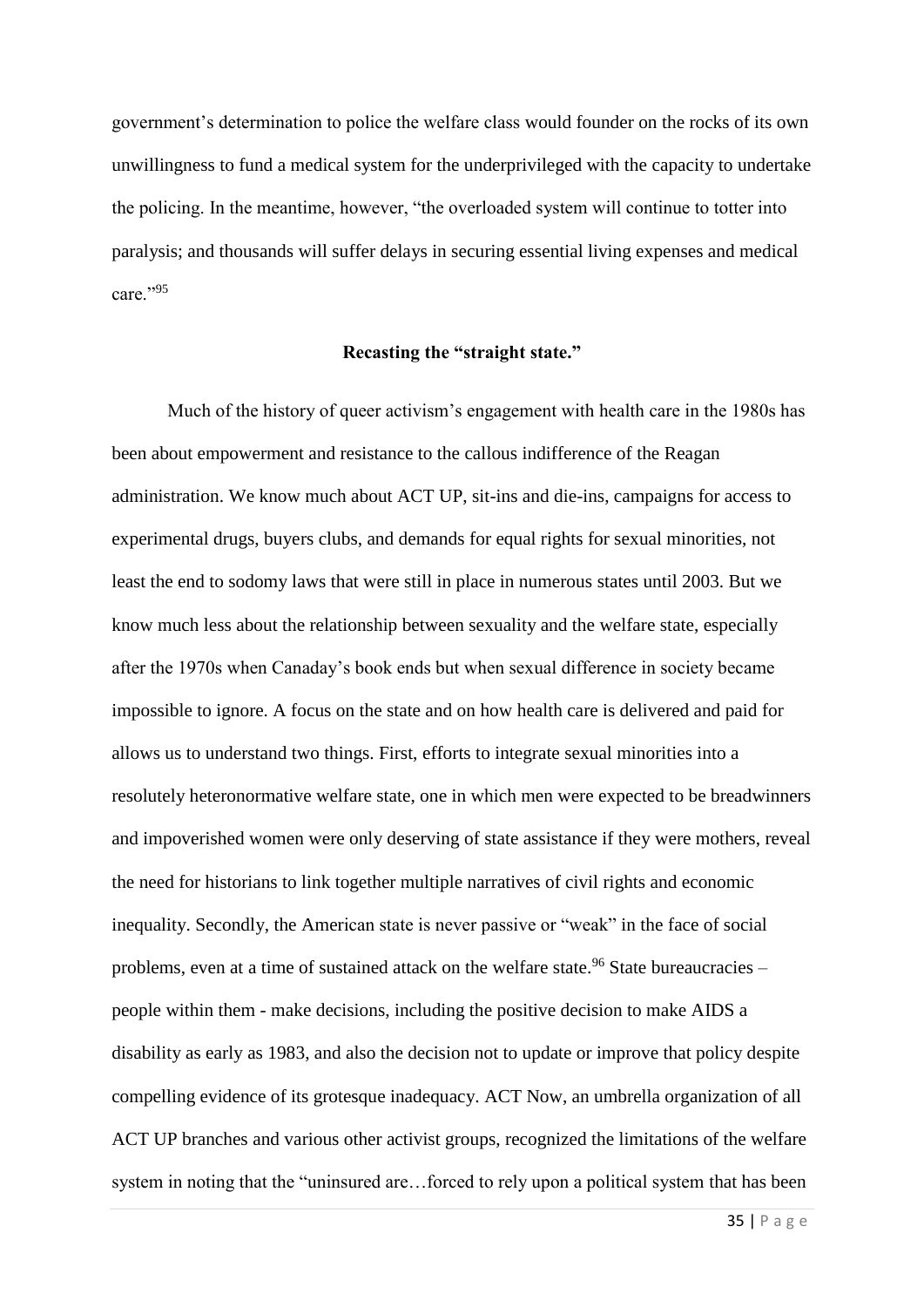historically unresponsive to the needs of the poor, people of color, the undocumented, women, children, gay men and lesbians – the very people who make up the bulk of the uninsured<sup>"97</sup>

Charting the evolution of debates over health care for people with AIDS after the 1960s encourages us to reconsider easy teleological narratives about the decline of liberalism or its fracturing into easily defined "identity groups", and also points to a more contested social politics of gender, sexuality, and public health than had been possible when the American social safety net was constructed between the 1930s and 1960s. Politicians and activists, together with state agencies, gradually and fitfully integrated sexual minorities into older categories of "deserving" in federal welfare politics, leaving a state that was no longer as much "straight" as ever more determined to close down universal claims to the public purse.

<sup>1</sup> Vector Survival Manual, 1975, Gay Health Project (1975) Papers, 97-31, GLBT Historical

Society, San Francisco, folder 1 of 1.

1

<sup>2</sup> Dr Walter Lear form letter, nd, and accompanying resolution "Homosexuality and Public Health," in Gay Health Project Papers.

<sup>3</sup> *Gay Community News*, 1 April 1978, Fred Fejes Papers, Box 4, GCN 8/13/77-12/88 file, Stonewall Library, Fort Lauderdale, Florida.

<sup>4</sup> APA resolution quoted in Robert Gibson, President APA, to Jimmy Carter, 14 March 1977,

Jimmy Carter Papers, Margaret Constanza's Subject files, Box 4, folder 14; Margot Canaday,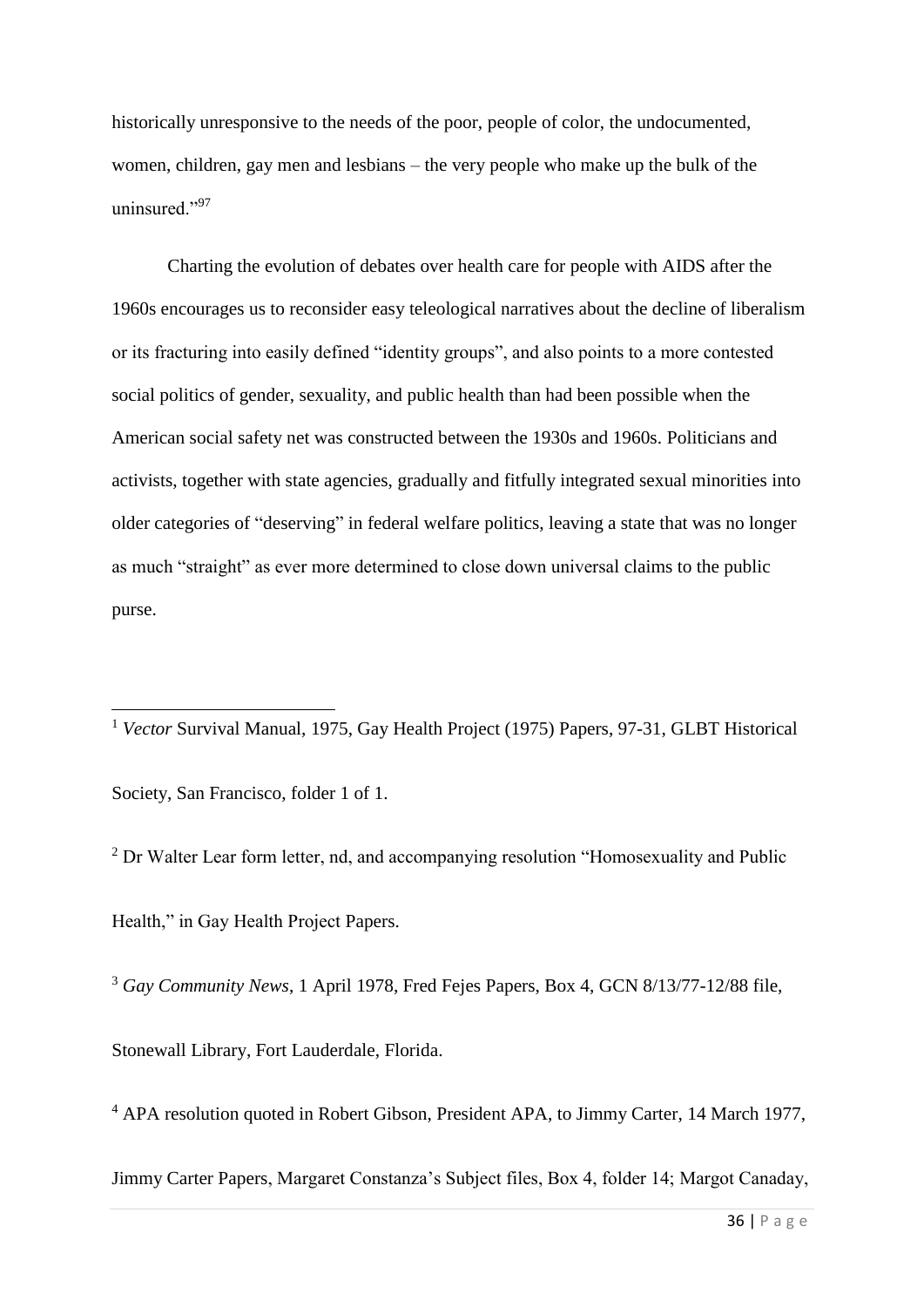*The Straight State: Sexuality and Citizenship in Twentieth-Century America* (Princeton, 2009).

1

<sup>5</sup> Report of Dr Arthur S. Levine, Division of Cancer Treatment of NCI, in OASH Weekly Report, 7 July 1982, National Institutes of Health central files, Box 74, OASH weekly reports file, National Archives II.

<sup>6</sup> The SSA's definition of "disability" formed when federal disability insurance was created and then extended to the welfare system in the 1970s was as follows: "the inability to engage in any substantial gainful activity by reason of a medically determinable physical or mental impairment which can be expected to result in death or has lasted, or is expected to last for not less than 12 months." See Edward Berkowitz and Larry DeWitt, *The Other Welfare:* 

*Supplementary Security Income and US Social Policy* (Ithaca, 2013), 32.

<sup>7</sup> Theda Skocpol, *Protecting Soldiers and Mothers: The Political Origins of Social Policy in the United States* (Cambridge, Mass., 1992); *The Politics of Social Policy in the United States*, ed. Margaret Weir, Ann Shula Orloff, & Theda Skocpol, (New York, 1988); Jacob Hacker, *The Divided Welfare State: The Battle over Public and Private Social Benefits in the United States* (Cambridge, 2002); Gareth Davies, 'The Unsuspected Radicalism of the Social Security Act' in *The Roosevelt Years: New Perspectives on American History, 1933-1945*,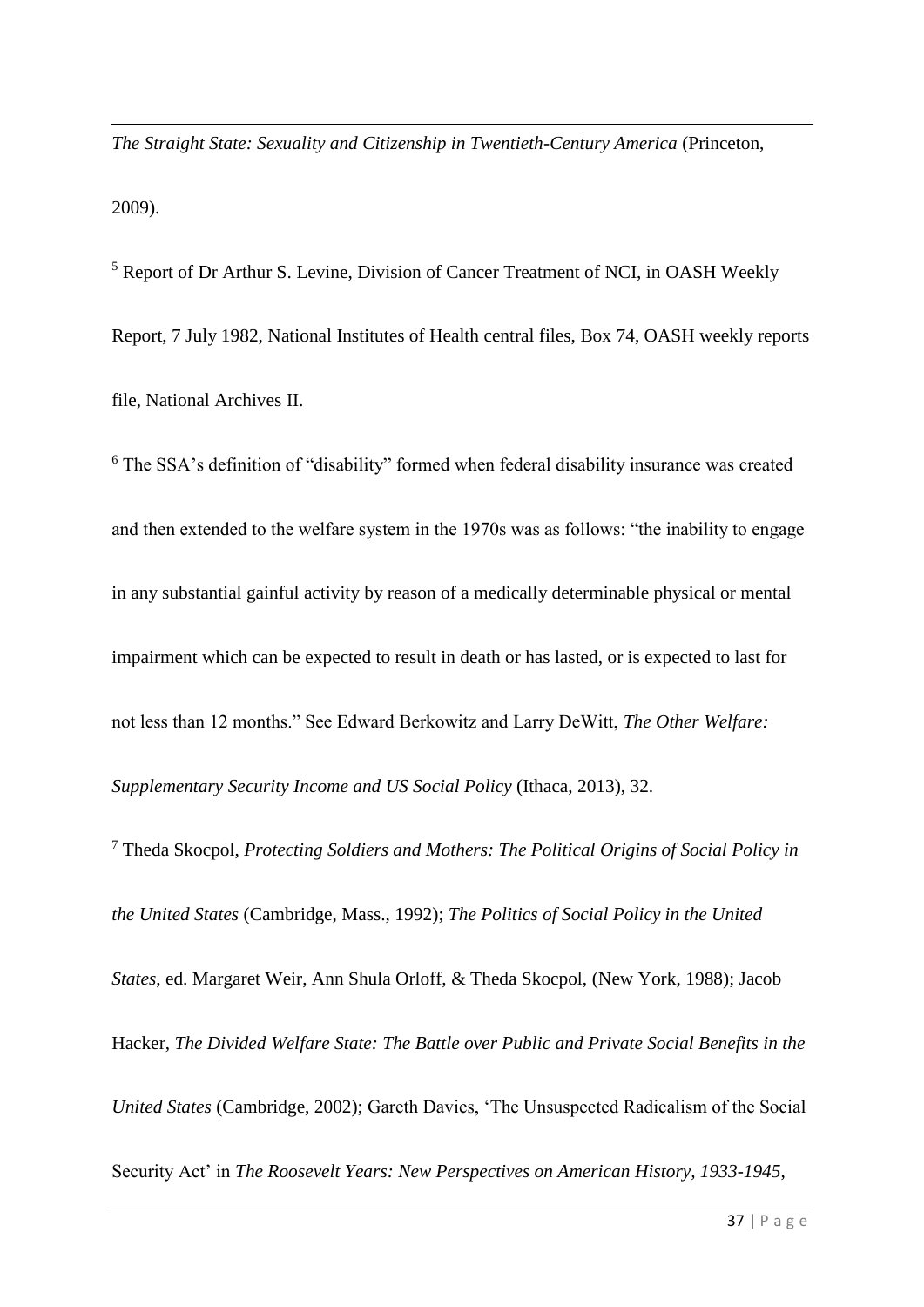ed. Robert Garson & Stuart Kidd (Edinburgh, 1999), John Ikenberry and Theda Skocpol,

1

'Expanding Social Benefits: The Role of Social Security', *Political Science Quarterly*, Autumn 1987; Edward Berkowitz, *America's Welfare State: From Roosevelt to Reagan*  (Baltimore, 1991).

<sup>8</sup> Michael Brown, *Race, Money, and the American Welfare State* (Ithaca, 1999); Linda Gordon, *Pitied but not Entitled: Single Mothers and the History of Welfare, 1890-1935* (New York, 1994); Michael Katz, *The Price of Citizenship: Redefining America's Welfare State*  (New York, 2002); Alice Kessler-Harris, *In Pursuit of Equity: Women, Men, and the Quest for Economic Citizenship in Twentieth-Century America* (New York, 2001); S J Kleinberg, *Widows and Orphans First: The Family Economy and Social Welfare Policy, 1880-1939*  (Urbana, 2006); Robert Lieberman, *Shifting the Color Line: Race and the American Welfare State* (Cambridge, Mass., 1998); Mary Poole, *The Segregated Origins of Social Security: African Americans and the Welfare State* (Chapel Hill, 2006); Jill Quadagno, *The Color of Welfare: How Racism undermined the War on Poverty* (New York, 1994).

<sup>9</sup> Canaday, *The Straight State*. The 1980s witnessed not only the adaption of the US welfare system to the AIDS crisis, the subject of this article, but also the start of the extension of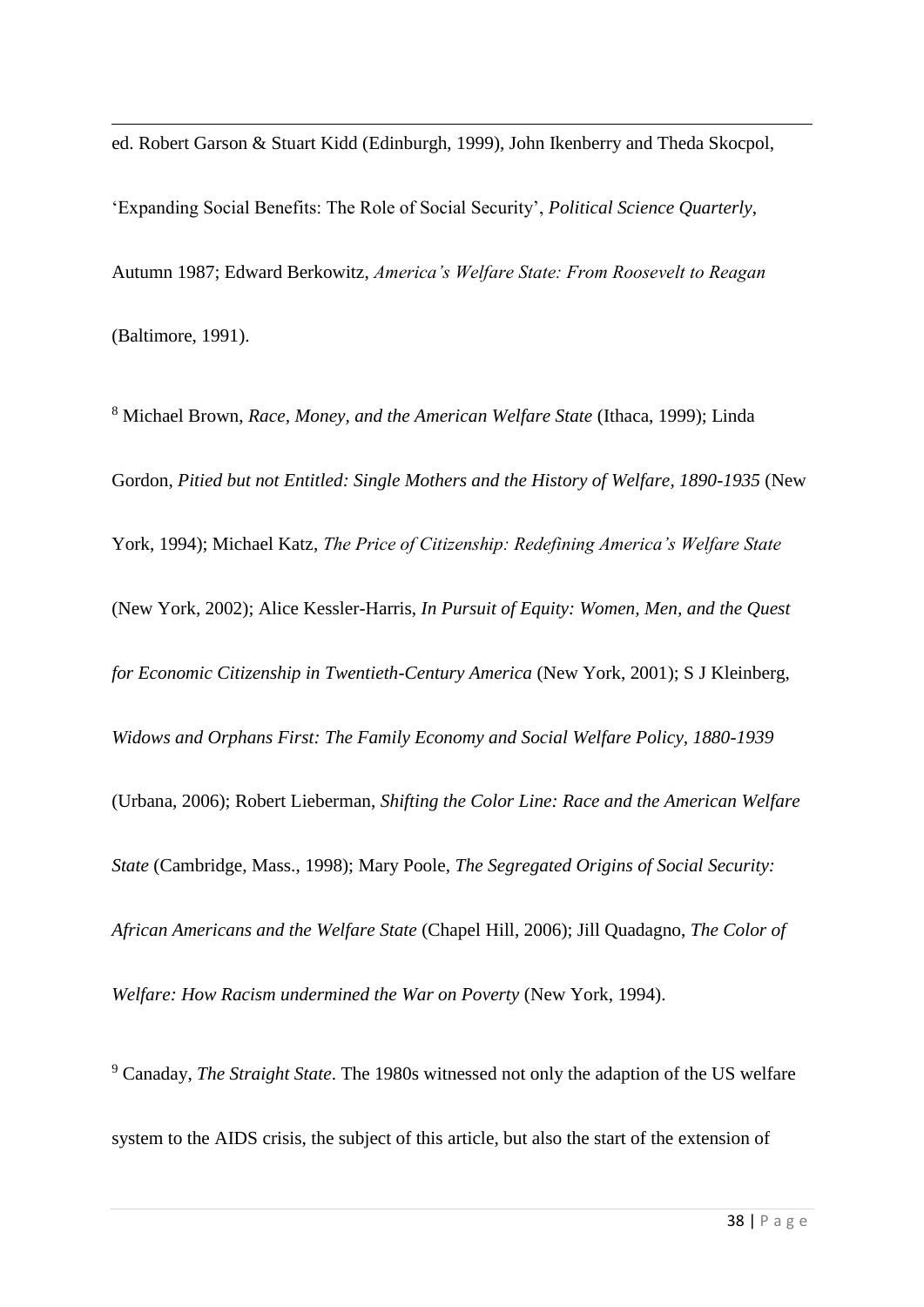corporate domestic partner benefits to some same-sex couples. See Elizabeth H. Pleck, *Not* 

*Just Roommates: Cohabitation after the Sexual Revolution* (Chicago, 2012).

1

<sup>10</sup> See Jennifer Brier, *Infectious Ideas: US Political Responses to the AIDS Crisis* (Chapel) Hill, 2009); Deborah Gould, *Moving Politics: Emotion and ACT UP's Fight Against AIDS*  (Chicago, 2009); Tamar W. Carroll, *Mobilizing New York: AIDS, Antipoverty, and Feminist Activism* (Chapel Hill, 2015); Martin Duberman, *Hold Tight Gently: Michael Callen, Essex Hemphill, and the Battlefield of AIDS* (New York, 2014); Elizabeth Armstrong, *Forging Gay Identities: Organizing Sexuality in San Francisco, 1950-1994 (Chicago, 2002), chapter 8;* Anthony Petro, *After the Wrath of God: AIDS, Sexuality, and American Religion* (New York, 2015); Phil Tiemeyer, *Plane Queer: Labor, Sexuality, and AIDS in the History of Male Flight Attendants* (Berkeley, 2013). One rare example of an effort to examine in detail the public policy response is Ronald Bayer, *Private Acts, Social Consequences: AIDS and the Politics of Public Health* (New York, 1989), but his focus is on the regulation of public health rather than welfare policy.

<sup>11</sup> Berkowitz and DeWitt treat the extension of SSI, and by extension Medicaid, to people with AIDS in just over a page: Berkowitz and DeWitt, *The Other Welfare*, 166. Jonathan Engel's three pages on AIDS do not explain how Medicaid expanded to include PWAs, and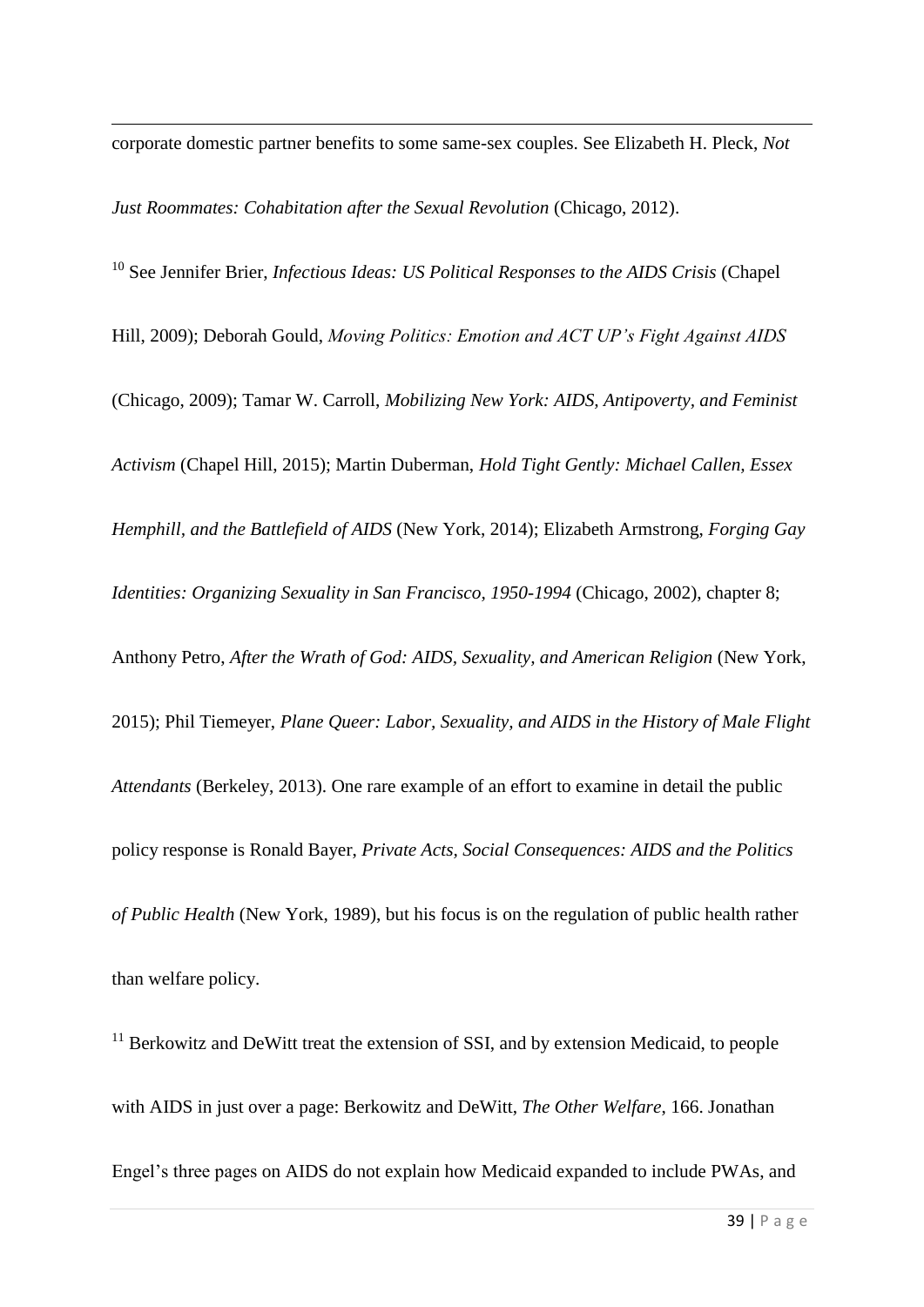1 focus mostly on the 1990s: Engel, *Poor People's Medicine: Medicaid and American Charity* 

*Care since 1965* (Durham, 2006), 215, 233-235.

<sup>12</sup> Teresa A. Coughlin, Leighton Ku, John Holahan, *Medicaid since 1980: Costs, Coverage, and the Shifting Alliance between the Federal Government and the States* (Washington DC,

1994), 21, table 2.5.

<sup>13</sup> Bruce Decker of the California AIDS Advisory Committee, quoted in "The Politics of AIDS," *Golden State Report*, December 1987, 20.

<sup>14</sup> Cynthia Daniels, *Exposing Men: The Science and Politics of Male Reproduction* (New York, 2006), 6.

<sup>15</sup> See Jonathan Ned Katz, *The Invention of Heterosexuality* (New York, 1995); Jennifer Terry, *An American Obsession: Science, Medicine, and Homosexuality in Modern America*  (Chicago, 1999).

<sup>16</sup> Theda Skocpol, *Protecting Soldiers and* Mothers; Linda Gordon, *Pitied but not Entitled*.

<sup>17</sup> Canaday, *The Straight State*, chapters 3 and 4.

<sup>18</sup> See Terry, *An American Obsesssion*; Ronald Bayer, *Homosexuality and American Psychiatry: The Politics of Diagnosis* (Princeton, 1987); Steven Epstein, "Sexualizing

Governance and Medicalising Identities: The Emergence of 'State-Centered' LGBT Health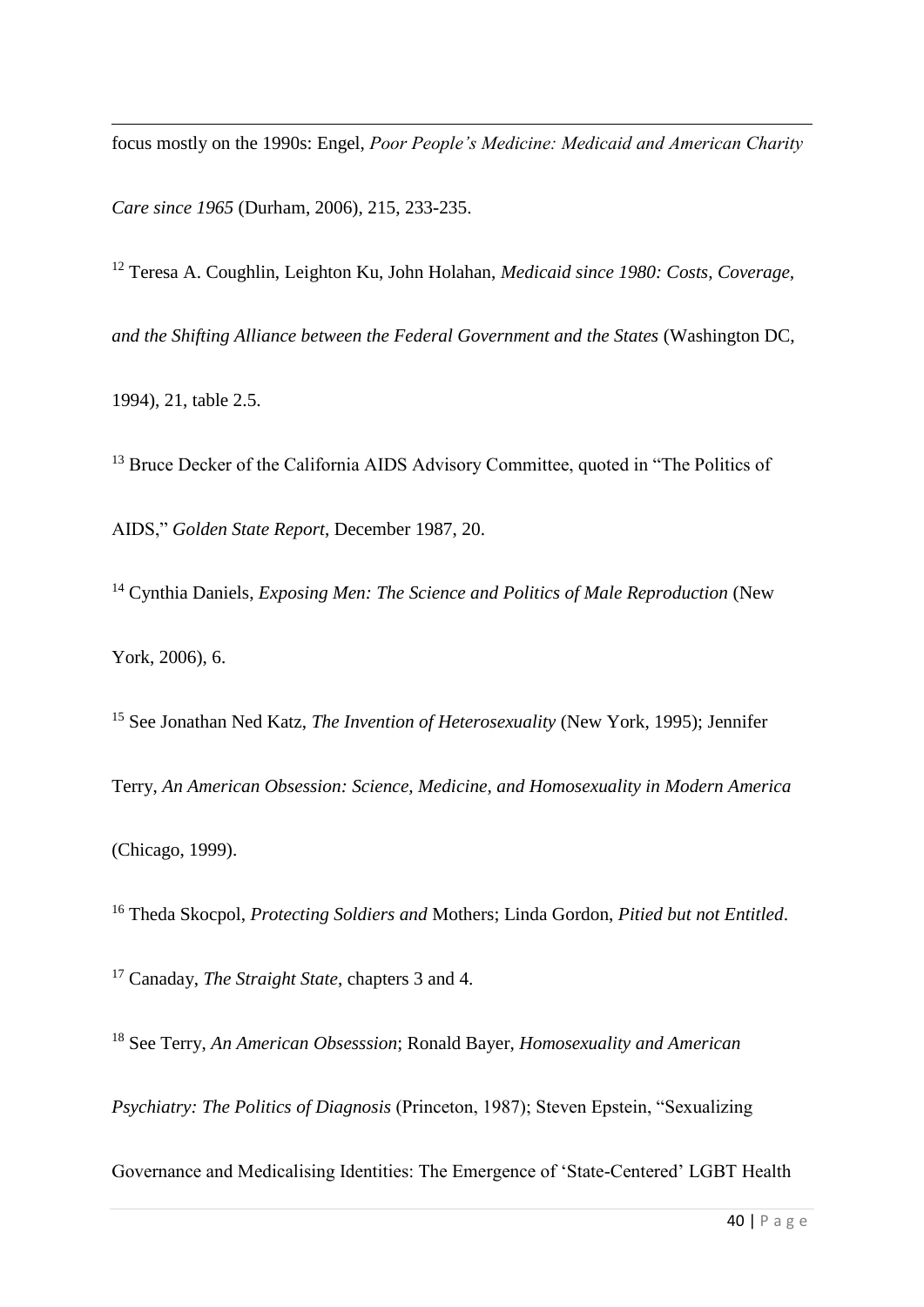1 Politics in the United States," *Sexualities* 6,2 (2003); William B Turner, "Lesbian/Gay Rights and Immigration Policy: Lobbying to End the Medical Model," *Journal of Policy History* 7:2 (1995), 208-225; John Dittmer, *The Good Doctors: The Medical Committee for Human* 

*Rights and the Struggle for Social Justice in Health Care* (New York, 2009).

<sup>19</sup> On the problematic politics of disempowerment and the construction of artificial and unstable categories of disability, see Robert McRuer and Abby L. Wilkerson, ed., "Desiring Disability: Queer Theory Meets Disability Studies," special issue, *GLQ: A Journal of Lesbian and Gay Studies* 9, nos. 1-2 (2003); Robert McRuer, *Crip Theory: Cultural Signs of Queerness and Disability* (New York, 2006).

<sup>20</sup> See Cathy J Cohen, *The Boundaries of Blackness: AIDS and the Breakdown of Black Politics* (Chicago, 1999).

<sup>21</sup> John D'Emilio in a landmark 1981 essay historicized the relationship between sexuality and economic processes, particularly related to family structure. It is time now to historicize the particular phase of capitalism as it relates to sexuality politics that began with the collapse of the New Deal social and political order in the 1970s. See D'Emilio, "Capitalism and Gay Identity," republished in Richard Parker and Peter Aggleton, ed., *Culture, Society, and Sexuality: A Reader* (London, 1999).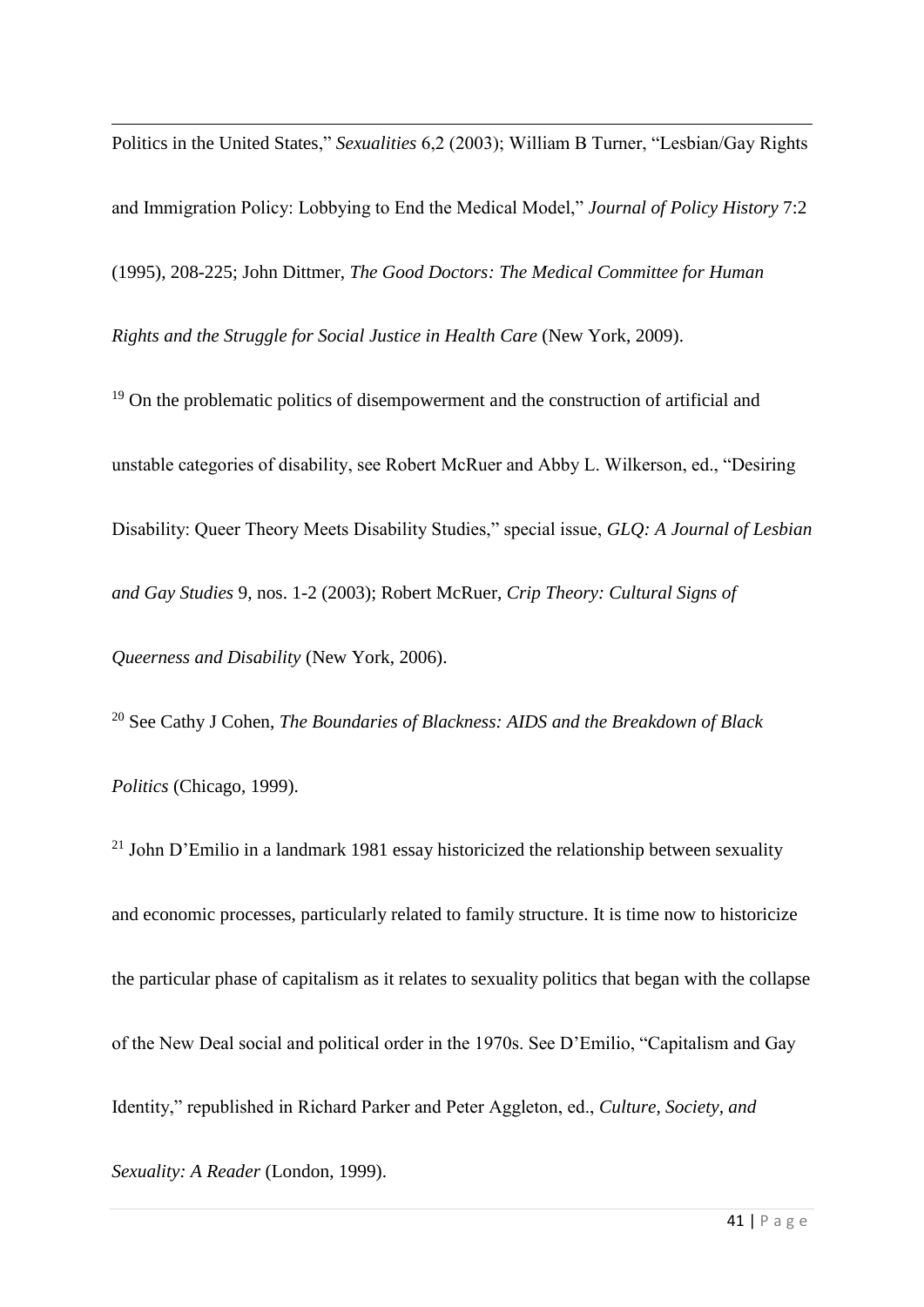1 <sup>22</sup> See Engel, *Poor People's* Medicine; Jonathan Oberlander, *The Political Life of Medicare*  (Chicago, 2003).

<sup>23</sup> See Berkowitz and DeWitt, *The Other* Welfare, 98.

<sup>24</sup> Coughlin, Ku, Holahan, *Medicaid since 1980*, 40-43. In addition, while some programs, notably AFDC, shrank in real terms in the Reagan era, SSI generally kept pace with inflation. <sup>25</sup> "Kaposi's sarcoma in gay males," *Bay Area Physicians for Human Rights Official* 

*Newsletter*, July 1981, Bolan Papers, Box 4, folder 3.

<sup>26</sup> Denver principles available at<http://www.actupny.org/documents/Denver.html>

<sup>27</sup> Definition quoted in memorandum from Ed Power to Mervyn Silverman, "Social service" needs of ARC patients," 13 September 1983, Nancy Stoller Papers, UCSF Special

Collections, Box 3, folder 33.

<sup>28</sup> See Berkowitz and DeWitt, *The Other Welfare*, 32.

<sup>29</sup> See Katz, *The Price of Citizenship*, 209-215; Berkowitz and DeWitt, *The Other Welfare*, chapter 5.

<sup>30</sup> National Gay Task Force AIDS Advisory, "Applying for Social Security benefits: The Basic Facts," 1983, Nancy Stoller Papers, Box 3, folder 33. State disability offices made disability assessments under contract to the SSA.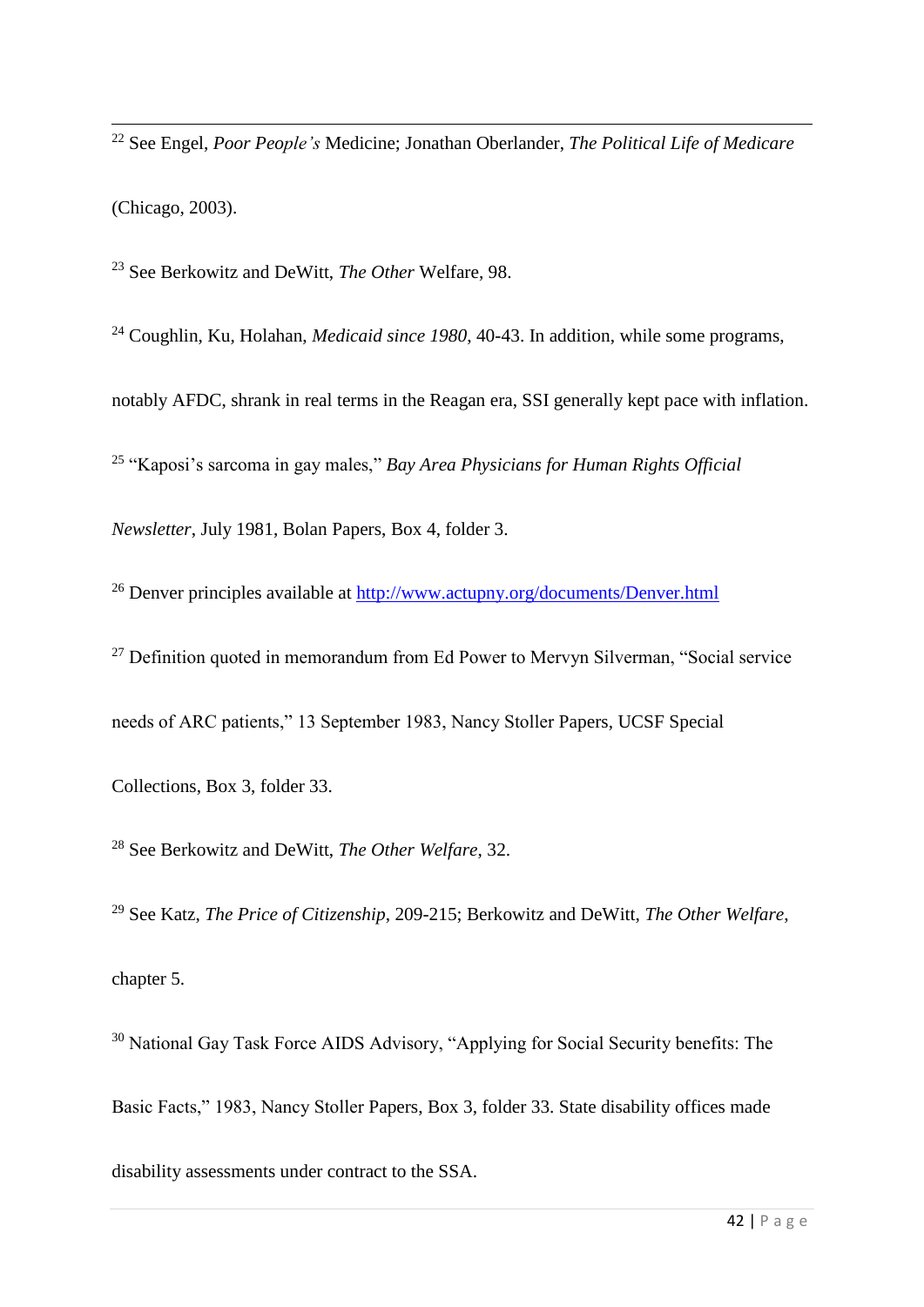<sup>31</sup> NGTF AIDS program memo to AIDS service organizations, 29 May 1984, "Follow-Up on meetings with Social Security Administration officials," Nancy Stoller Papers, Box 3, folder 33.

<sup>32</sup> Ibid., 2.

1

 $33$  The complex dynamics of government disability determinations are explained with enviable clarity in Edward Berkowitz, *Disabled Policy: America's Programs for the Handicapped* (Cambridge, 1987), especially 46.

<sup>34</sup> Shanti newsletter, December 1984, p. 9, Shanti Papers, UCSF Special Collections, Box 1, folder 27.

<sup>35</sup> Minutes of meeting of GMHC buddy support group, 3 February 1986, People with AIDS Coalition Records, Box 10, GMHC 1985-88 file.

<sup>36</sup> Memo from Jefferson Woodcock, District Manager, SSA in downtown Manhattan to Audrey Hassell of GMHC re Social Security applications, 8 April 1985; Hassell to Woodcox, 3 July 1985; Woodcock to Rodger McFarlane, GMHC, 16 May 1985, GMHC Papers, Box 55, Social Security Administration 1985 file.

<sup>37</sup> Memo from NGTF AIDS Program to AIDS Service Organizations, "Follow-Up on meeting with SSA Officials," 29 May 1984, Nancy Stoller Papers, Box 3, folder 33.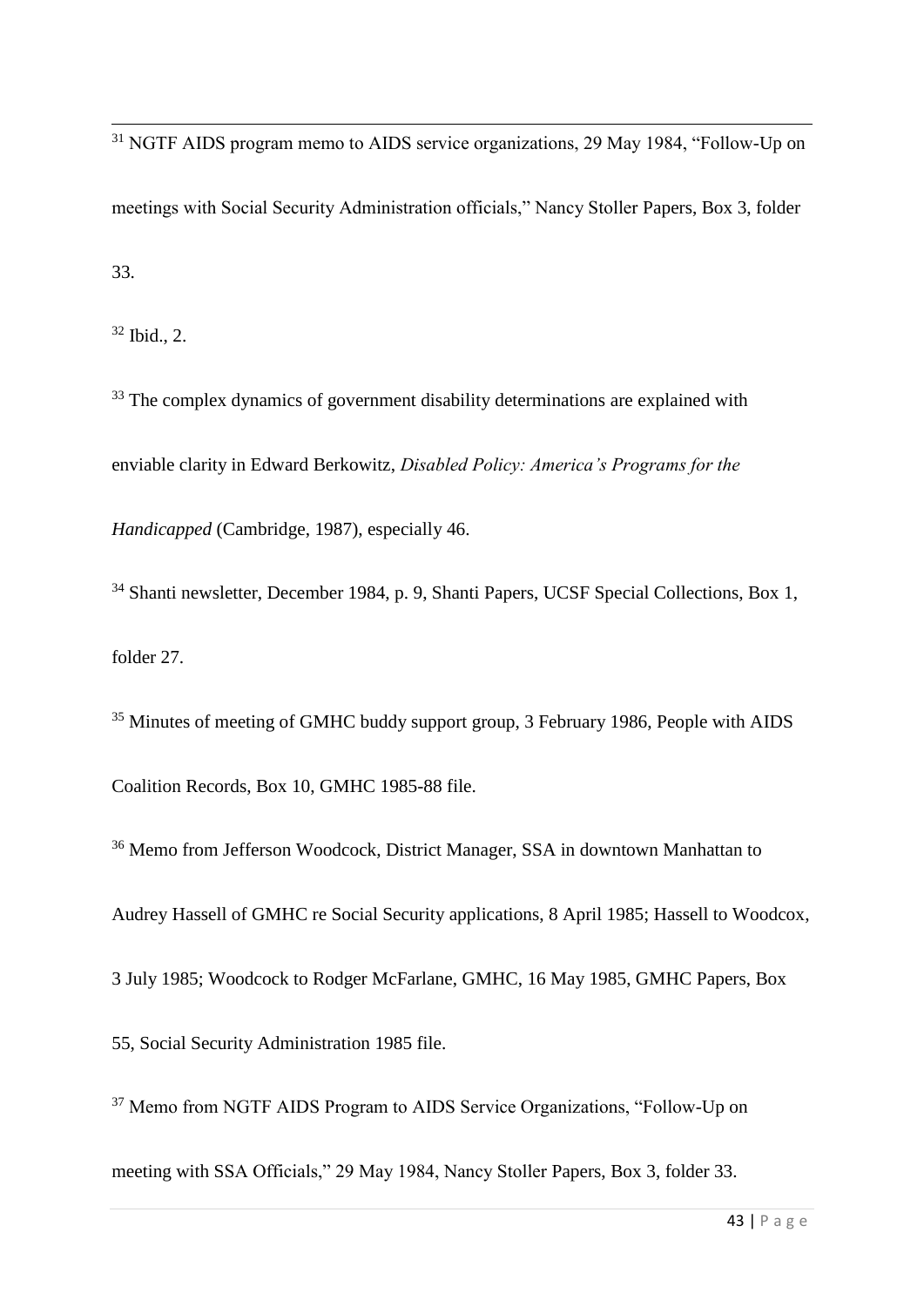1 <sup>38</sup> NGTF agenda for meeting with Acting Commissioner Martha McSteen of SSA, 30 April

1984, Nancy Stoller Papers, Box 3, folder 33.

<sup>39</sup> See Berkowitz, *Disabled Policy*, introduction.

<sup>40</sup> "Supplemental Security Income Modernization Project: Final Report of the

Experts" (August 1992), page 86, accessed at

<https://www.ssa.gov/history/reports/ssiexperts.html>

<sup>41</sup> ACT UP information packet "Women don't have AIDS: they just die from it," 6 November

1990, Women and AIDS Papers, Box 1, Stonewall Library; "US targets Belle Glade AIDS

care: Federal guidelines issued after workers exposed to TB," *Palm Beach Post*, 22 April

1989.

<sup>42</sup> See Kevin Mumford, *Not Straight, Not White: Black Gay Men from the March on Washington to the AIDS Crisis* (Chapel Hill, 2016), chapter 8.

<sup>43</sup> Quoted in Berkowitz and DeWitt, *The Other Welfare*, 163. One of the authors had served as one of Hardy's speechwriters and had witnessed the incident.

<sup>44</sup> See testimony of Cesar Perales, New York State Commissioner of Social Services, to

House Ways and Means Social Security Subcommittee, 6 June 1985; testimony of New York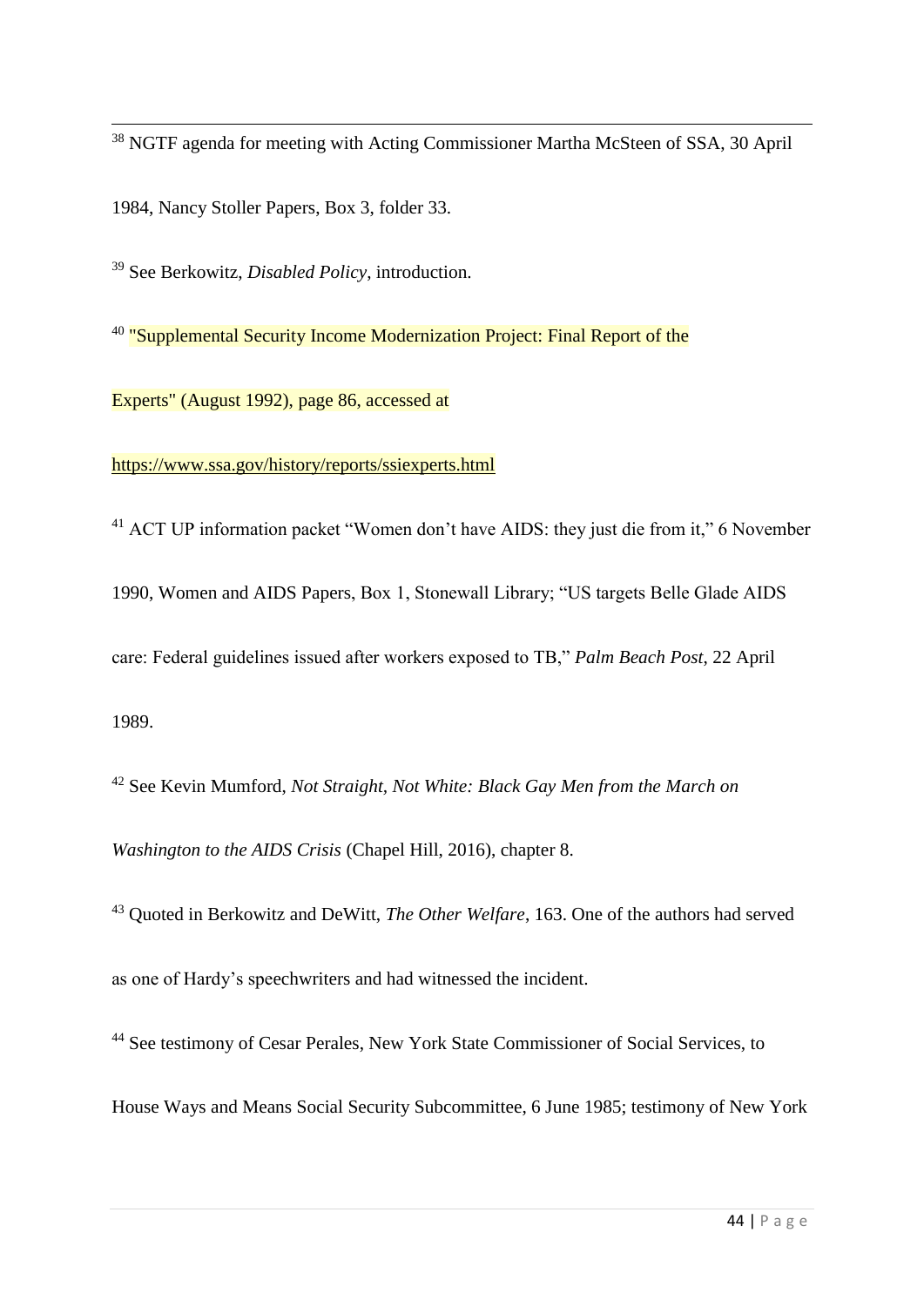Attorney General Robert Abrams to same, 6 June 1985, Moynihan Papers, Box 2076, folder 6.

<sup>45</sup> Federal Register, Vol. 50, no. 28, 11 February 1985, Rules and Regulations, 5573.

1

<sup>46</sup> Memo, "Social Security Disability for AIDS patients," Moynihan Papers, Box 1718, folder 1.

<sup>47</sup> Press release, BAPHR, 16 December 1985, "Medical Definition of AIDS-Related Conditions (ARC)," Bolan SFAF Papers, Box 2, folder 25.

<sup>48</sup> See David Roberti to Dorcas Hardy, 15 September 1986; Hardy to Roberti, 21 January

1987, Stan Hadden Papers, GLBT Historical Society, Box 11, Social Security Administration file.

<sup>49</sup> See Nancy Pelosi press release on SSA inclusion of AIDS-related dementia and wasting syndrome in Disability coverage, 28 July 1987, and associated materials, Steve Morin Papers, GLBT Historical Society, Box 19, folders 5 and 6. California Senator Alan Cranston had also called on the SSA to widen its disability definition for ARC sufferers in February 1986. See Stan Hadden to staffers, re San Francisco AIDS Vigil, 28 February 1986, Hadden Papers, Box 2, memos Jan-June 1986 file.

<sup>50</sup> Patrick Kelson statement "The ARC Dilemma," Steve Morin Papers, Box 2, file 10.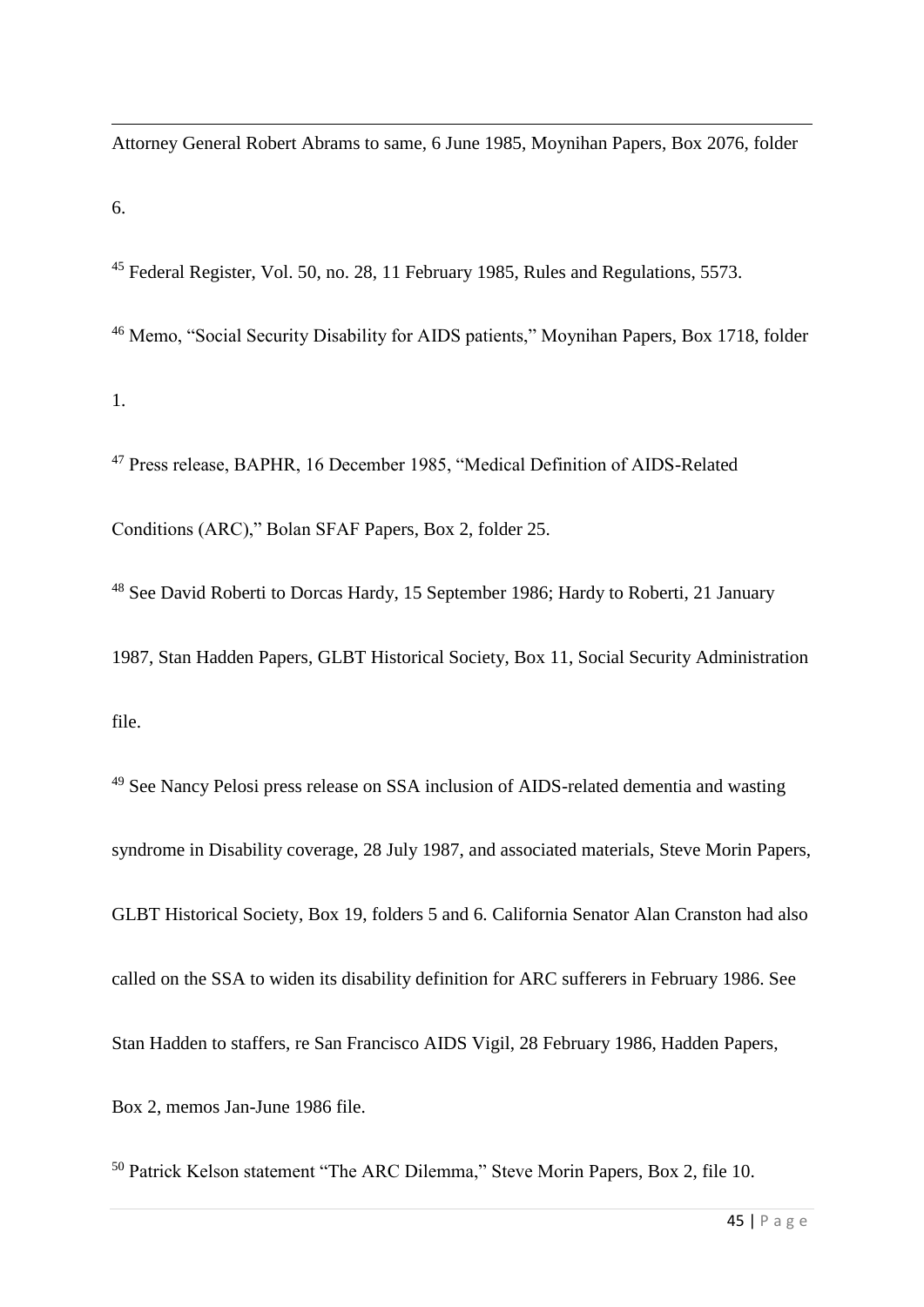1 <sup>51</sup> "ARC patients get federal benefits runaround," Harvey Milk Club press release, 28 March 1988, Steve Morin Papers, Box 2, folder 10.

<sup>52</sup> Briefing memorandum for Senator Moynihan "Social Security Disability for AIDS patients," Moynihan Papers, Box 1718, folder 1.

<sup>53</sup> Nancy Pelosi press release, 28 July 1987, Steve Morin Papers, Box 19, folder 5.

<sup>54</sup> Remarks of Stephen Joseph to Cornell Medical College conference, 26 February 1987,

David Rogers Papers, Medical Center Archives, New York-Presbyterian Hospital-

Weill/Cornell Medical Center, New York, Box 19, AIDS review file.

<sup>55</sup> Statement of Lino Zambrano to California AIDS Strategic Planning Commission, "Cultural

Obstacles to Controlling the Spread of the AIDS Epidemic," 26 November 1985, Hadden

Papers, Box 7, Minority general file.

<sup>56</sup> Reggie Williams of the Black and White Men Together group to David Werdegar, San Francisco Department of Health, 20 May 1986, National Task Force on AIDS Prevention Papers, Box 1, Correspondence October 1986 file.

<sup>57</sup> Letter from National Gay Task Force on AIDS Prevention of BWMT to Paul Volberding of SF General Hospital, nd, National Task Force on AIDS Prevention Papers, Box 1,

Correspondence October 1987 file.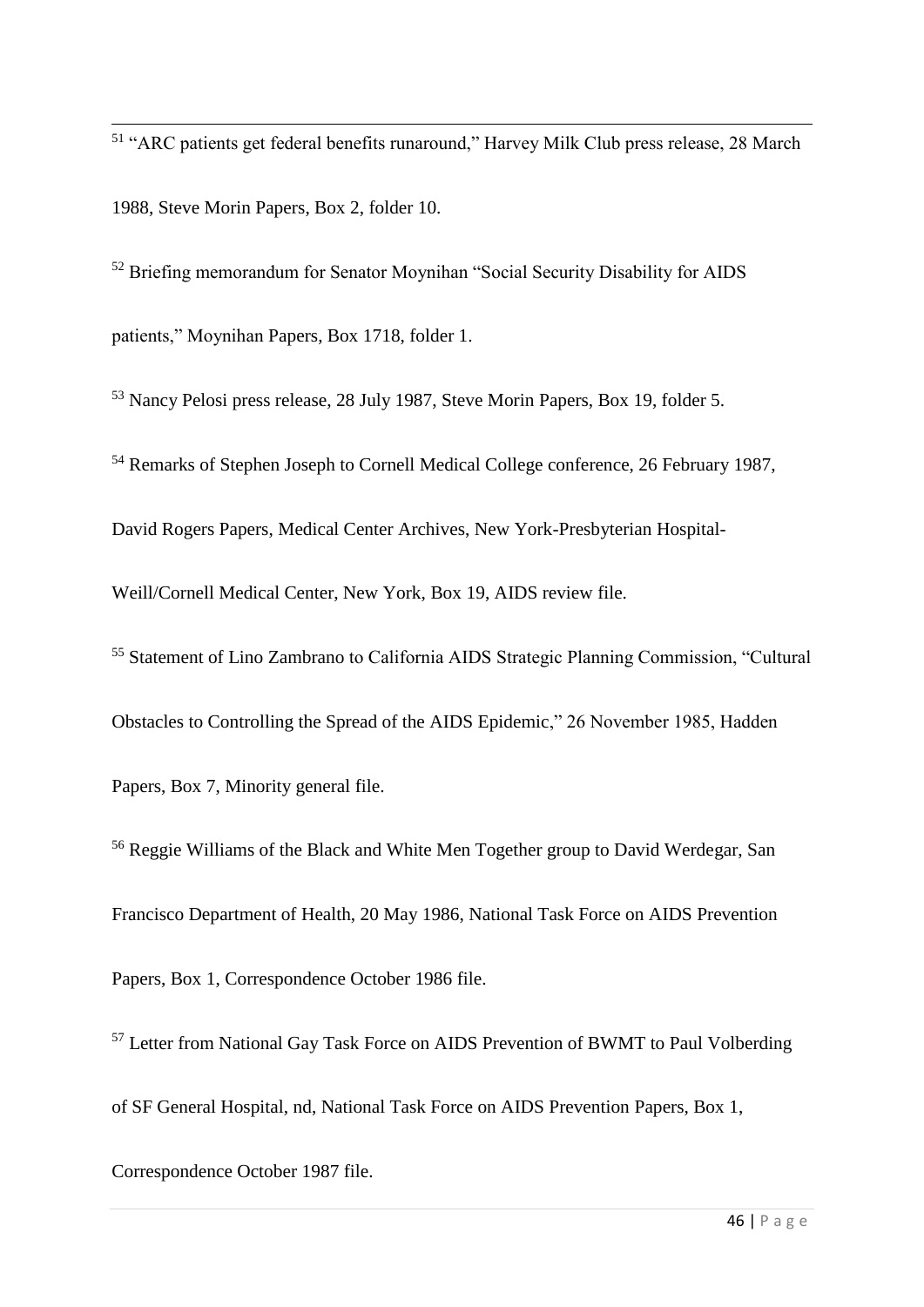1 <sup>58</sup> Terry McGovern interview, 25 May 2007, ACT UP Oral History Project, interview number 076, p. 12.

 $59$  Terry McGovern interview, 25 May 2007, pp. 15, 24-5.

<sup>60</sup> "Payments clouded on 2 AIDS ailments," *New York Times*, 2 June 1987.

<sup>61</sup> *Federal Register*, vol. 50, no. 28, 11 February 1985, rules and regulations, 5573-5574.

<sup>62</sup> SSA Action note on disability criteria, September 1987, Moynihan Papers, Box 1718,

folder 1.

<sup>63</sup> ACT UP Network background paper on CDC, People with AIDS Coalition Papers, NYPL, Box 1, ACT UP 1987-91 file.

 $64$  SSA note "Update Titles II and XVI – Evaluation of Acquired Immune Deficiency Syndrome," Moynihan Papers, Box 1716, folder 5.

<sup>65</sup> For statistics see Reggie Williams to David Werdegar of San Francisco Department of Health, 20 May 1986, National Task Force on AIDS Prevention Papers, Box 1, Correspondence 1986 file. Testimony of Mencer Donahue Edwards of Minority AIDS Council to Presidential Commission on HIV, PCHIV Papers, National Archives II, Box 1, folder 6.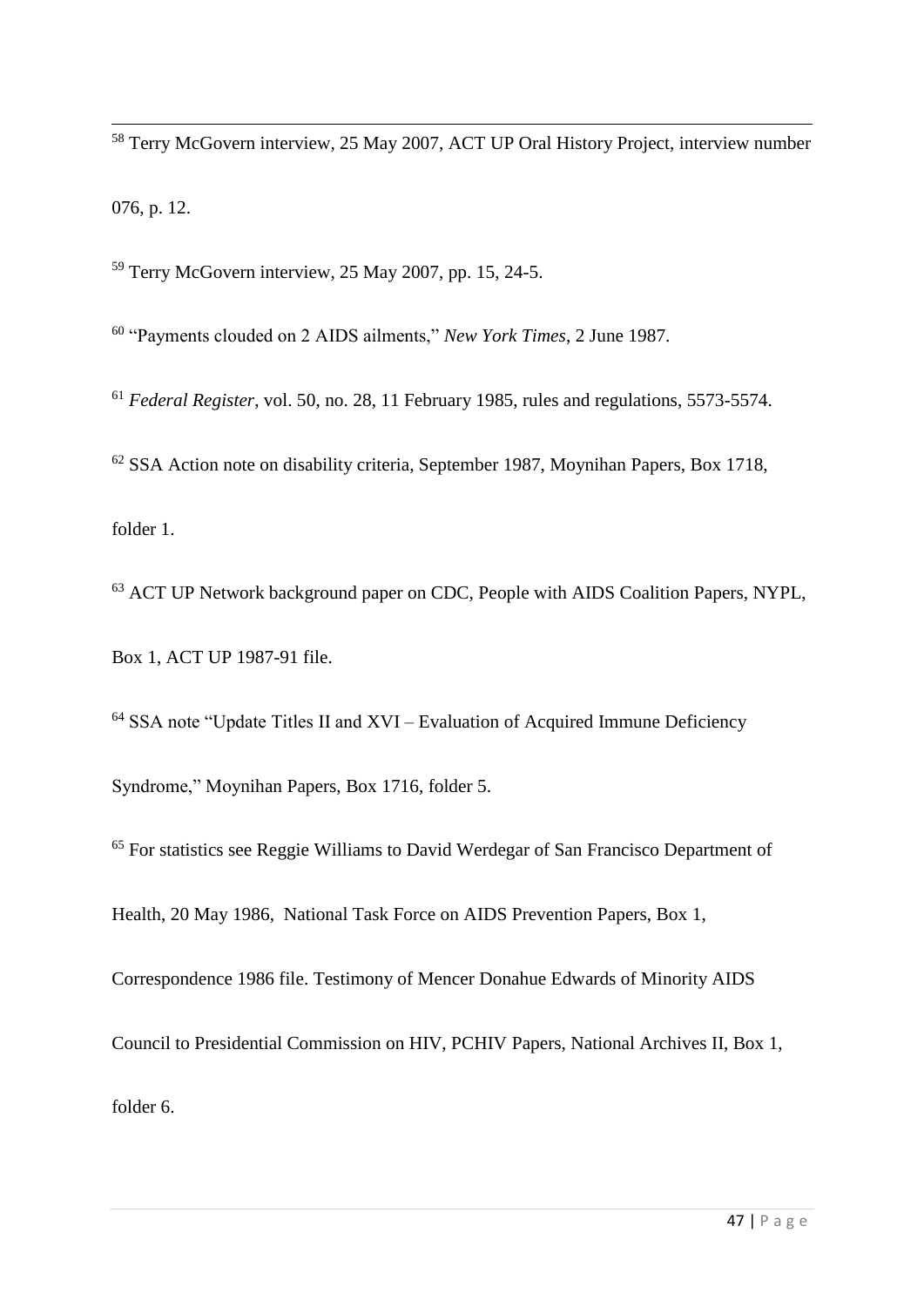1 <sup>66</sup> Background report on minority issues for President's Commission on HIV, PCHIV Papers, Box 6, folder 3.

<sup>67</sup> Reggie Williams to Roz Abrams of KRON TV, 6 August 1985, National Task Force on

AIDS Prevention Papers, Box 1, Correspondence October 1985 file.

<sup>68</sup> Grant application in EACH Contract proposal 2/90 Initial Early Intervention file, National

Task Force of AIDS Prevention Papers, UCSF Special Collections, Box 2.

<sup>69</sup> BWMT, A discussion with Reggie Williams, NTFAP Papers, Box 4, clippings 1987-89 file.

<sup>70</sup> Position paper of BWMT on conference, NTFAP Papers, Box 2, position statements file.

<sup>71</sup> Beschner quoted in "Vernacular lowdown on AIDS," *Insight*, December 26 1988-2 January 1989, NTFAP Papers, Box 4, clippings 1987-89 file.

<sup>72</sup> Terry McGovern interview, 25 May 2007, 11-12.

<sup>73</sup> Maxine Wolfe, "Keri Duran, 1964-1995: Lesbian Activists Leaves AIDS Legacy," *Women Alive*, Winter 1995/6, Women Alive Papers, Stonewall Library, Fort Lauderdale, 1 folder. <sup>74</sup> Maxine Wolfe interview, 19 February 2004, ACT UP Oral History Project, interview no. 076, p.94.

<sup>75</sup> "Women and AIDS", *Miami Sun Sentinel*, 5 April 1990, Lifestyle section.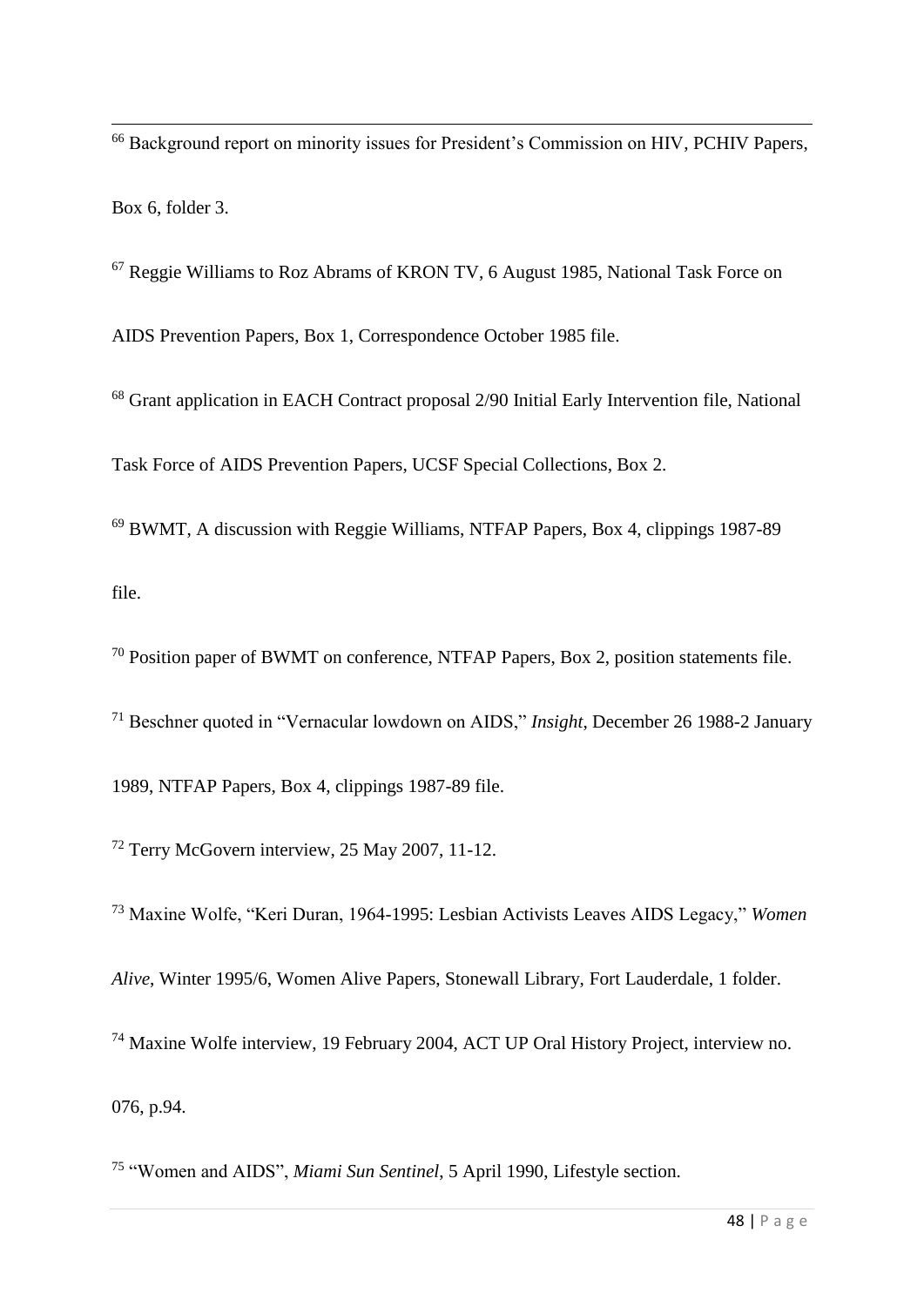1 <sup>76</sup> Kathryn Anastos and Carola Marte, "Women: the Missing Persons in the AIDS Epidemic,"

*Health/PAC Bulletin*, 19:4 (Winter 1989), 6-13.

<sup>77</sup> Maxine Wolfe interview, 19 February 2004, ACT UP Oral History Project, 82-3.

<sup>78</sup> The ACT UP/NY Women and AIDS Book Group, *Women, AIDS and Activism* (New York, 1990), 4.

<sup>79</sup> Ibid., 85; "Atlanta 2-day protests to hit Georgia's gay laws," *Workers World*, 11 January

1990, 2. The *WW* had covered the epidemic in detail from the very start.

<sup>80</sup> See Terry McGovern interview, 20-23; Maxine Wolfe interview, 83-85; "Women with

AIDS demand rights," *Workers World*, 9 April 1992. The American Medical Association was

one of a number of high-profile professional bodies to support the lawsuit.

<sup>81</sup> Maxine Wolfe interview, 87-89.

<sup>82</sup> "Women don't have AIDS, they just die from it," information packet, November 1990,

Women and AIDS Papers, Stonewall Library, Box 1.

<sup>83</sup> "CDC AIDS Definition and Women," briefing document by Public Health Service of HHS, November 1990, GMHC Papers, New York Public Library, Box 21, AIDS and Women file. The assertion of "no scientific evidence" was an exaggeration at best: see, for example, Chu et al, "Impact of the Human Immunodeficiency Virus Epidemic on Mortality in Women of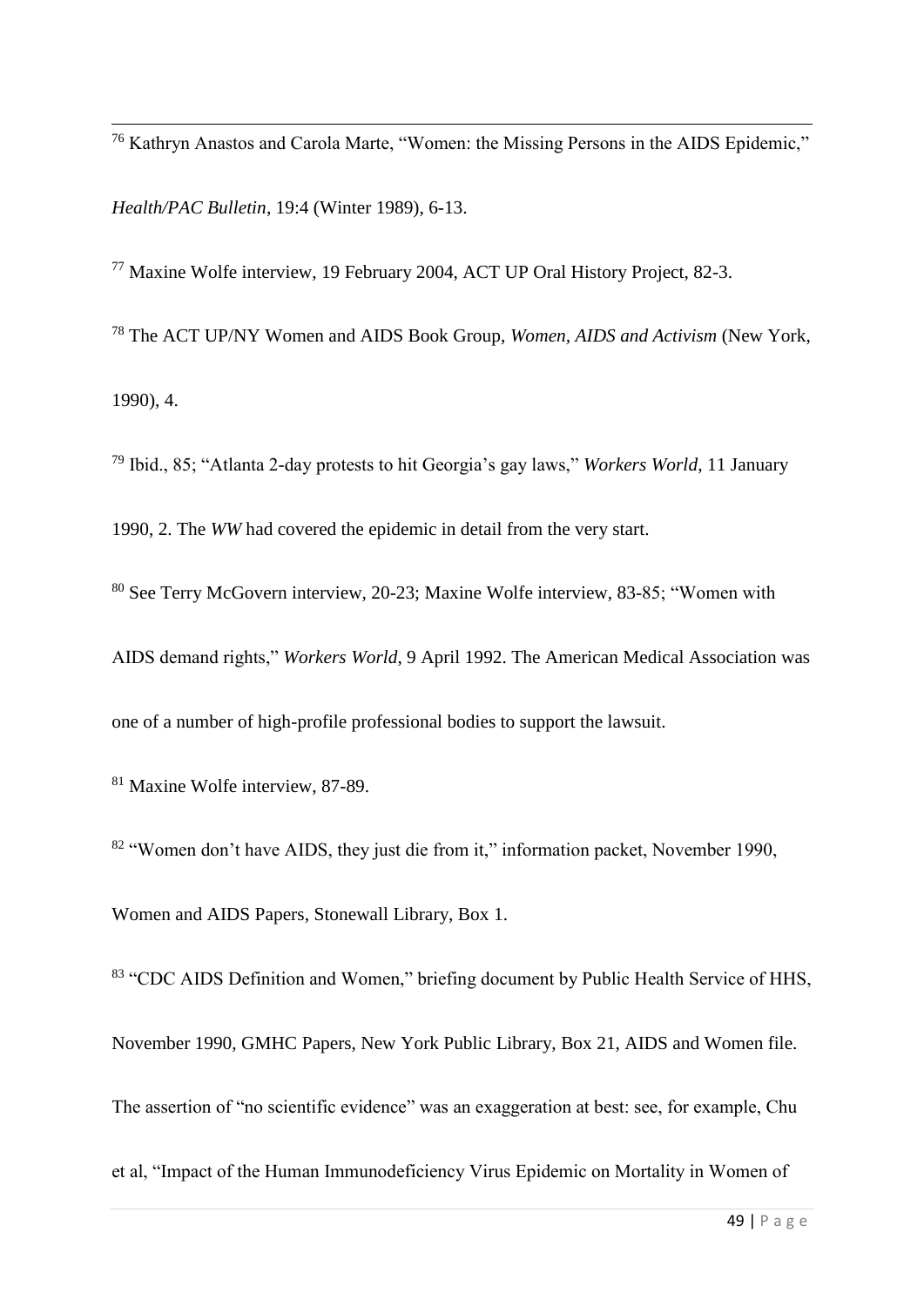1 Reproductive Age in the United States," *Journal of the American Medical Association*, 11

July 1990, 225-229.

<sup>84</sup> Memo from David Hansell of GMHC, 17 March 1991, re meeting with Dr William Roper

at CDC, GMHC Papers, Box 66, CDC file.

<sup>85</sup> ACT UP report "Women don't have AIDS, they just die from it," 4-5.

<sup>86</sup> Memo, Tim Sweeney of GMHC to management team, 5 February 1991, re Women and

AIDS, GMHC Papers, Box 72, Women and AIDS file.

<sup>87</sup> Maxine Wolfe interview, 88-89.

<sup>88</sup> "Critical issues and background information," Center for Women's Policy Studies, Women

and AIDS Papers, 1 folder. The 1991 bill was sponsored by Robert Matsui (D-CA).

<sup>89</sup> See Tamar Carroll, *Mobilizing New York*, chapter 6.

<sup>90</sup> "Women with AIDS Demand Rights," *Workers' World*, 9 April 1992, Stonewall Library.

<sup>91</sup> Statement of William J Foreman of NAPWA to House Subcommittee on Social Security

and Human Resources, 2 April 1992, People with AIDS Coalition Records, Box 9, NAPWA

1992-1993 file.

 $92$  Gregory Kaladjian to Gwendolyn King, 14 February 1992, David Rogers Papers, Box 21,

AIDS Advisory Council 3/5/92 file.